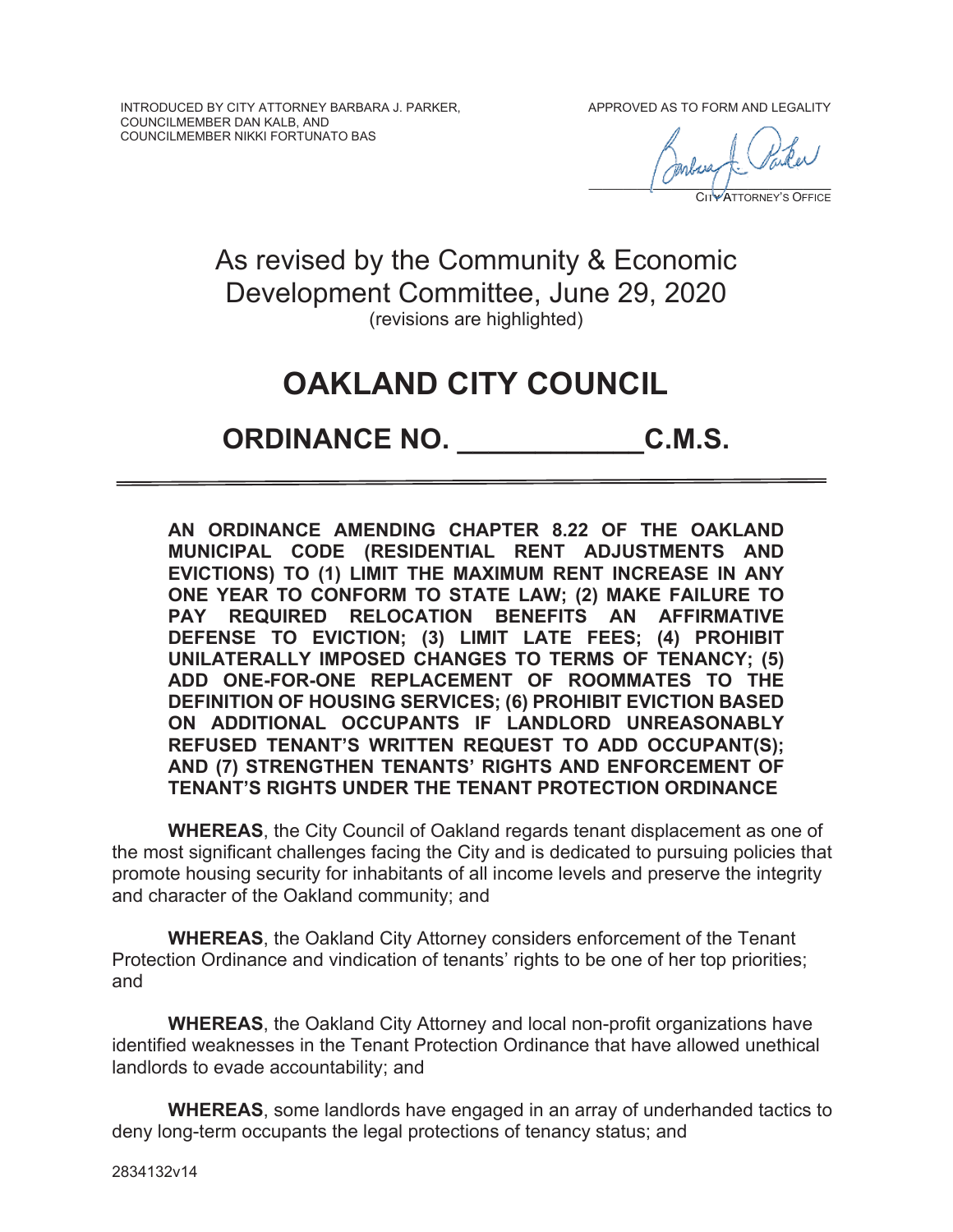**WHEREAS**, some landlords have dishonestly threatened or claimed owner move-ins (OMIs) in order to recover and re-rent the unit at market rate; and

**WHEREAS,** certain incidents of bad faith behavior have occurred in residential rental housing that would have been actionable under the Tenant Protection Ordinance if not for exemptions in the Ordinance, and tenants deserve protection from harassment under the law regardless of the type of building or its ownership; and

**WHEREAS,** tenants in newly constructed rental property are also subject to harassment and should be entitled to the protections of this ordinance; and

**WHEREAS**, certain tenants are especially vulnerable to harassment and merit heightened protections based on their status as elderly, disabled, or catastrophically ill; and

**WHEREAS**, violations of state housing and civil rights laws constitute tenant harassment and should be specifically prohibited by this ordinance; and

**WHEREAS**, the Oakland City Attorney has brought several Tenant Protection Ordinance lawsuits but found that the law lacks sufficient penalties to adequately punish violators and deter those who would consider engaging in similar harassment; and

**WHEREAS**, some landlords exploit the perceived documentation status of tenants and their guests in order to intimidate them; and

**WHEREAS,** a recent Rent Board decision held that a tenant may not file decreased housing services claim if the Owner refuses to permit a replacement roommate; and

**WHEREAS,** a number of other rent control jurisdictions, including San Francisco and Berkeley, recognize the right to replace roommates as a housing service; and

**WHEREAS,** adding the right to replace roommates to the definition of housing services will allow tenants to continue paying the same share of rent and keep their homes while providing affordable housing to the new occupants; and

**WHEREAS,** other jurisdictions also protect tenants from evictions based on unilaterally imposed changes of terms of tenancy; and

**WHEREAS,** the California Tenant Protection Act of 2019 provides a lower maximum rent increase than the Oakland Rent Adjustment Ordinance and protects tenants from eviction when an owner has failed to provide required relocation assistance; and

**WHEREAS,** Oakland Municipal Code Section 8.22.360.F, approved by the voters by the passage of Measure Y in November of 2018, authorizes the City Council to modify the Just Cause for Eviction Ordinance (Measure EE) for the purpose of adding limitations on a landlord's right to evict; and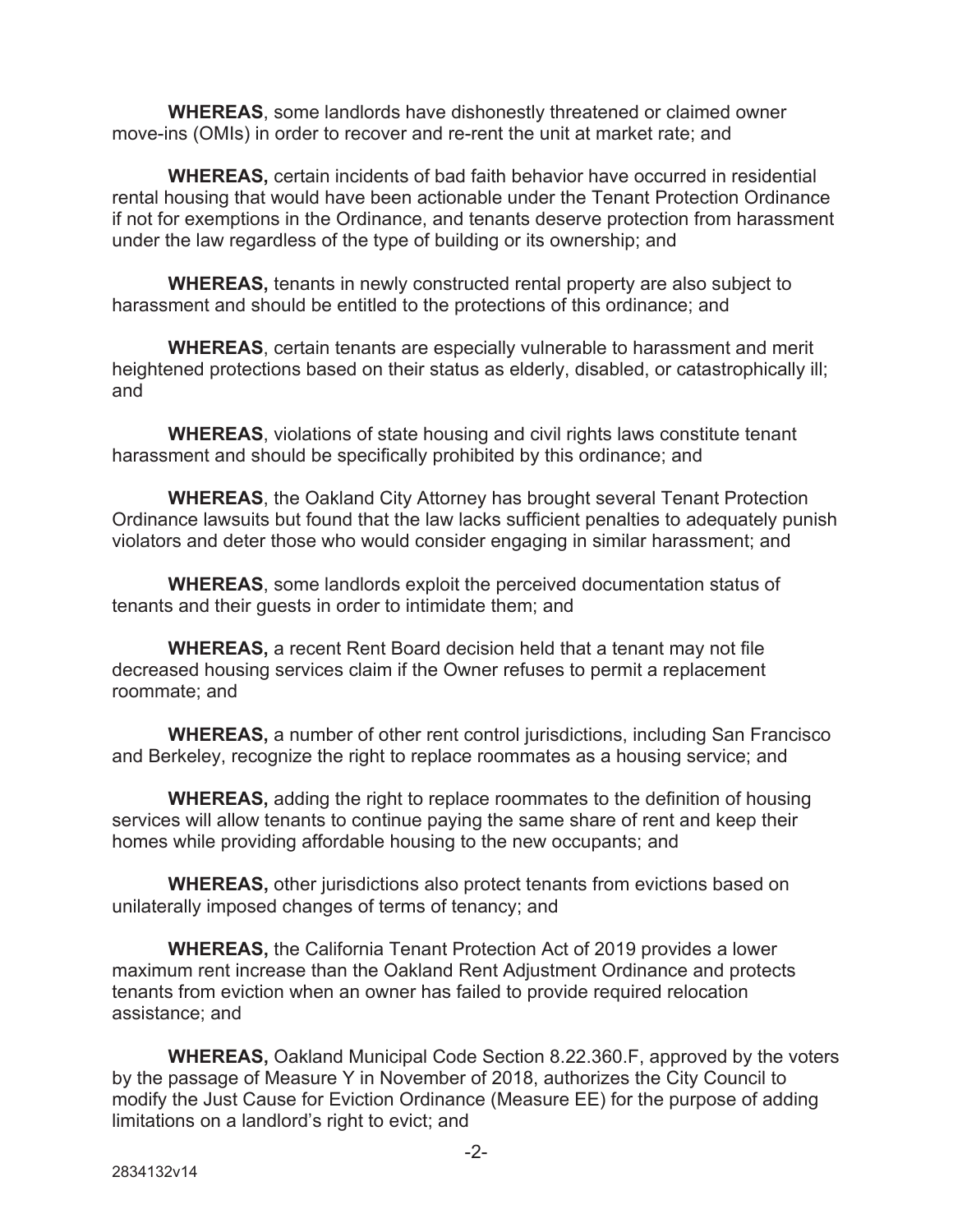**WHEREAS,** the City Council wishes to amend the Just Cause Ordinance to protect Oakland tenants facing evictions for violations of obligations not in the rental agreement at the commencement of tenancy and to add failure to make required relocation payments a defense to an eviction; and

**WHEREAS,** the City Council wishes to amend the Rent Adjustment Ordinance to change the maximum rent increase in any one year to 5 percent plus the Consumer Price Index change or 10 percent, whichever is lower, to conform to state law; and

**WHEREAS,** the City Council wishes to clarify the timing of required relocation payments for Ellis Act evictions and owner and relative move-in evictions; and

**WHEREAS**, in light of the increased housing pressures placed on low- and middle-income residents, the City Council finds that reasonable regulation of aspects of the landlord-tenant relationship is necessary to foster constructive communication, maintain an adequate supply of a variety of rental housing options, and protect the health, safety, and general welfare of the public; and

**WHEREAS,** this action is exempt from the California Environmental Quality Act ("CEQA") pursuant to sections of the CEQA Guidelines, taken together and each as a separate and independent basis, including but not limited to: Section 15378 (regulatory actions), Section 15060(c)(2) (no direct or reasonably foreseeable indirect physical change in the environment), and Section 15061(b)(3) (no significant environmental impact);

## **NOW, THEREFORE, THE CITY COUNCIL OF THE CITY OF OAKLAND DOES ORDAIN AS FOLLOWS:**

 **SECTION 1. Recitals:** The City Council of the City of Oakland hereby determines that the preceding recitals are true and correct and an integral part of the Council's decision to enact this legislation, and hereby adopts and incorporates them into this Ordinance.

 **SECTION 2. Repeal and Reenactment of Oakland Municipal Code Chapter 8.22, Article V, Tenant Protection Ordinance.** Oakland Municipal Code Chapter 8.22, Article V, is hereby repealed in its entirety and reenacted with amendments as set forth in **Attachment A** (additions are shown as double underline and deletions are shown as a strikethrough).

**SECTION 3. Repeal and Reenactment of Sections 8.22.020, 8.22.070, 8.22.090, and 8.22.110, of Oakland Municipal Code Chapter 8.22, Article I (Residential Rent Adjustment Program).** Oakland Municipal Code Sections 8.22.020. 8.22.070, and 8.22.090, and 8.22.110 are hereby repealed and reenacted with amendments as set forth in **Attachment B** (additions are shown as double underline and deletions are shown as strikethrough).

**SECTION 4. Repeal and Reenactment of Section 6 of Measure EE [O.M.C. Section 8.22.360 of Chapter 8.22, Article II (Just Cause for Eviction Ordinance)].**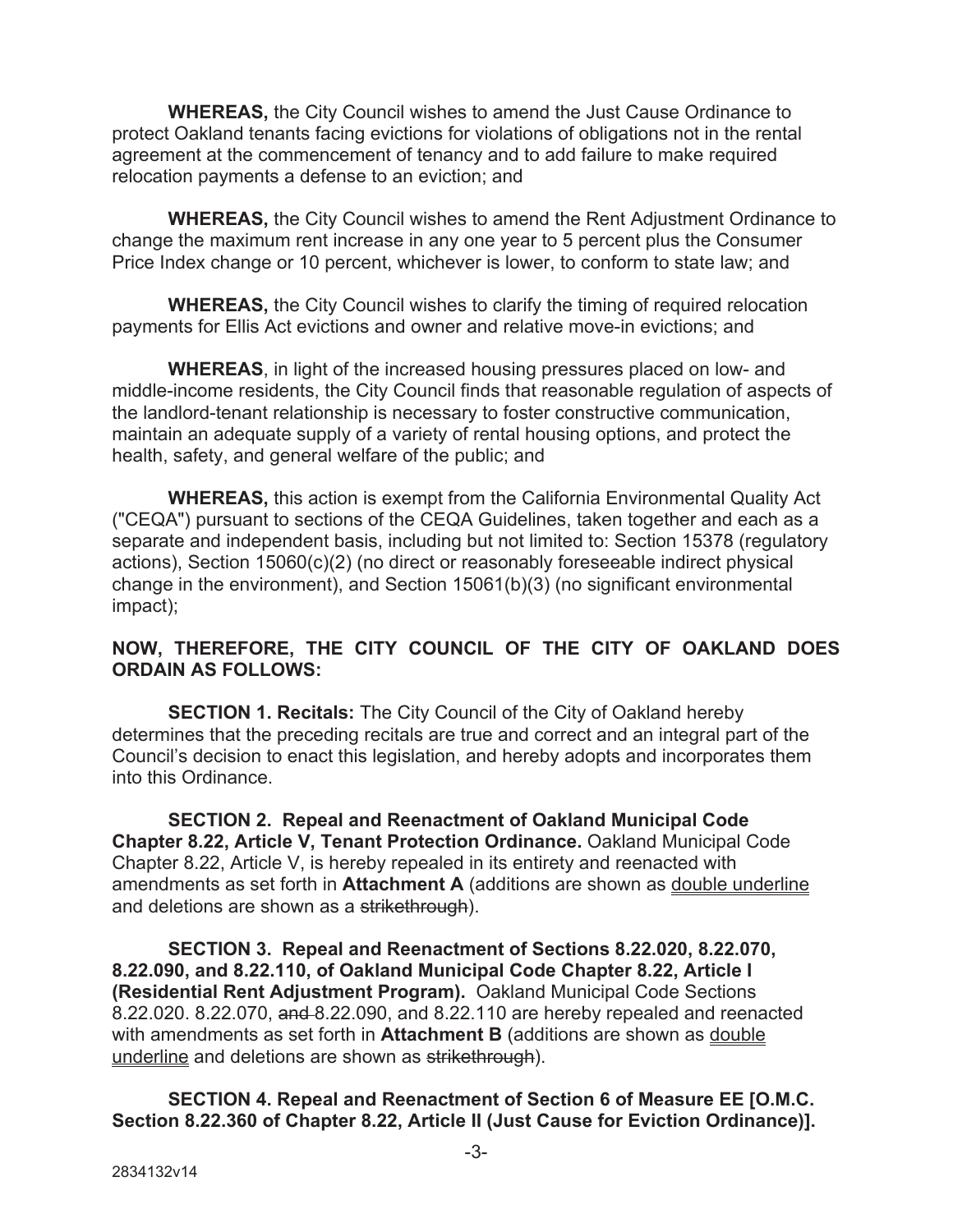Oakland Municipal Code Section 8.22.360 is hereby repealed and reenacted with amendments as set forth in **Attachment C** (additions are shown as double underline and deletions are shown as strikethrough):

**SECTION 5. Repeal and Reenactment of Sections 8.22.410 and 8.22.450 of Oakland Municipal Code Chapter 8.22, Article III (Terminating Tenancy to Withdraw Residential Rental Units from the Rental Market).** Oakland Municipal Code Sections 8.22.410 and 8.22.450 are hereby repealed and reenacted with amendments as set forth in **Attachment D** (additions are shown as double underline and deletions are shown as strikethrough).

**SECTION 6. Repeal and Reenactment of Sections 8.22.810 and 8.22.820 of Oakland Municipal Code Chapter 8.22, Article VII (Uniform Residential Tenant Relocation Ordinance).** Oakland Municipal Code Section 8.22.810 is hereby repealed and reenacted with amendments as set forth in **Attachment E** (additions are shown as double underline and deletions are shown as strikethrough).

**SECTION 7. Repeal and Reenactment of Section 8.22.850 of Oakland Municipal Code Chapter 8.22, Article VIII (Relocation Payments for Owner or Relative Move-Ins).** Oakland Municipal Code Section 8.22.850 is repealed and reenacted with amendments as set forth in **Attachment F** (additions are shown as double underline and deletions are shown as strikethrough).

 **SECTION 8. Direction to Rent Adjustment Board.** The Rent Adjustment Board shall propose amendments to the Rent Adjustment regulations to conform the regulations to the changes hereby made to the Ordinance and propose such changes to the City Council within 120 days of the adoption of this ordinance.**Direction to the City Administrator.** Within 90 days of adoption of this Ordinance, the City Administrator shall work with the Rent Adjustment Board to (1) develop amendments to the Rent Adjustment regulations that (a) conform the regulations to the changes hereby made to the Ordinance and (b) clarify the operation of rent increases for "Additional occupant(s)" under Section 8.22.020, including defining "principal residence" as used in the definition of "Base occupancy level" and providing a rent ceiling or maximum rent that a tenant may charge additional occupants not on the lease, and (2) develop regulations for the Just Cause for Eviction Ordinance to clarify "reasonable refusal" as used in subsection 8.22.360.A.2.b. The City Administrator shall create a lease addendum form to be provided by the Rent Adjustment Program for use by property owners to track additional residents. In addition, by June 30, 2021, the City Administrator shall conduct an equity analysis of the Tenant Protection Ordinance, including the impacts on tenants and property owners, and provide a report of the findings to City Council's Community & Economic Development Committee.

**SECTION 9. Transition**. The amendments herein to Chapter 8.22, Article I, shall not apply to any rent increase noticed on or before the effective date of this Ordinance.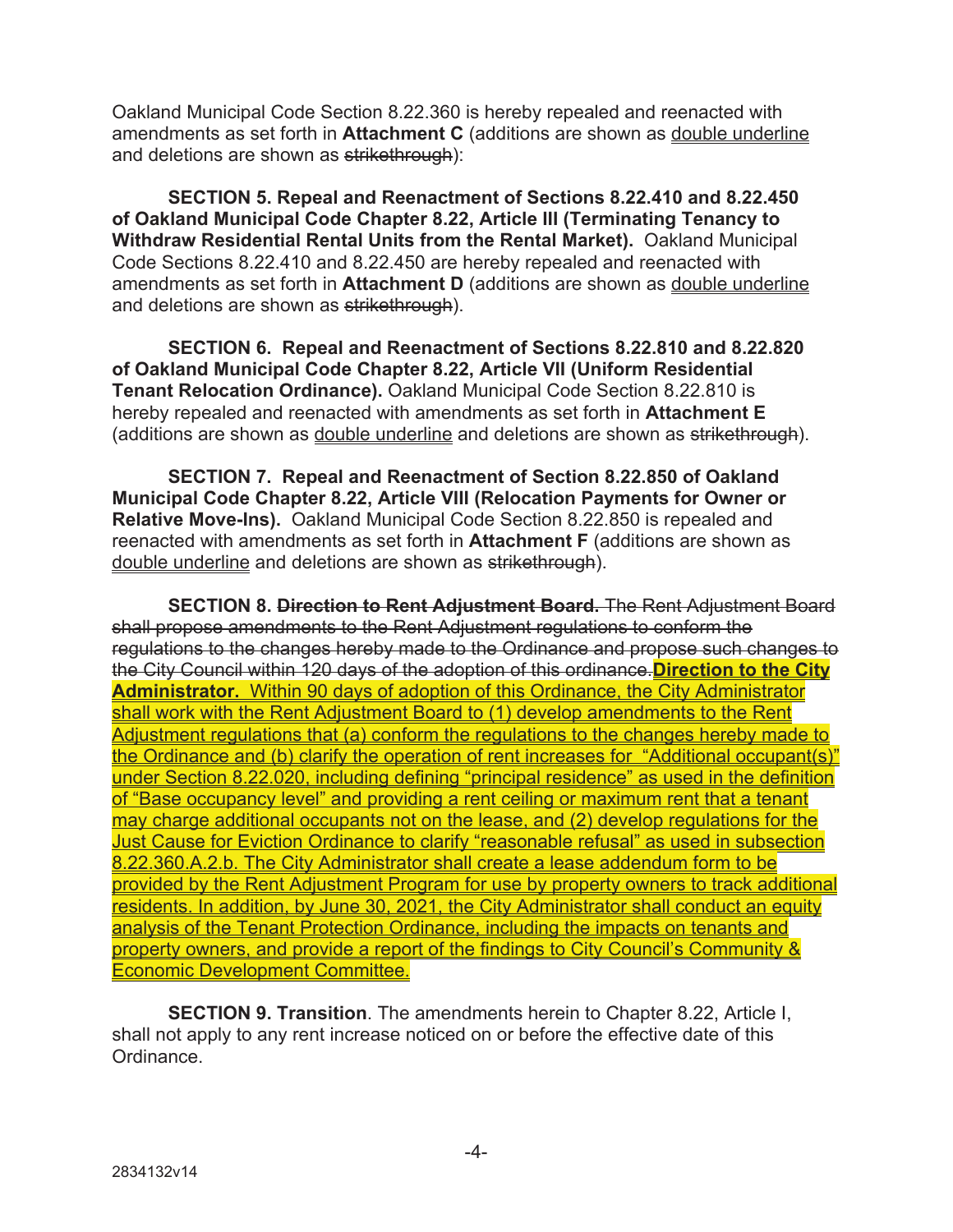**SECTION 10. Severability.** If any section, subsection, sentence, clause or phrase of this Ordinance is for any reason held to be invalid or unconstitutional by decision of any court of competent jurisdiction, such decision shall not affect the validity of the remaining portions of the Chapter. The City Council hereby declares that it would have passed this Ordinance and each section, subsection, clause or phrase thereof irrespective of the fact that one or more other sections, subsections, clauses or phrases may be declared invalid or unconstitutional.

**SECTION 11. Effective Date.** This ordinance shall become effective immediately on final adoption if it receives six or more affirmative votes; otherwise it shall become effective upon the seventh day after final adoption.

**SECTION 12. CEQA Compliance.** This action is exempt from the California Environmental Quality Act ("CEQA") pursuant to sections of the CEQA Guidelines, taken together and each as a separate and independent basis, including but not limited to: Section 15378 (regulatory actions), Section 15060(c)(2) (no direct or reasonably foreseeable indirect physical change in the environment), and Section 15061(b)(3) (no significant environmental impact). The legislation contains no provisions modifying the physical design, development, or construction of residential or nonresidential structures. Accordingly, it can be seen with certainty that there is no possibility that it: (1) may have a significant effect on the environment and/or (2) would result in any physical changes to the environment.

**SECTION 13. No Effect on Emergency Ordinance.** Nothing in this ordinance is intended to affect, supersede, or replace any protections provided by the Eviction Moratorium Emergency Ordinance (CMS 13589) enacted on March 27, 2020.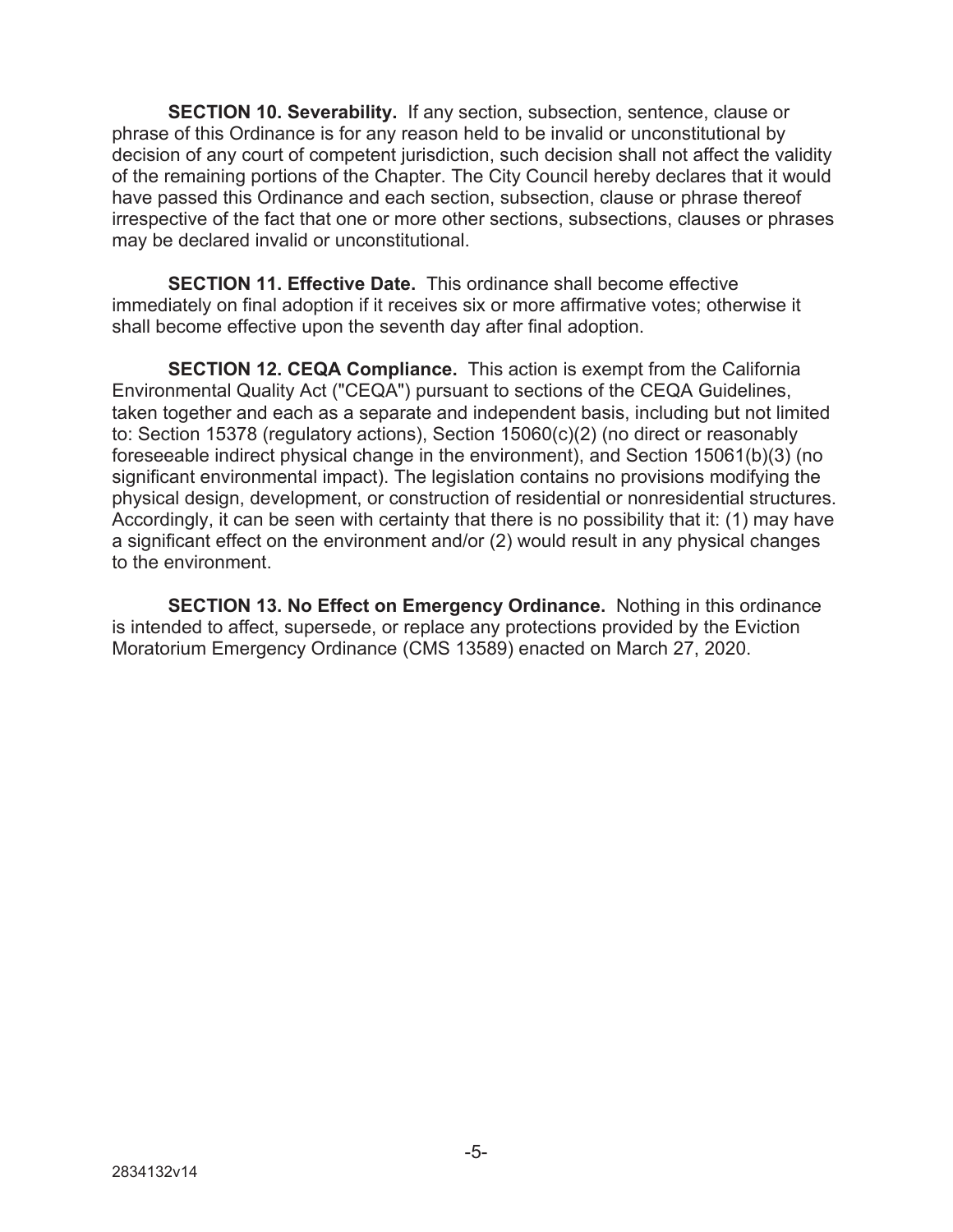**SECTION 14. Findings Regarding Just Cause for Eviction Ordinance Provided Pursuant to Civil Code Section 1946.2.** The City Council finds that the Just Cause for Eviction Ordinance is consistent with Civil Code Section 1946.2 (as enacted by the Tenant Protection Act of 2019), and, in comparison to Civil Code Section 1946.2, further limits the reasons for termination of residential tenancy, provides additional tenant protections, and, in conjunction with other City ordinances, provides for higher relocation assistance amounts. The City Council finds that the Just Cause for Eviction Ordinance as amended herein is more protective than the provisions of Civil Code Section 1946.2.

IN COUNCIL, OAKLAND, CALIFORNIA,

PASSED BY THE FOLLOWING VOTE:

AYES - FORTUNATO BAS, GALLO, GIBSON MCELHANEY, KALB, REID, TAYLOR, THAO AND PRESIDENT KAPLAN

NOES –

ABSENT –

ABSTENTION –

ATTEST:

ASHA REED Acting City Clerk and Clerk of the Council of the City of Oakland, California

Date of Attestation: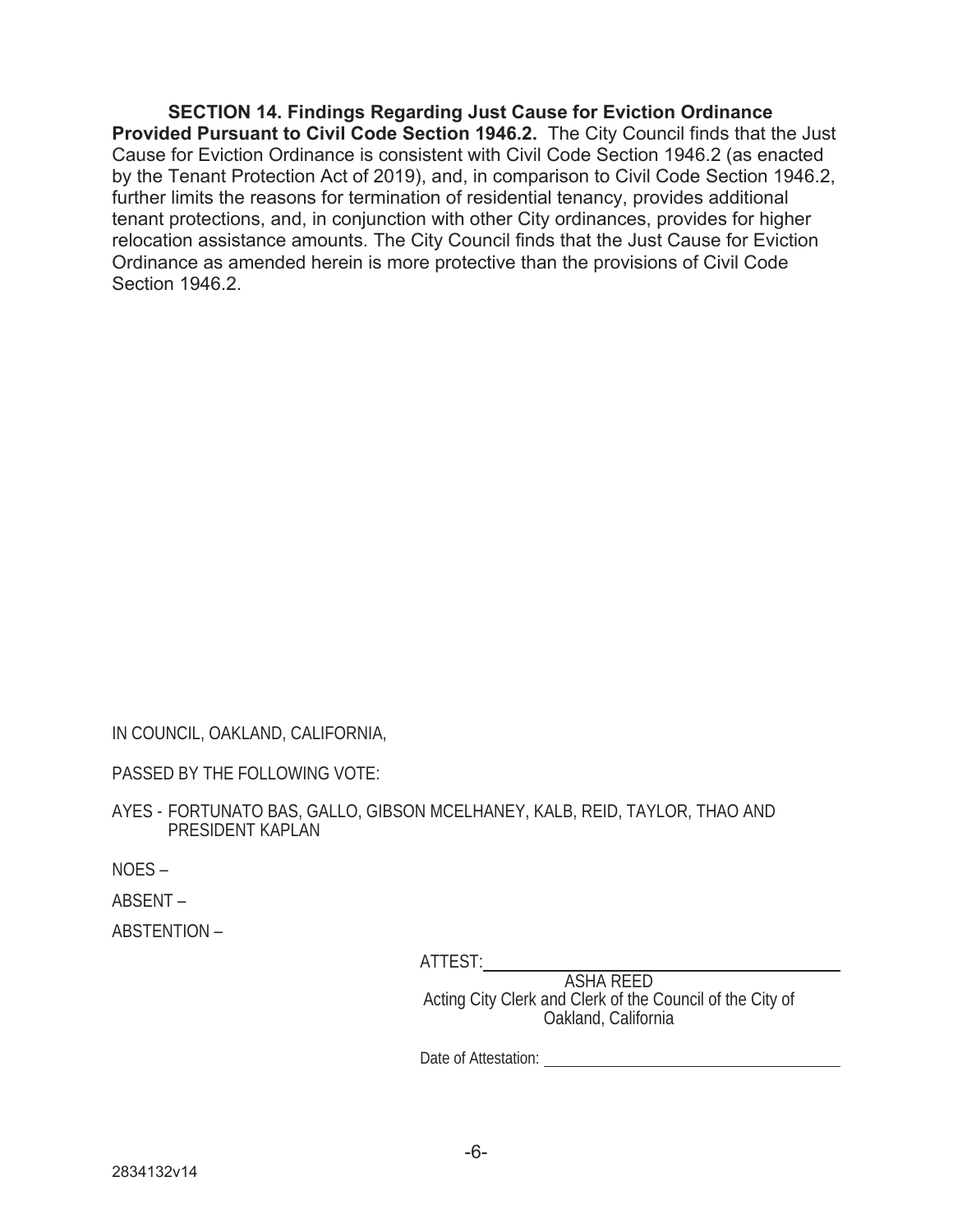## **ATTACHMENT A**

## **Article V – Tenant Protection Ordinance**

#### **8.22.600 - Tenant protection ordinance.**

This ordinance shall be known as the "Tenant Protection Ordinance" ("TPO").

#### **8.22.610 - Findings and purpose.**

- A. There is a very significant demand for rental housing in Oakland leading to rising rents, caused in part by the spillover of increasingly expensive housing costs in San Francisco.
- B. Rents in Oakland increased twelve percent (12%) in 2012 and 15% in 2013 (Source: East Bay Express, February 12-18, 2014, "The Rise of the New Land Lords," sourcing Oakland Department of Housing and Community Development). As noted by a February 8, 2014 Oakland Tribune article ("High prices sending Bay Area renters and homebuyers to outlying communities"), "Squeezed by astronomical home prices and rents that are almost as unaffordable, a growing number of Bay Area residents are pulling up stakes and trading long commutes for cheaper housing."
- C. According to Oakland Department of Housing and Community Development citing to Zillow Real Estate Research, the estimated rent for all homes in Oakland for June 2014 two thousand one hundred twenty-four dollars (\$2,124.00) is nearly eleven percent (11%) higher than that for the same month last year (\$1,918.00), and rents have risen every month except for one (1) since January 2013 (18 months total). If current patterns persist, the estimated rent for all homes in June 2015 will be two thousand three hundred eighty-six dollars (\$2,386.00). By comparison, the estimated median rent for all Oakland homes for June 2012 was \$1,818.00, a thirty-one percent (31%) increase in only thirty-six (36) months.
- D. On September 12, 2014, the San Francisco Examiner reported that "San Francisco and Oakland have the distinction of having some of the highest rental rate increases in the nation for the month of August," with Oakland's rents increasing fourteen and four-tenths percent (14.4%) since last year, according to data collected by Trulia.
- E. The rising market demand for rental housing in Oakland creates an incentive for some landlords to engage in harassing behavior or fail to make repairs to pressure existing tenants in rent controlled units to move so that rents can be raised. Existing remedies, such as petitioning the Rent Adjustment Program to restore a rental rate or order repairs, or employing an attorney at great cost to file a lawsuit to enforce state law of lease provisions, are insufficient deterrents to engaging in the illegal conduct in the first place.
- F. The imbalance between supply and demand creates an imbalance of bargaining power between landlords and tenants, which has resulted in many tenants,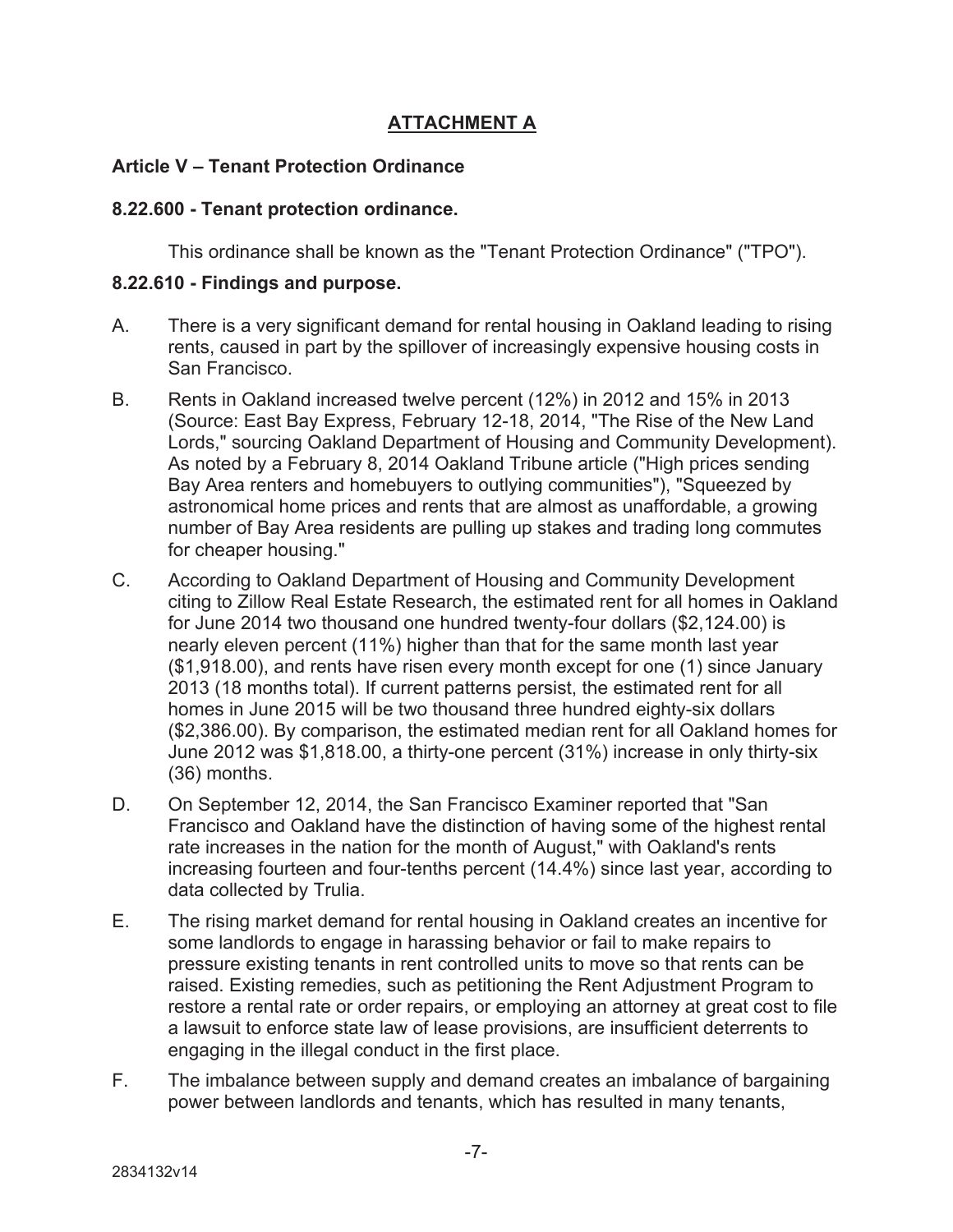especially those not in rent controlled units, being unwilling or unable to assert their legal rights, which is detrimental to the health, safety and general welfare of Oakland because the stability, security and quality of housing opportunities are reduced.

- G. The Rent Adjustment Program office of the City of Oakland has conservatively estimated receiving one hundred (100) to two hundred (200) complaints each month from tenants claiming landlord harassment, many of which are completely outside the jurisdiction of the Rent Adjustment Program.
- H. Numerous press articles have reported on the rise of tenant harassment throughout the Bay Area.
- I. Data from organizations providing services to low-income renters in Oakland, including East Bay Community Law Center and Centro Legal de la Raza, indicate that some of their clients live in housing with habitability problems and experience landlord harassment.
- J. Of the approximately four hundred eighty (480) Oakland tenants who received legal services at Centro Legal de la Raza during fiscal year 2014 (July 1, 2013 through June 30, 2014), approximately forty percent (40%) faced harassment by their landlords. The forms of harassment varied, but included one or more of the following in each case:
	- 1. Interrupting, terminating, failing to provide or threatening to interrupt, terminate or fail to provide housing services required by contract or by State, County or municipal housing, health or safety laws;
	- 2. Failing to perform required repairs and/or maintenance or threatening to fail to do so;
	- 3. Failing to exercise due diligence in completing repairs and maintenance once undertaken or failing to follow appropriate industry repair, containment or remediation protocols designed to minimize exposure to noise, dust, lead paint, mold, asbestos, or other building materials with potentially harmful health impacts;
	- 4. Abusing the owner's right of access into a rental housing unit as that right is provided by law;
	- 5. Unlawfully removing from the rental unit personal property, furnishings, or any other items without the prior written consent of the tenant;
	- 6. Influencing, or attempting to influence, a tenant to vacate a rental unit through fraud, intimidation or coercion;
	- 7. Attempting to coerce a tenant to vacate with offer(s) of payments to vacate which ate accompanied with threats or intimidation;
	- 8. Threatening the tenant, by word or gesture, with physical harm;
	- 9. Substantially and directly interfering with a Tenant's right to quiet use and enjoyment of a rental housing unit as that right is defined by California law;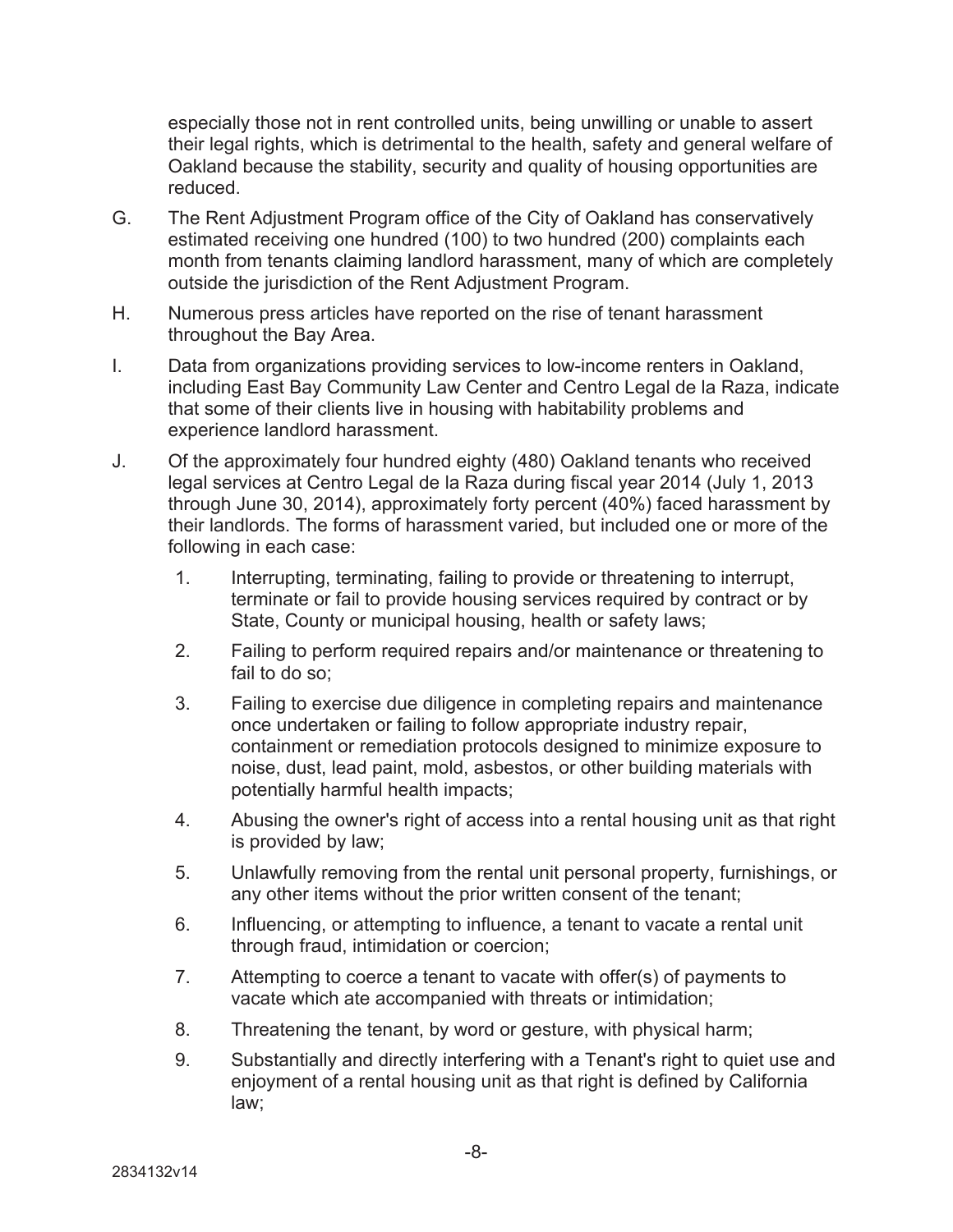- 10. Fraudulently refusing to accept or acknowledge receipt of a Tenant's lawful rent payment.
- K. A majority of Oakland residents are renters. The rental housing units in the City of Oakland include many subject to rent stabilization and some that are not. The cities of San Francisco, Santa Monica, West Hollywood, and East Palo Alto have each passed ordinances prohibiting various forms of harassment by landlords and their agents against tenants.
- L. The City Council of Oakland recognizes that displacement of tenants is a major concern and is interested in putting forth policies that help to maintain the ability of people in all income categories to live in our city. The increased housing pressures for residents across a range of lower and middle income levels warrants improved rent stabilization and tenant protection policies, as well as assessment of statutory damages against landlords who engage in tenant harassment. The City Council finds that reasonable regulation of aspects of the landlord-tenant relationship is necessary in order to foster constructive communication, maintain an adequate supply of a variety of rental housing options, and protect health, safety, and the general welfare of the public.
- M. The purpose of this policy is to deter harassing behavior by landlords, to encourage landlords to follow the law and uphold their responsibility to provide habitable rental properties, and to give tenants and the City of Oakland legal recourse in instances where they tenants are subjected to harassing behavior by landlords.
- N. The provisions of the Tenant Protection Ordinance shall be construed liberally for the accomplishment of its purposes.
- O. In order to carry out the purposes of the Tenant Protection Ordinance and safeguard tenants' rights against harassing behavior, the limitations period set out in Section 8.22.670.E of the Ordinance should be interpreted so as to promote the resolution of potentially meritorious claims.

## **8.22.620 - Definitions.**

## As used in this Chapter, Article V:

"Affordable housing provider" means an owner that provides housing in a building in which at least 80% of the units are restricted to occupancy at an affordable rent or an affordable housing cost for persons and families of low and moderate income as defined in California Health and Safety Code Section 50093. The terms "affordable rent" and "affordable housing cost" shall be as defined in California Health and Safety Code Sections 50053 and 50052.5 and their implementing regulations. Such housing shall have terms of affordability equivalent to those prescribed in California Health and Safety Code Sections 33334.3(f)(1)(A) for rental housing and 33334.3(f)(1)(B) for owner occupied housing.

"Catastrophically Ill" means Disabled and suffering from a life-threatening illness, as certified by the Tenant's primary care physician.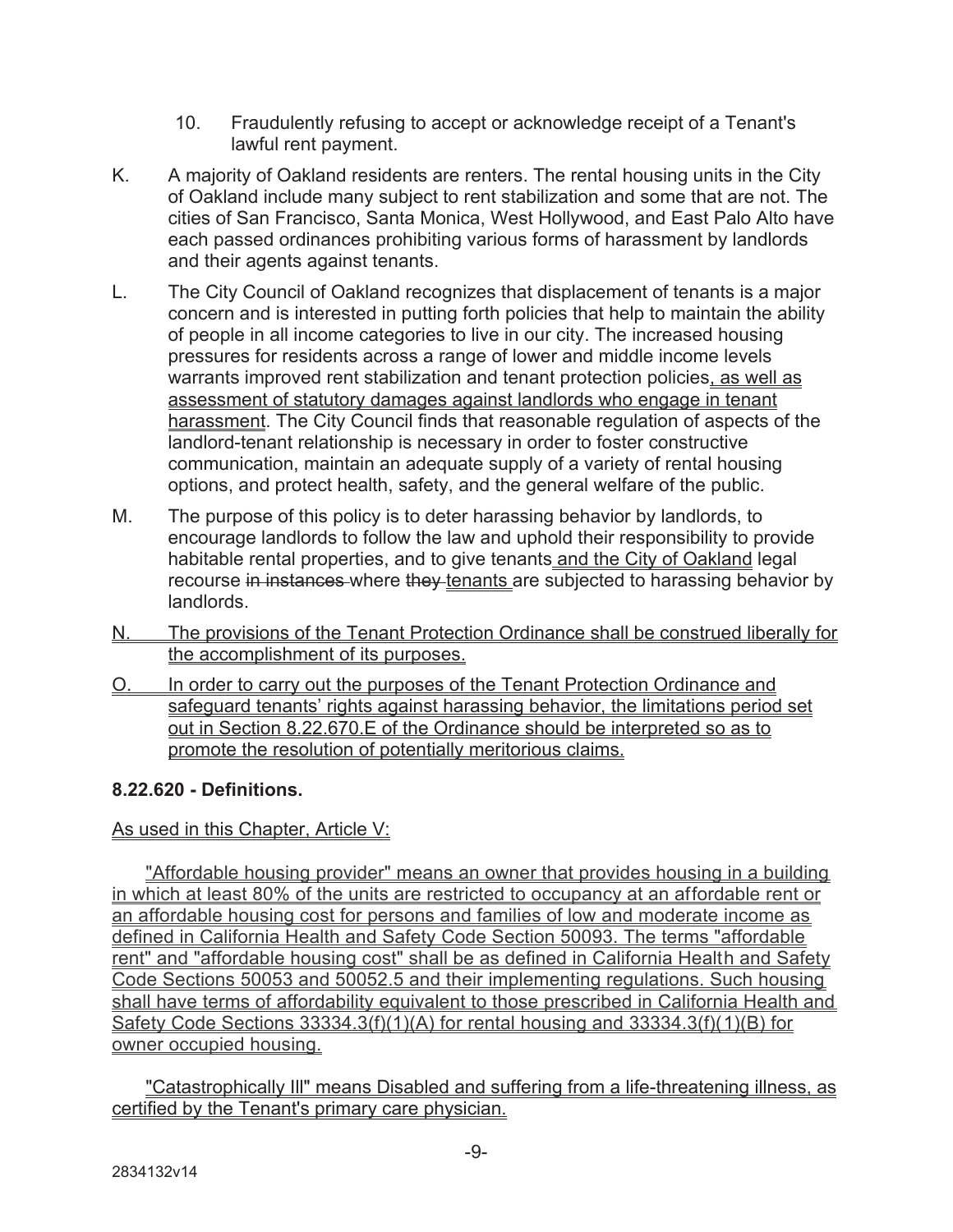"City Administrator" means the Oakland City Administrator or his or her designee.

"City Attorney" means the Oakland City Attorney or his or her designee.

"Elderly" means elderly as that term is defined in O.M.C. 8.22.410.

"Disabled" means disabled as that term is defined in O.M.C. 8.22.410.

"Health Facility" has the same meaning as in the Just Cause for Eviction Ordinance (O.M.C. 8.22.340).

"Owner" has the same meaning as "Landlord" in the Just Cause for Eviction Ordinance (O.M.C. 8.22.340).

"Owner of Record" has the same meaning as in the Just Cause for Eviction Ordinance (O.M.C. 8.22.340).

"Rent" has the same meaning as in the Just Cause for Eviction Ordinance (O.M.C. 8.22.340).

"Rent Board" has the same meaning as in the Just Cause for Eviction Ordinance (O.M.C. 8.22.340).

"Rental Agreement" has the same meaning as in the Just Cause for Eviction Ordinance (O.M.C. 8.22.340).

"Rental Unit" has the same meaning as in the Just Cause for Eviction Ordinance (O.M.C. 8.22.340).

"Tenant" has the same meaning as in the Just Cause for Eviction Ordinance (O.M.C. 8.22.340)means any renter, tenant, subtenant, lessee, or sublessee of a rental unit, or any group of renters, tenants, subtenants, lessees, sublessees of a rental unit, or any other person entitled to the use or occupancy of such rental unit. This includes occupants of residential hotels against whom violations of California Civil Code Section 1940.1 have occurred.

"Skilled Nursing Facility" has the same meaning as in the Just Cause for Eviction Ordinance (O.M.C. 8.22.340).

## **8.22.630 - Applicability and exemptions.**

- A. The TPO shall apply to all Rental Units where there is a Rental Agreement between an Owner and one or more Tenants, unless exempted herein. The application of the TPO includes units that may not be covered under the Rent Adjustment Ordinance (O.M.C. 8.22.0100, et seq.) or the Just Cause for Eviction Ordinance (O.M.C. 8.22.300, et seq.)
- B. Exemptions.
	- 1. Exemption for nonprofit owned rental housing. Any Rental Unit owned by (a) a corporation or organization exempt pursuant to United States Internal Revenue Code §501(c)(3) or any successor legislation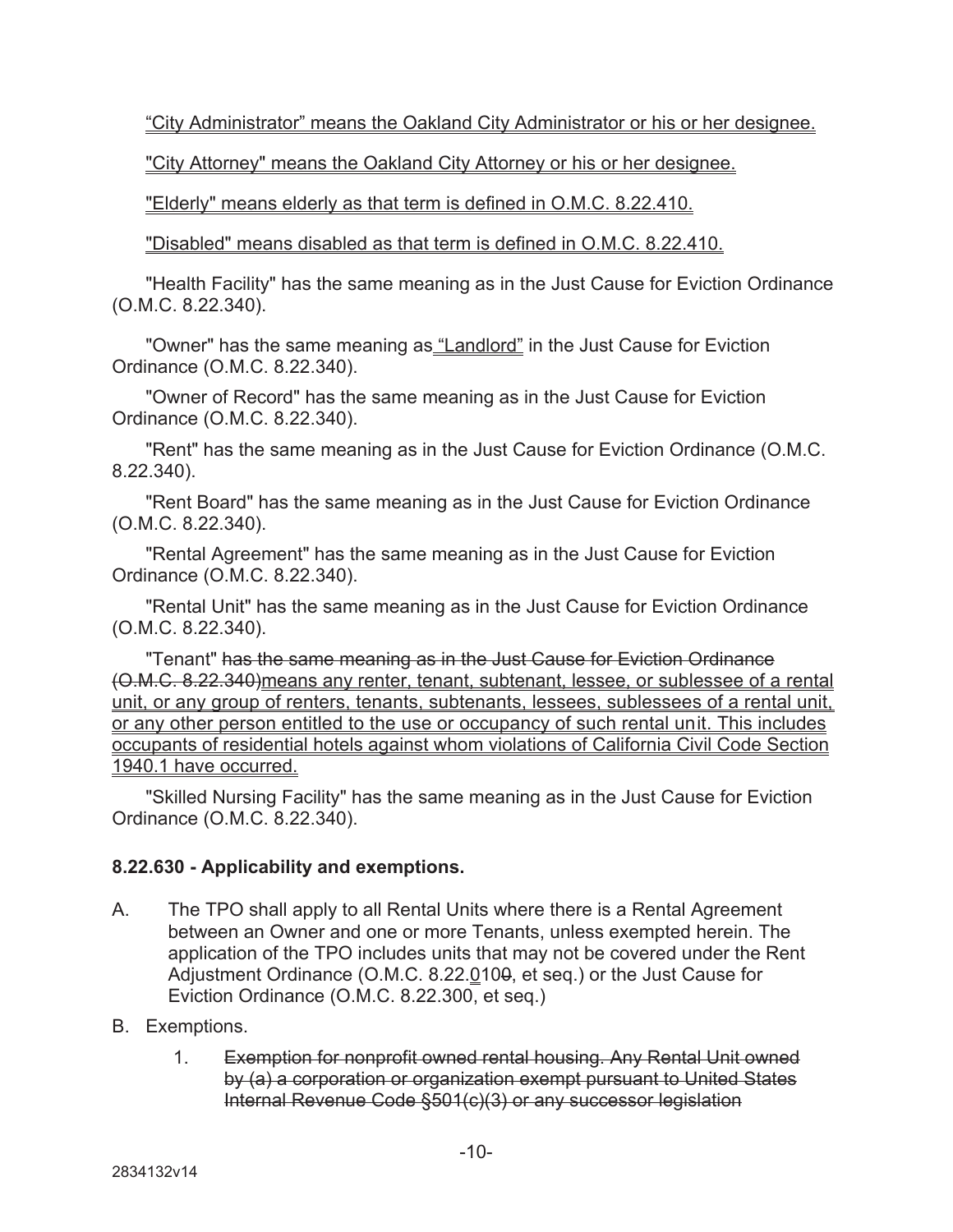exempting charitable organizations from federal income tax, (b) a limited partnership where the managing general partner is a corporation or organization exempt pursuant to United States Internal Revenue Code §501(c)(3) or any successor legislation exempting charitable organizations from federal income tax, or (c) a limited partnership where the managing general partner is a limited liability company whose sole members are corporations or organizations exempt pursuant to United States Internal Revenue Code §501(c)(3) or any successor legislation exempting charitable organizations from federal income tax shall have an exemption from the TPO's civil enforcement pursuant to this article. RESERVED.

- 2. Rental Units in any Hospital, Skilled Nursing Facility, or Health Facility.
- 3. Rental Units in a nonprofit facility that has the primary purpose of providing short term treatment, assistance, or therapy for alcohol, drug, or other substance abuse and the housing is provided incident to the recovery program, and where the client has been informed in writing of the temporary or transitional nature of the housing at its inception and is licensed for such purpose where such license is required.
- 4. Rental Units in a nonprofit facility which provides a structured living environment that has the primary purpose of helping homeless persons obtain the skills necessary for independent living in permanent housing and where occupancy is restricted to a limited and specific period of time of not more than twenty-four (24) months and where the client has been informed in writing of the temporary or transitional nature of the housing at its inception and is licensed for such purpose where such license is required.
- 5. Rental Units exempted from Part 4, Title 4, Chapter 2 of the California Civil Code (CCC) by CCC § 1940(b) (transient occupancy in hotels/motels) unless the Owner violates CCC § 1940.1 to avoid tenancy status. In those circumstances, the specific Rental Units where such violations have taken place shall not be exempt.
- 6. Reserved.
- 7. A rental unit in a newly constructed residential property that has a certificate of occupancy issued after the effective date of O.M.C. 8.22.600, et seq. For the purposes of this exemption, "newly constructed" means all units on the parcel were built from the ground up under the same certificate of occupancy and not converted from property previously used for non-residential purposes. In the event the property is not issued a certificate of occupancy, then the exemption starts on the date that the last building related permit is finalized, if after the effective date of O.M.C. 8.22.600, et seq. This exemption is a limited duration exemption and expires fifteen (15) years from the date the exemption commences.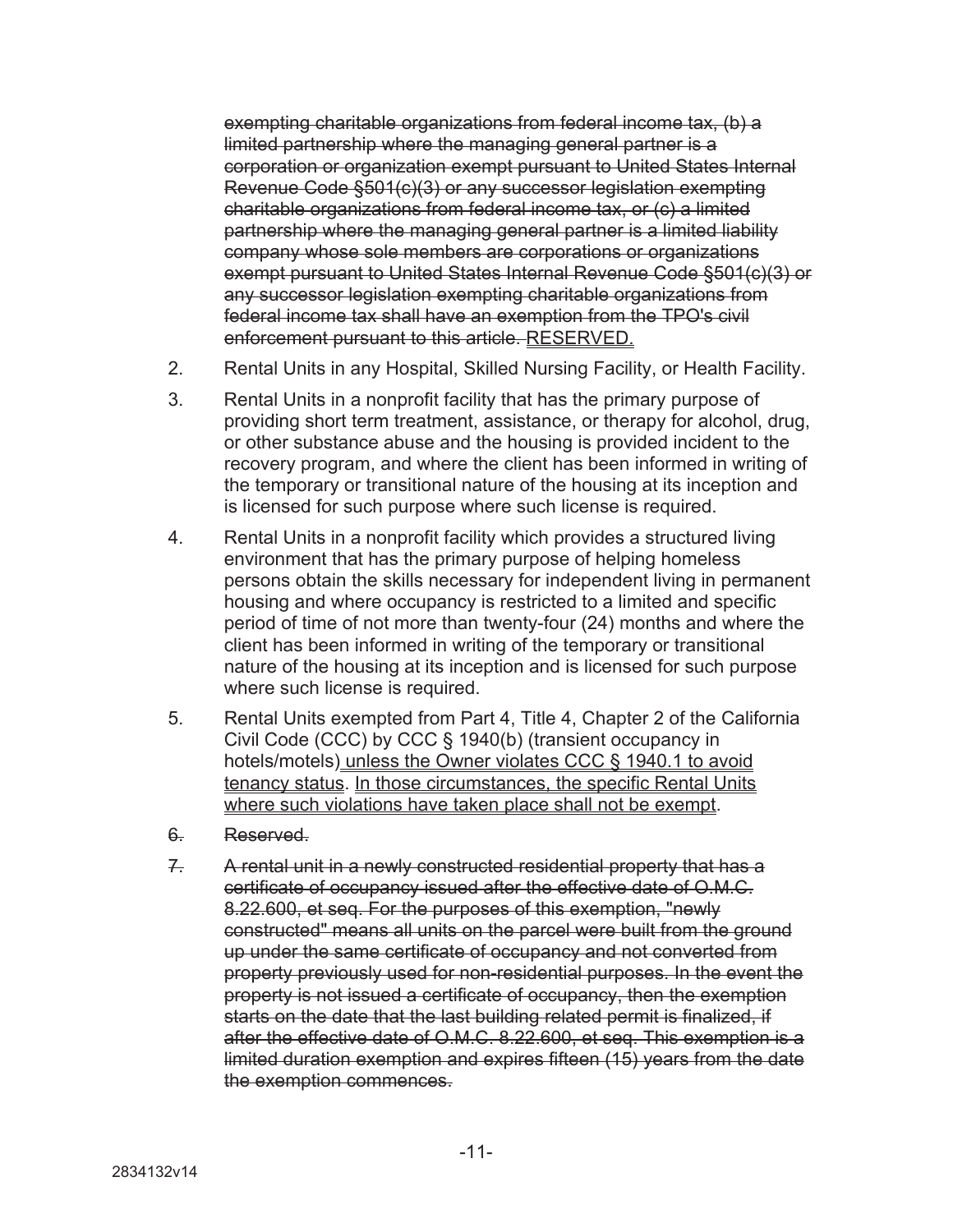#### **8.22.640 - Tenant harassment.**

- A. No Owner or such Owner's agent, contractor, subcontractor, or employee, shall do any of the following, in bad faith. Subsections 15 and 17-21 shall apply beginning April 21, 2020.
	- 1. Interrupt, terminate, or fail to provide housing services required by contract or by State, County or municipal housing, health or safety laws, or threaten to do so;
	- 2. Fail to perform repairs and maintenance required by contract or by State, County or municipal housing, health or safety laws, or threaten to do so;
	- 3. Fail to exercise due diligence in completing repairs and maintenance once undertaken or fail to follow appropriate industry repair, containment or remediation protocols designed to minimize exposure to noise, dust, lead paint, mold, asbestos, or other building materials with potentially harmful health impacts;
	- 4. Abuse the Owner's right of access into a rental housing unit as that right is provided by law;
	- 5. Remove from the Rental Unit personal property, furnishings, or any other items without the prior written consent of the Tenant, except when done pursuant to the procedure set forth in Civil Code section 1980, et seq. (disposition of Tenant's property after termination of tenancy).
	- 6. Influence or attempt to influence a Tenant to vacate a Rental Unit through fraud, intimidation or coercion. This , which shall includes threatening to report a Tenant or other person known to the Owner to be associated with a Tenant to U.S. Immigration and Customs Enforcementany local, state, or federal agency on the basis of their perceived or actual immigration status.<del>, though that</del> The prohibition shall not be construed as preventing communication with U.S. Immigration and Customs Enforcement such agencies regarding an alleged immigration violation;
	- 7. Offer payments to a Tenant to vacate more than once in six (6) months, after the Tenant has notified the Owner in writing the Tenant does not desire to receive further offers of payments to vacate;
	- 8. Attempt to coerce a Tenant to vacate with offer(s) of payments to vacate which are accompanied with threats or intimidation. This shall not include settlement offers made in good faith and not accompanied with threats or intimidation in pending eviction actions;
	- 9. Threaten the tenant-Tenant or their quests, by word or gesture, with physical harm;
	- 10. Substantially and directly interfere with a Tenant's right to quiet use and enjoyment of a rental housing unit as that right is defined by California law;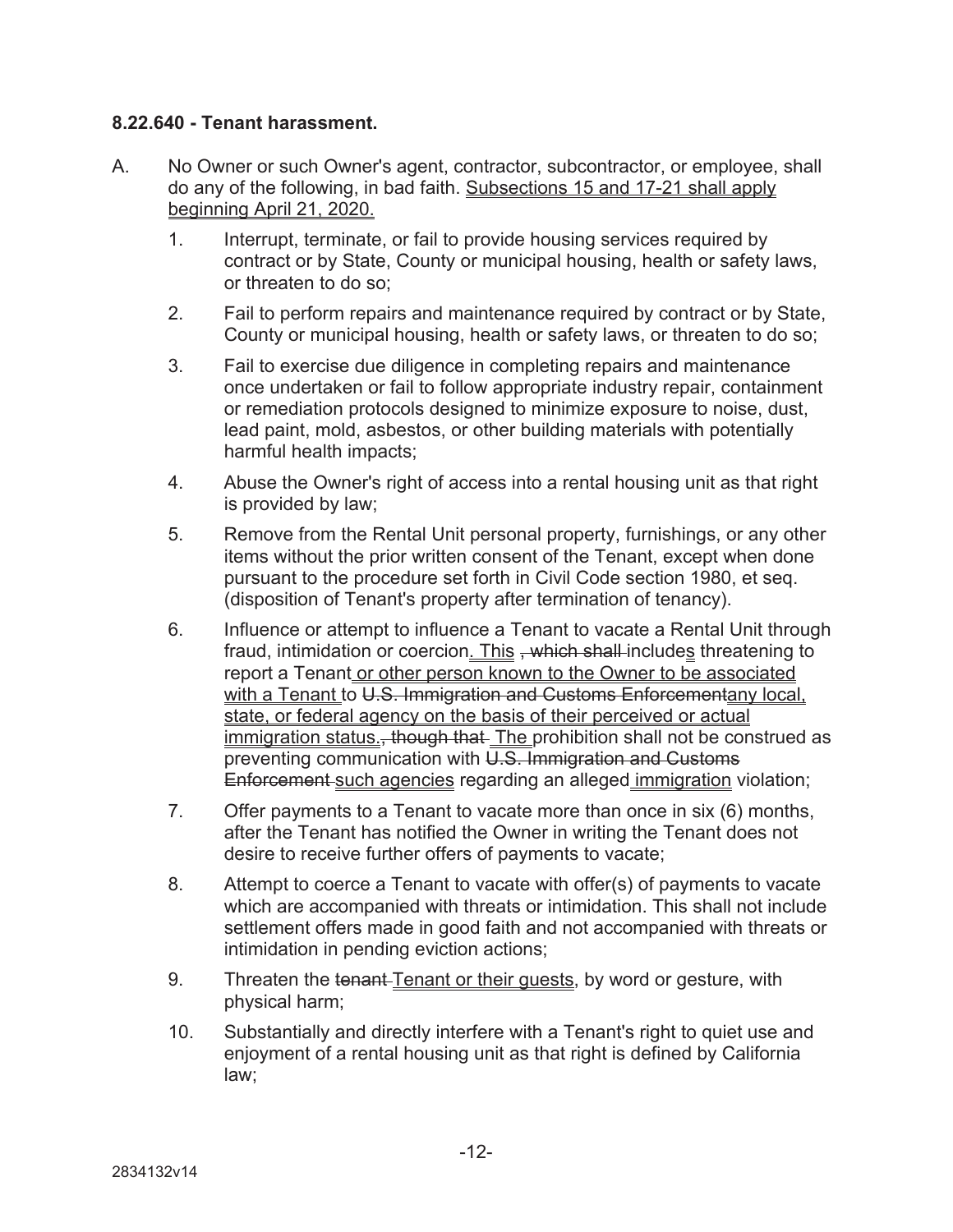- 11. Refuse to accept or acknowledge receipt of a Tenant's lawful rent payment, except as such refusal may be permitted by state law after a notice to quit has been served on the Tenant and the time period for performance pursuant to the notice has expired;
- 12. Refuse to cash a rent check or money order for over thirty (30) days unless a written receipt for payment has been provided to the Tenant, except as such refusal may be permitted by state law after a notice to quit has been served on the Tenant and the time period for performance pursuant to the notice has expired;
- 13. Interfere with a Tenant's right to privacy. This includes, but is not limited to: video or audio recording that captures the interior of a Tenant's unit, entering or photographing portions of a Rental Unit that are beyond the scope of a lawful entry or inspection, unreasonable inquiry into a Tenant's relationship status or criminal history, and unreasonable restrictions on or inquiry into overnight guests;
- 14. Request information that violates a Tenant's right to privacy, including but not limited to residence or citizenship status or social security number, except as required by law or, in the case of a social security number, for the purpose of obtaining information for the qualifications for a tenancy, or not release such information except as required or authorized by law. This includes a refusal to accept equivalent alternatives to information or documentation that does not concern immigration or citizenship status, e.g. an Individual Taxpayer Identification Number (ITIN);
- 15. Other repeated acts or omissions of such significance as to substantially interfere with or disturb the comfort, repose, peace or quiet of any person lawfully entitled to occupancy of such dwelling unit and that cause, are likely to cause, or are intended to cause any person lawfully entitled to occupancy of a dwelling unit to vacate such dwelling unit or to surrender or waive any rights in relation to such occupancy Unilaterally impose or require an existing tenant to agree to new material terms of tenancy or a new rental agreement, unless: (1) the change in the terms of the tenancy is authorized by the Rent Adjustment Ordinance or California Civil Code Sections 1946.2(f), 1947.5, or 1947.12, or required by federal, state, or local law or regulatory agreement with a government agency; or (2) the change in the terms of the tenancy was accepted in writing by the Tenant after receipt of written notice from the Owner that the Tenant need not accept such new term as part of the rental agreement;
- 16. Removing a housing service for the purpose of causing the Tenant to vacate the Rental Unit. For example, taking away a parking space knowing that a Tenant cannot find alternative parking and must move;
- 17. Engage in conduct that violates California Civil Code Section 789.3. including but not limited to an illegal lockout and utility shutoff;
- 18. Violate the Unruh Civil Rights Act (California Civil Code 51 *et seq.*);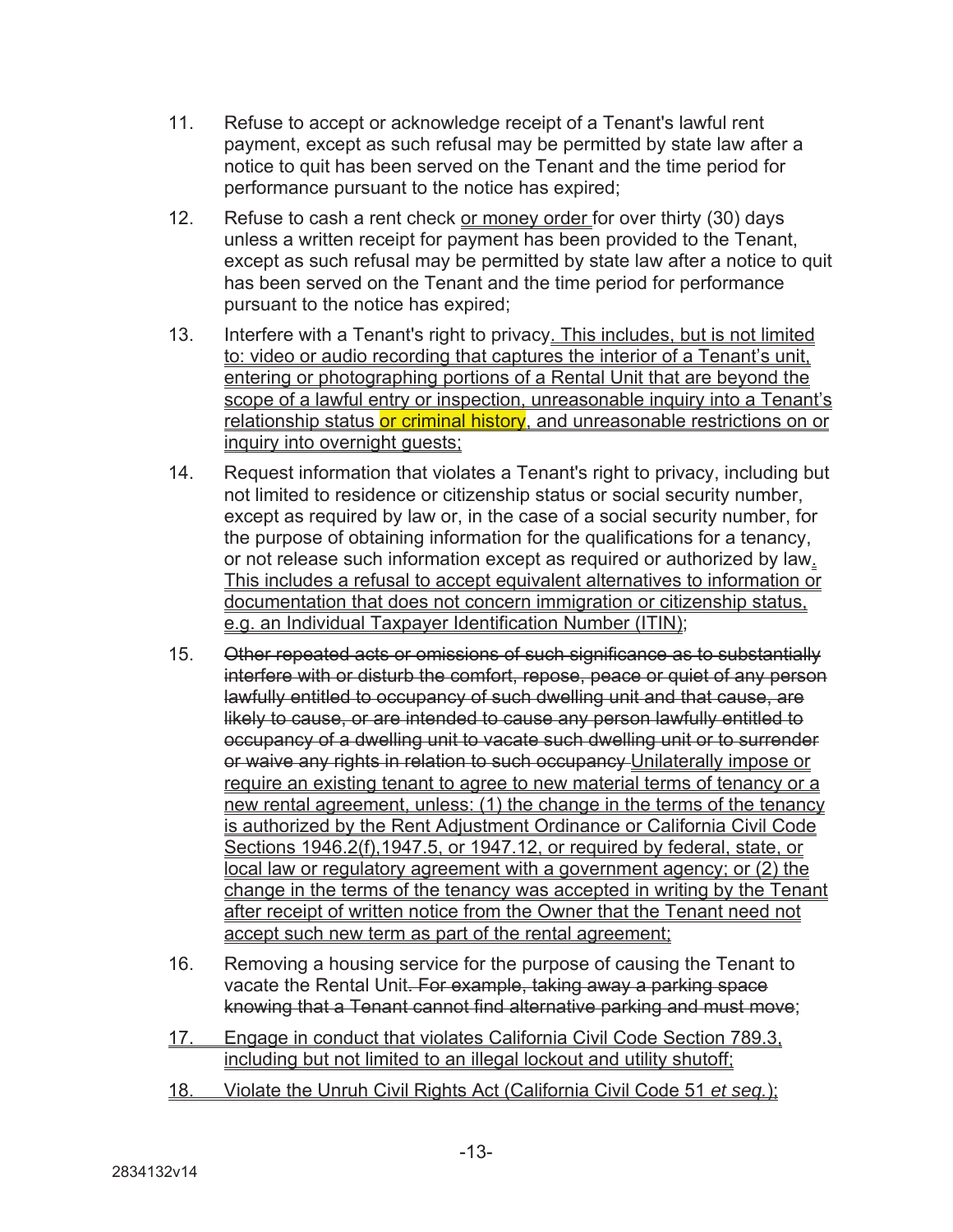- 19. Commit elder financial abuse as defined by California Welfare and Institutions Code 15610.30 *et seq.* of a Tenant;
- 20. Misrepresent to a Tenant that they are required to vacate a Rental Unit or otherwise entice a Tenant to vacate a Rental Unit through misrepresentations or concealment of material facts;
- 21. Force a Tenant to vacate their Rental Unit and reregister in order to avoid classification as a tenant under Civil Code 1940.1. Forced vacation can be implied from the totality of the circumstances;
- 22. Other repeated acts or omissions of such significance as to substantially interfere with or disturb the comfort, repose, peace or quiet of any person lawfully entitled to occupancy of such dwelling unit and that cause, are likely to cause, or are intended to cause any person lawfully entitled to occupancy of a dwelling unit to vacate such dwelling unit or to surrender or waive any rights in relation to such occupancy.
- B. Retaliation Prohibited. Retaliation against a Tenant because of the Tenant's exercise of rights under the TPO is prohibited. Retaliation claims may only be brought in court and may not be addressed administratively. A court may consider the protections afforded by the TPO in evaluating a claim of retaliation.
- C. Evictions. Nothing in the TPO shall be construed as to prevent an Owner from lawfully evicting a Tenant pursuant to state law or Oakland's Just Cause for Eviction Ordinance. (O.M.C. 8.22.300, et seq.).
- D. Rent Adjustments. Nothing in the TPO shall be construed as to prevent an Owner from lawfully increasing a Tenant's rent pursuant to state law or Oakland's Rent Adjustment Ordinance (O.M.C. 8.22.100, et seq.), and such increases shall not be deemed violations of Section 8.22.640 of the TPO.
- E. Notice to Tenants.
	- 1. Commencement.
		- a. For Rental Units covered by the Rent Adjustment Ordinance the Notice at Commencement of Tenancy required by O.M.C. 8.22.060 shall include a reference to the TPO.
		- b. For all Rental Units that are not covered by the Rent Adjustment Ordinance, Owners are required to provide a notice regarding the TPO to all Tenants using the required form prescribed by the City staff.
	- 2. Common area. If Rental Units subject to this ordinance are located in a building with an interior common area that all of the building's Tenants have access to, the Owner must post a notice in at least one (1) such common area in the building via a form prescribed by the City staff.
- F. Repairs and maintenance. Nothing in the TPO shall be construed as requiring different timelines or standards for repairs or maintenance, as required by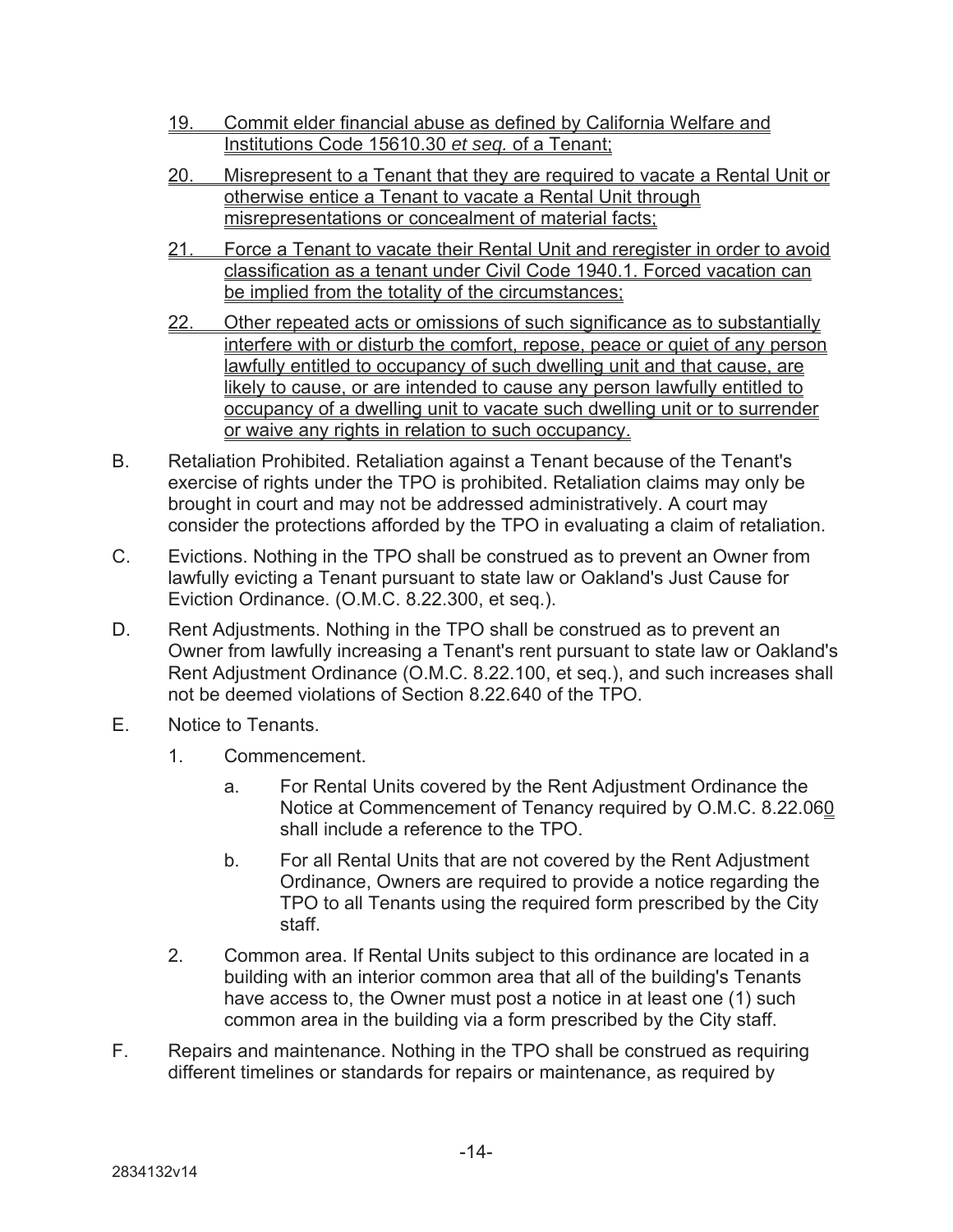contract or State, County or municipal housing, health, and safety laws, or according to appropriate industry protocols.

- G. Severances Prohibited. The following amenities, supplied in connection with use or occupancy of a rental unit, may not be severed from a tenancy without good cause: (1) Garage facilities, parking facilities, driveways, storage spaces, laundry rooms, decks, patios, or gardens on the same lot; (2) kitchen facilities, toilet facilities, or lobbies in residential hotels. For purposes of this subsection, good cause shall include (1) requirement by federal, state, or local law, such as O.M.C. Chapter 15.27, (2) acceptance of the severance in writing by the Tenant after receipt of written notice from the Owner that the Tenant need not accept the severance, (3) ownership by an affordable housing provider as defined by Section 8.22.620 where either (a) the severance is unavoidable in order for the addition of one or more new affordable housing units to proceed and the owner has obtained all necessary permits for constructing the additional unit(s) or (b) the severance results from the removal of a balcony for which repair or removal was necessary for safety and the owner has obtained all necessary permits for the removal, (4) addition of one or more Accessory Dwelling Units (as defined by Government Code Section 65852.2(j)(1), provided that the owner has obtained all necessary permits for constructing the additional unit(s) and the severance is of a storage space, deck, patio, and/or garden and is unavoidable in order for the addition of the unit(s) to proceed, and (5) other good cause as provided by regulation, adopted in the same manner as provided by Rent Adjustment Program Regulation Section 8.22.040.B.4.b. A severance does not include noticed temporary unavailability of the above housing services in order to perform necessary work with all required permits. For units covered under the Rent Adjustment Ordinance, any severance permitted under this Section shall be offset by a corresponding reduction in rent. Either an owner or a tenant may file a petition with the Rent Adjustment Program to determine the amount of the rent reduction. This subsection shall apply beginning April 21, 2020.
- H. Late payment fees. Late fees may not be imposed except if provided for in a written rental agreement. Notwithstanding any lease provision to the contrary, fees for late payment of rent shall not exceed a total of threefiveone (354) percent of the monthly rent or \$50, whichever is lower, for each payment of rent and may only be applied for rent which is five or more days overdue. This subsection shall only apply if the applicable written rental agreement was entered into or renewed on or after April 16, 2020.

## **8.22.650 - General remedies.**

- A. Violations of the TPO. Violations of section 8.22.640 may be enforced by civil remedies as set forth in this section or as otherwise specifically set out in this O.M.C article.
- B. Notice requirement for Tenants. Before a Tenant may file an a civil suit alleging a violation of subsection 8.22.640.A.1., 2., 3., 10., 11., 12., or 13., the affected Tenant must first notify the Owner or his or her designated agent regarding the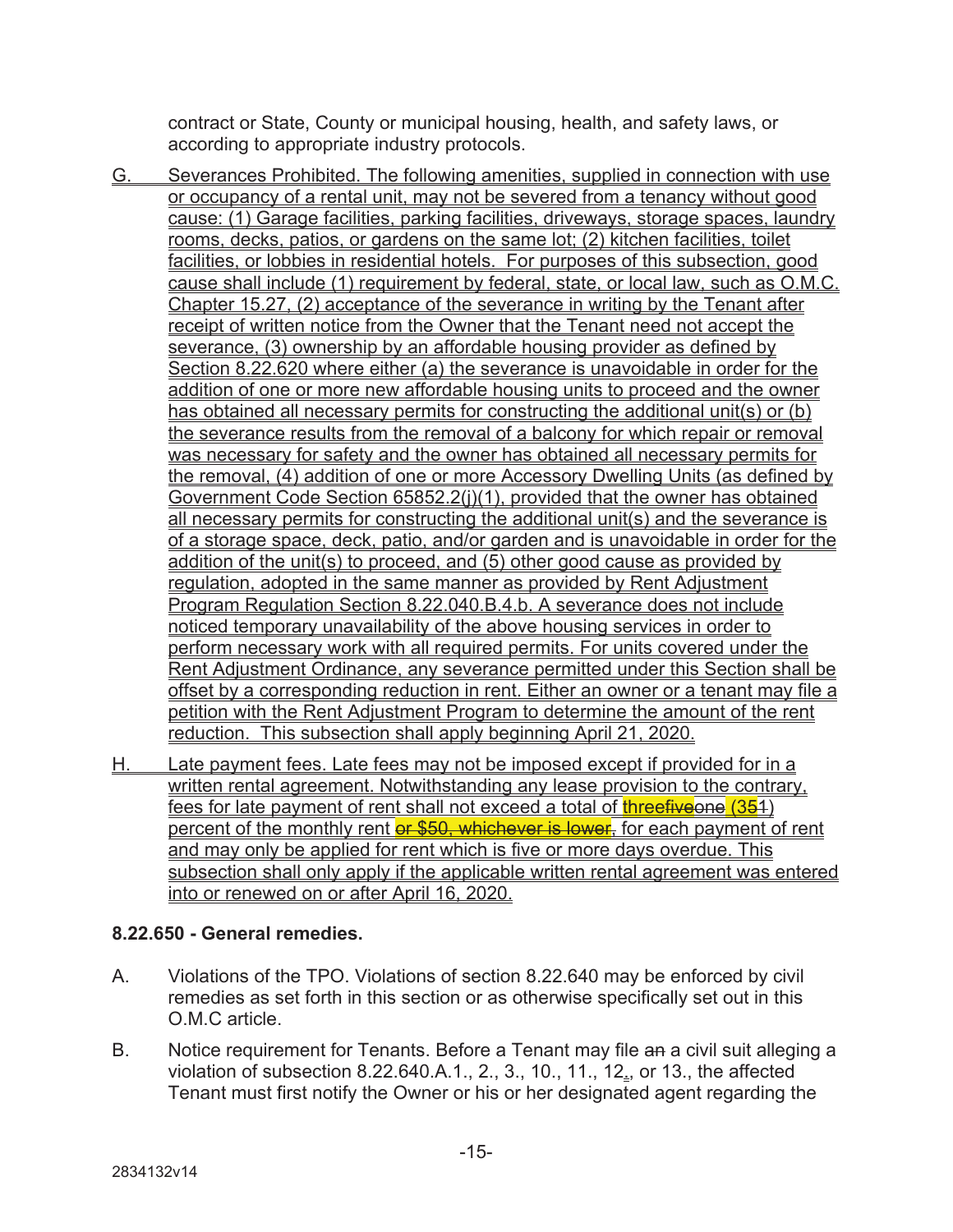problem. If the allegation is a violation of subsections 8.22.640.A.1., 2., 3.,11., or 12., the Tenant must allow fifteen (15) days for the Owner to correct the problem, unless the Owner notifies the Tenant that the repairs will take more than fifteen (15) days and provides for a reasonable time period for completion. If the repair takes more than fifteen (15) days, the Tenant may file the civil suit if the Owner does not take reasonable steps to commence addressing the problem or the Owner does not follow through to complete the repairs with reasonable diligence. However, no fifteen (15) day waiting period shall apply if the Owner's conduct is intentional and demonstrates a willful disregard for the comfort, safety or wellbeing of the Tenant(s).

- C. In addition to the remedies provided in the TPO, a violator is liable for such costs, expenses, and disbursements paid or incurred by the City in abatement and prosecution of the violation.
- D. The remedies available in the TPO are not exclusive and may be used cumulatively with any other remedies in this chapter or at law.

## **8.22.660 - Reserved.**

## **8.22.670 - Civil remedies.**

- A. General Civil Remedies.
	- 1. Enforcement by Aggrieved-Tenant. An aggrieved Tenant may bring a civil action for any combination of injunctive equitable relief, actual or statutory or damages, or both and restitution, for any violation of 8.22.540640.
	- 2. Enforcement by City Attorney. The City Attorney may enforce the TPO through civil action for injunctive equitable relief, restitution, and/or damages penalties, or both, for when the party against whom enforcement is sought has a pattern and practice of violating the TPO. A court may award civil penalties of up to one thousand dollars (\$1,000.00) per day for each violation of subsection 8.22.640A., B., E., G., or H. A court may award punitive damages in a proper case as set out in Civil Code Section 3294 and pursuant to the standards set forth in that Code Section or any successor thereto. The City Attorney may also request that an administrative citation or civil penalty be issued by the City. The City Attorney has the sole discretion to determine the cases appropriate for enforcement by the City Attorney's Office.
- B. Treble and Exemplary Special Damages.
	- 1. Tenant Enforcement.
		- Any person who violates, aids, or incites another person to violate subsection 8.22.640.A, or E., G., or H. is liable in a court action for each and every such offense for money damages of not less than three times actual damages suffered by an aggrieved Tenant (including damages for mental or emotional distress), or for minimum damages in the sum of one thousand dollars (\$1,000.00),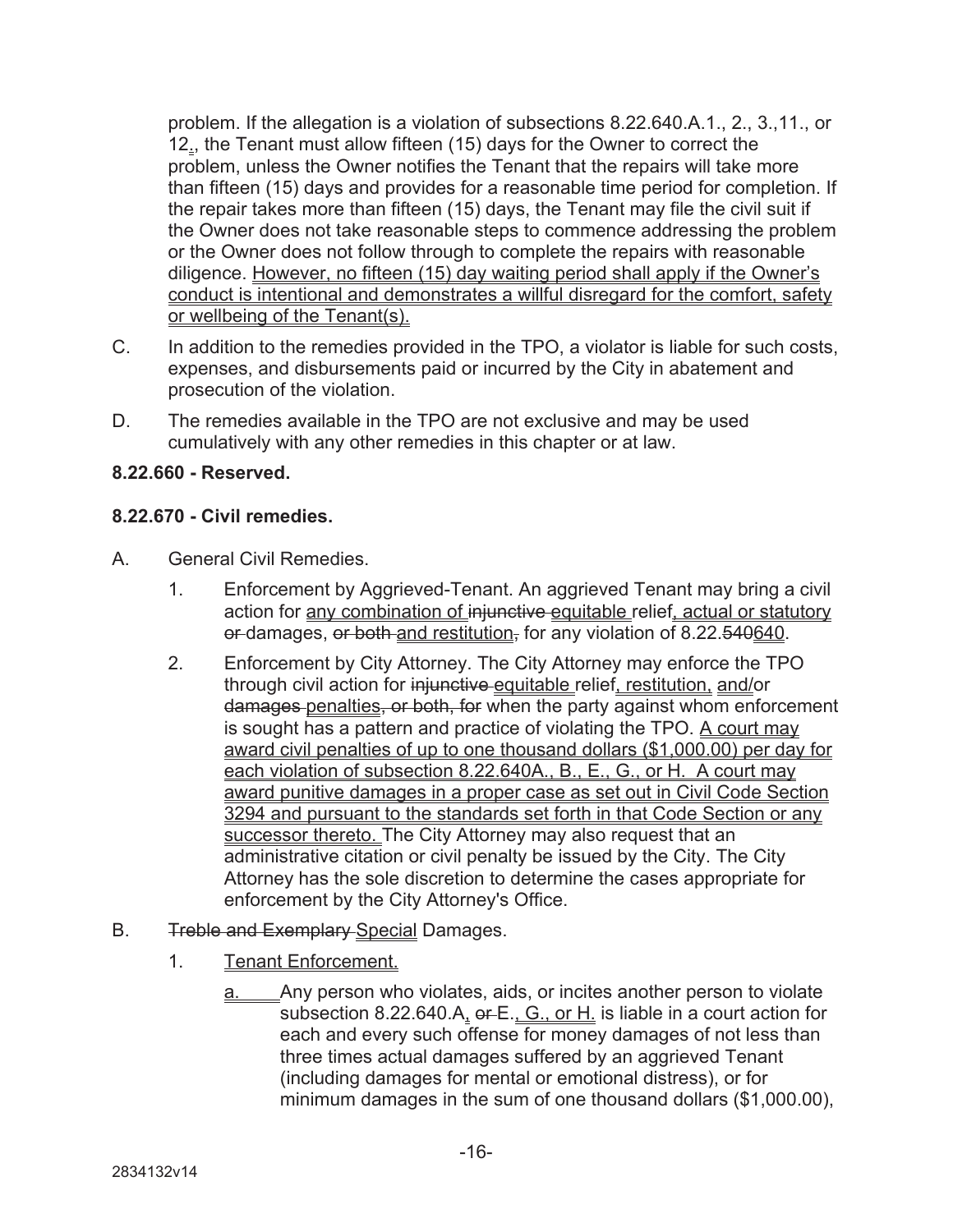whichever is greater, and whatever other relief the court deems appropriate. In the case of an award of damages for mental or emotional distress, said award shall only be trebled if the trier of fact finds that the Owner acted in knowing violation of or in reckless disregard of the TPO.

- b. Any person who violates, aids, or incites another person to violate subsection 8.22.640A., E., G., or H. with respect to Elderly or Disabled Tenants is liable in a court action for each and every such offense for money damages of no less than three times the actual damages suffered by the aggrieved Tenant(s) (including damages for mental or emotional distress), or for minimum damages of two thousand dollars (\$2,000.00), whichever is greater.
- c. Any person who violates, aids, or incites another person to violate subsection 8.22.640A., E., G., or H. with respect to Catastrophically Ill Tenants is liable in a court action for each and every such offense for money damages of no less than three times the actual damages suffered by the aggrieved Tenant(s) (including damages for mental or emotional distress), or for minimum damages of two thousand five hundred dollars (\$2,500.00), whichever is greater.
- d. A Tenant may only receive one form of heightened penalties as between Elderly, Disabled, and Catastrophically Ill.
- e. Any violation of subsection 8.22.640A.6 for threatening to report a Tenant or other person known to the Owner to be associated with a Tenant on the basis of their perceived or actual immigration status is liable in a court action for each and every such offense for money damages of no less than three times the actual damages suffered by the aggrieved Tenant(s) (including damages for mental or emotional distress), or for minimum damages of two thousand dollars (\$2,000.00), whichever is greater.
- $2f$ . A court may award punitive damages in a proper case as set out in Civil Code Section 3294 and pursuant to the standards set forth in that Code Section or any successor thereto, but may not award both punitive damages and treble damages.
- C. **Injunctive Equitable Relief.**

Any person who commits an act, proposes to commit an act, or engages in any pattern and practice which violates the TPO may be enjoined therefrom by any court of competent jurisdiction. A court may make such orders or judgments, including the appointment of a receiver, as may be necessary to prevent the use or employment by any person of any practice which violates this ordinance or as may be necessary to restore to any person in interest any money or property, real or personal, which may have been acquired through practices that violate this ordinance. An action for injunction equitable relief under this subsection may be brought by any aggrieved Tenant, by the City Attorney (for a pattern and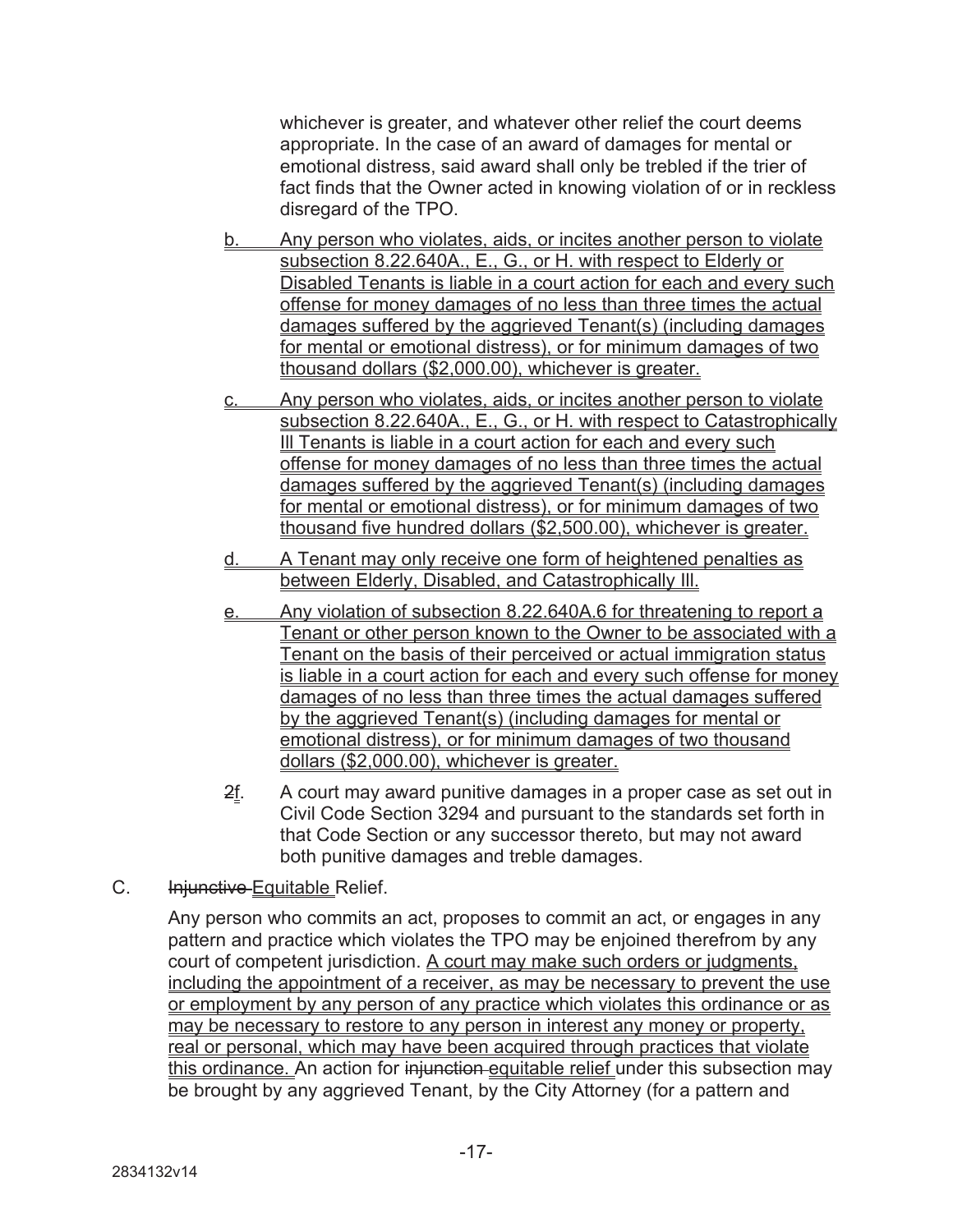practice only), or by an aggrieved Tenant who will fairly and adequately represent the interest of the protected class.

- D. Attorney's Fees and Costs
	- 1. Action by City Attorney. In any administrative, civil, or special proceeding brought pursuant to the TPO, the City may, at the initiation of the proceeding, seek an award of attorney's fees. If the City seeks an award of attorney's fees, the award shall be made to the prevailing party. Provided however, that no award may be made to a prevailing party that exceeds the amount of reasonable attorney's fees incurred by the City in the action or proceeding. Court costs may be awarded to a prevailing party pursuant to state law.
	- 2. Action by Tenant. In any civil action brought pursuant to the TPO, the prevailing Tenant is entitled to recover the Tenant's reasonable attorney's fees. A defendant Owner may recover reasonable attorney's fees if the complaint brought by the Tenant was devoid of merit and brought in bad faith. Court costs may be awarded to a prevailing party pursuant to state law.
	- 3. Costs of Investigation. In the event the City Attorney brings an administrative, civil, or special proceeding pursuant to the TPO, the City Attorney may recover its costs of investigation.
- E. Statute of Limitations. The statute of limitations for an action shall be three years, and all remedies under the Ordinance are available for the entire statutory period.

## **8.22.680 - Miscellaneous.**

A. Regulations and Forms. The Rent Board has the authority to make such regulations to implement this O.M.C. Chapter 8.22 Article V as are not inconsistent with the TPO, provided, however, that if the Rent Board has not issued initial regulations within such time as the City Council may proscribe, the City Administrator is authorized to make interim regulations.

Within ninety (90) days of the effective date of the TPO, the City Administrator shall develop forms to implement subsection 8.22.640.E. Any changes to the initial forms shall be effective thirty (30) days after they are made available to the public at the Rent Adjustment Program offices, unless the City Administrator makes a finding that an earlier or later date is necessary. All Forms required by the TPO are vital communication documents and shall be translated and distributed in accordance with the Equal Access to Services Ordinance, O.M.C Chapter 2.30.

B. Non-waiverability. Any provision, whether oral or written, in or pertaining to a rental agreement whereby any provision of the TPO is waived or modified, is against public policy, and void, and unenforceable.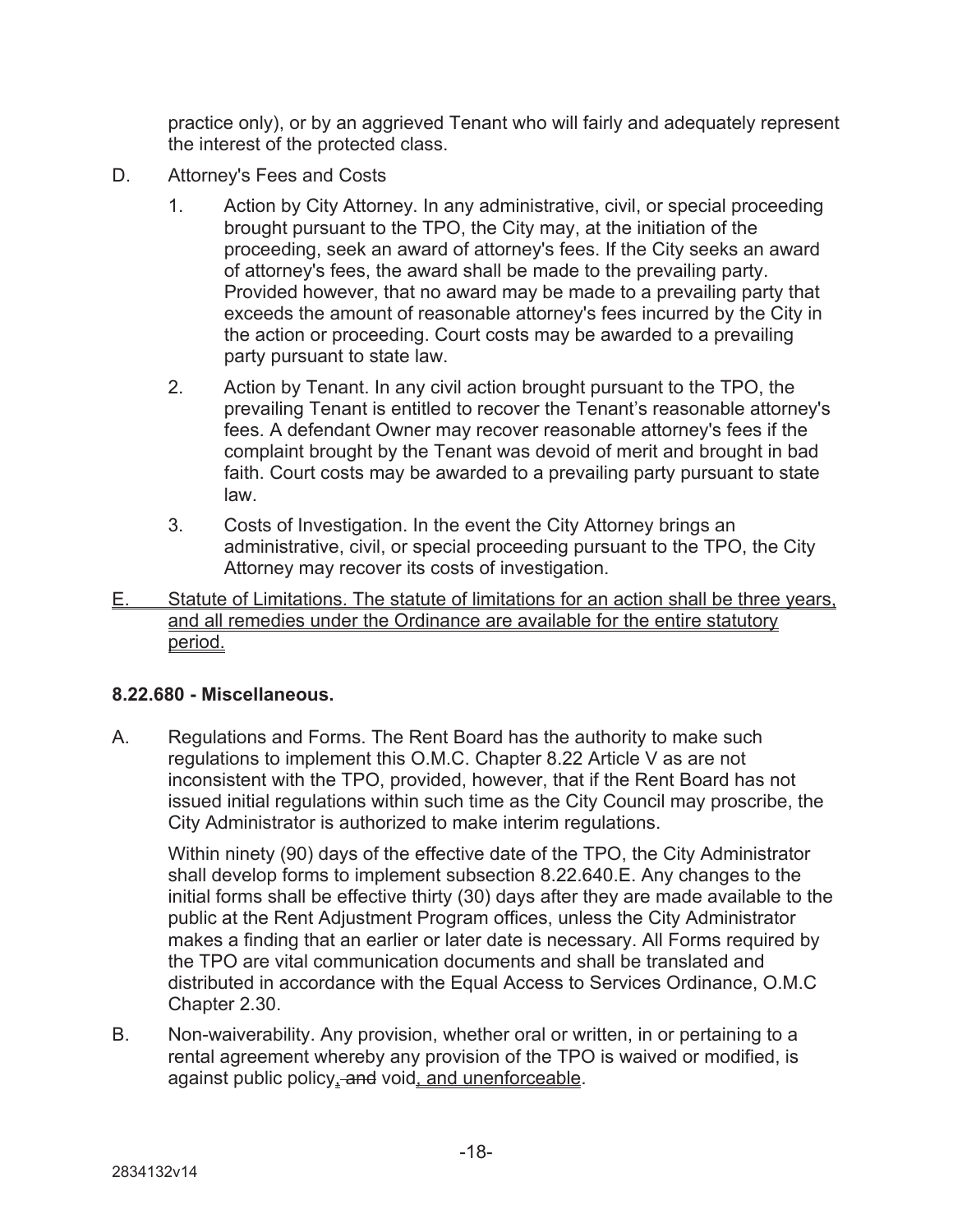#### **ATTACHMENT B Residential Rent Adjustment Program**

## **8.22.020 - Definitions.**

As used in this chapter, Article l:

"1946 notice" means any notice of termination of tenancy served pursuant to California Civil Code Section 1946. This notice is commonly referred to as a thirty (30) or sixty (60) day notice of termination of tenancy, but the notice period may actually be for a longer or shorter period, depending on the circumstances.

"1946 Termination of tenancy" means any termination of tenancy pursuant to California Civil Code § 1946.

"Additional occupant" means an occupant whose addition to the unit has increased the total number of occupants above the base occupancy level. The owner may petition to increase the rent by an amount up to 5% for each additional occupant above the base occupancy level. A rent increase shall not be based on an additional occupant who is the spouse, registered domestic partner, parent, grandparent, child, adopted child, foster child, or grandchild of an existing tenant, or the legal guardian of an existing tenant's child or grandchild who resides in the unit, or a caretaker/attendant as required for a reasonable accommodation for an occupant with a disability. A rent increase granted under this Section shall be reversed if the number of occupants decreases.

"Anniversary date" is the date falling one year after the day the tenant was provided with possession of the covered unit or one year after the day the most recent rent adjustment took effect, whichever is later. Following certain vacancies, a subsequent tenant will assume the anniversary date of the previous tenant (Section 8.22.080).

"Appeal panel" means a three-member panel of board members authorized to hear appeals of Hearing Officer decisions. Appeal panels must be comprised of one residential rental property owner, one tenant, and one person who is neither a tenant nor a residential rental property owner. Appeal panels may be made up of all regular board members, all alternates, or a combination of regular board members and alternates.

"Banking" means any CPI Rent Adjustment (or any rent adjustment formerly known as the Annual Permissible Rent Increase) the owner chooses to delay imposing in part or in full, and which may be imposed at a later date, subject to the restrictions in the regulations.

"Base occupancy level" means the number of tenants occupying the covered unit as principal residence as of June 16, 2020, with the owner's knowledge, or allowed by the lease or rental agreement effective as of June 16, 2020, whichever is greater, except that, for units that had an initial rent established on or after June 17, 2020, "base occupancy level" means the number of tenants allowed by the lease or rental agreement entered into at the beginning of the current tenancy.

"Board" and "Residential Rent Adjustment Board" means the Housing, Residential Rent and Relocation Board.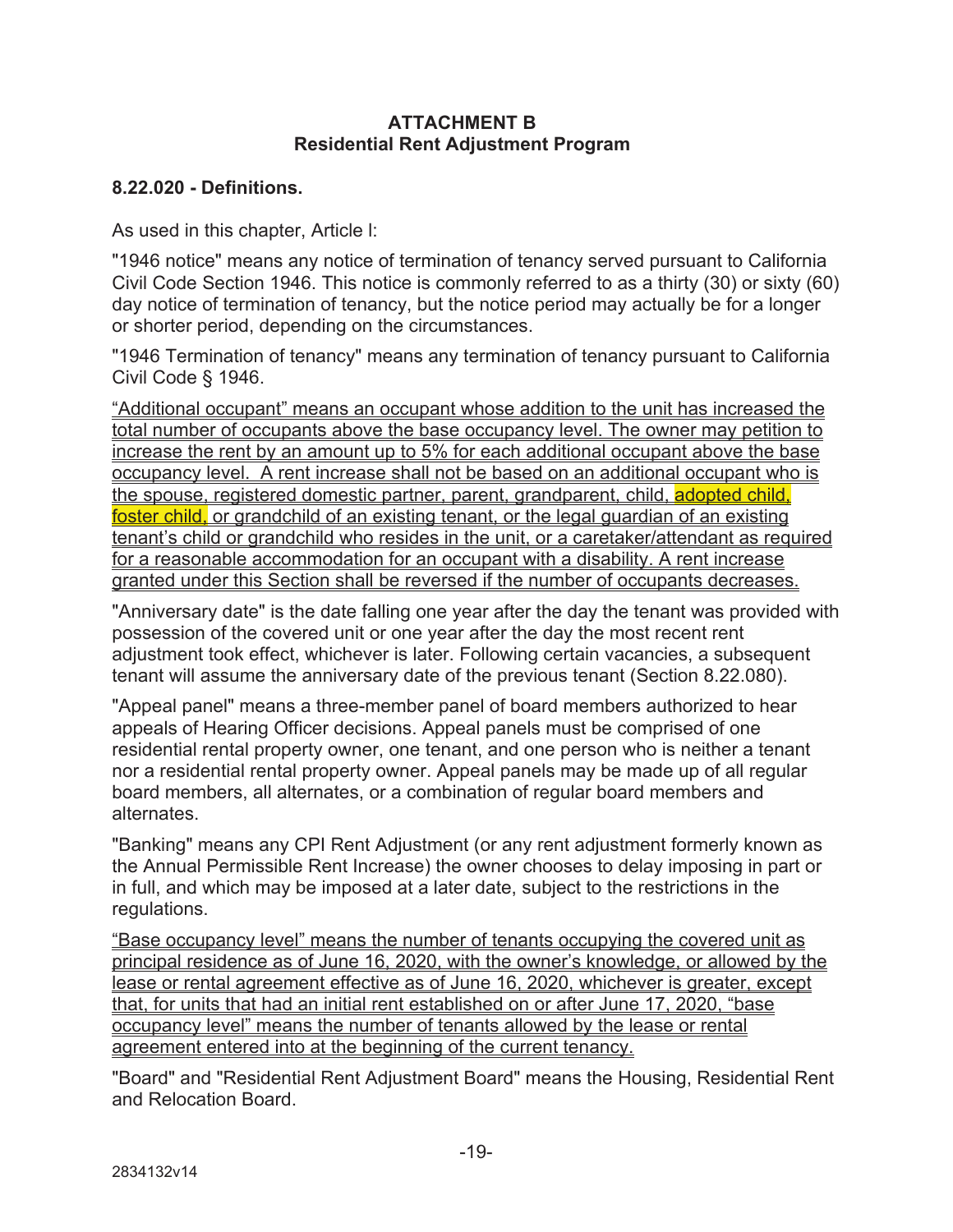"Capital improvements" means those improvements to a covered unit or common areas that materially add to the value of the property and appreciably prolong its useful life or adapt it to new building codes. Those improvements must primarily benefit the tenant rather than the owner. Capital improvement costs that may be passed through to tenants include seventy percent (70%) of actual costs, plus imputed financing. Capital improvement costs shall be amortized over the useful life of the improvement as set forth in an amortization schedule developed by the Rent Board. Capital improvements do not include the following as set forth in the regulations: correction of serious code violations not created by the tenant; improvements or repairs required because of deferred maintenance; or improvements that are greater in character or quality than existing improvements ("gold-plating" "over-improving") excluding: improvements approved in writing by the tenant, improvements that bring the unit up to current building or housing codes, or the cost of a substantially equivalent replacement; or costs for which a landlord is reimbursed (e.g., insurance, court awarded damages, subsidies, tax credits, and grants.).

"CPI—All items" means the Consumer Price Index—All items for all urban consumers for the San Francisco—Oakland—San Jose area as published by the U.S. Department of Labor Statistics for the twelve (12) month period ending on the last day of February of each year.

"CPI—Less shelter" means the Consumer Price Index—All items less shelter for all urban consumers for the San Francisco—Oakland—San Jose area as published by the U.S. Department of Labor Statistics for the twelve (12) month period ending on the last day of February of each year.

"CPI Rent Adjustment" means the maximum rent adjustment (calculated annually according to a formula pursuant to Section 8.22.070 B.3) that an owner may impose within a twelve (12) month period without the tenant being allowed to contest the rent increase, except as provided in Section 8.22.070B.2 (failure of the owner to give proper notices, decreased housing services, and uncured code violations).

"Costa-Hawkins" means the California state law known as the Costa-Hawkins Rental Hawkins Act codified at California Civil Code § 1954.50, et seq. (Appendix A to this chapter contains the text of Costa-Hawkins).

"Covered unit" means any dwelling unit, including joint living and work quarters, and all housing services located in Oakland and used or occupied in consideration of payment of rent with the exception of those units designated in Section 8.22.030A as exempt.

"Ellis Act Ordinance" means the ordinance codified at O.M.C. 8.22.400 (Chapter 8.22, Article III) setting out requirements for withdrawal of residential rental units from the market pursuant to California Government Code § 7060, et seq. (the Ellis Act).

"Fee" means the Rent Program Service Fee as set out in O.M.C. 8.22.500 (Chapter 8.22, Article IV).

"Housing services" means all services provided by the owner related to the use or occupancy of a covered unit, including, but not limited to, insurance, repairs, maintenance, painting, utilities, heat, water, elevator service, laundry facilities, janitorial service, refuse removal, furnishings, parking, security service, and employee services,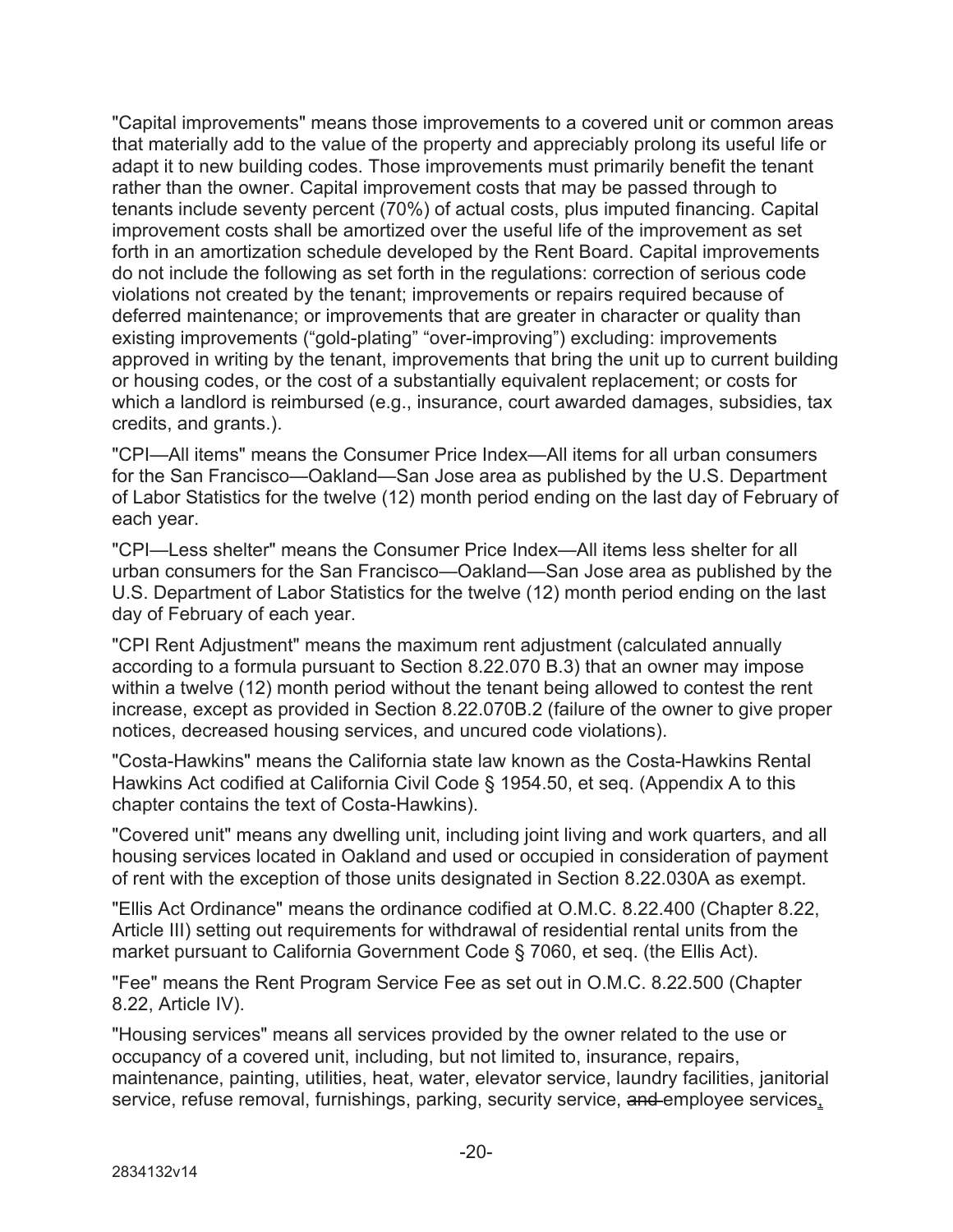and any other benefits or privileges permitted the tenant by agreement, whether express or implied, including the right to have a specific number of occupants and the right to one-for-one replacement of roommates, regardless of any prohibition against subletting and/or assignment.

"Mandatory Seismic Capital Improvement" means Capital Improvements that consist of mandatory seismic retrofitting as required in O.M.C. Chapter 15.27. Allowable adjustments of rents for work required by O.M.C. Chapter 15.27 shall be governed by Article 1. Chapter 8.22.

"Owner" means any owner, lessor or landlord, as defined by state law, of a covered unit that is leased or rented to another, and the representative, agent, or successor of such owner, lessor or landlord.

"Owner of record" means a natural person, who is an owner of record holding an interest equal to or greater than thirty-three percent (33%) in the property, but not including any lessor, sublessor, or agent of the owner of record.

"Just Cause for Eviction Ordinance" means the ordinance adopted by the voters on November 5, 2002 (also known as Measure EE) and codified at O.M.C. 8.22.300 (O.M.C. Chapter 8.22, Article II).

"Rent" means the total consideration charged or received by an owner in exchange for the use or occupancy of a covered unit including all housing services provided to the tenant.

"Rent Adjustment Program" means the department in the city that administers this chapter and also includes the board.

"Regulations" means the regulations adopted by the board and approved by the City Council for implementation of this chapter, Article I (formerly known as "Rules and Procedures") (After regulations are approved, they will be attached to this chapter as Appendix B).

"Security deposit" means any payment, fee, deposit, or charge, including but not limited to, an advance payment of rent, used or to be used for any purpose, including but not limited to the compensation of an owner for a tenant's default in payment of rent, the repair of damages to the premises caused by the tenant, or the cleaning of the premises upon termination of the tenancy exclusive of normal wear and tear.

"Tenant" means a person entitled, by written or oral agreement to the use or occupancy of any covered unit.

"Uninsured repairs" means that work done by an owner or tenant to a covered unit or to the common area of the property or structure containing a covered unit which is performed to secure compliance with any state or local law as to repair damage resulting from fire, earthquake, or other casualty or natural disaster, to the extent such repair is not reimbursed by insurance proceeds.

"Voluntary Seismic Capital Improvement" means Capital Improvements that consist of "seismic strengthening" as defined in O.M.C. Section 15.30.100, but is not required for compliance under Chapter 15.27.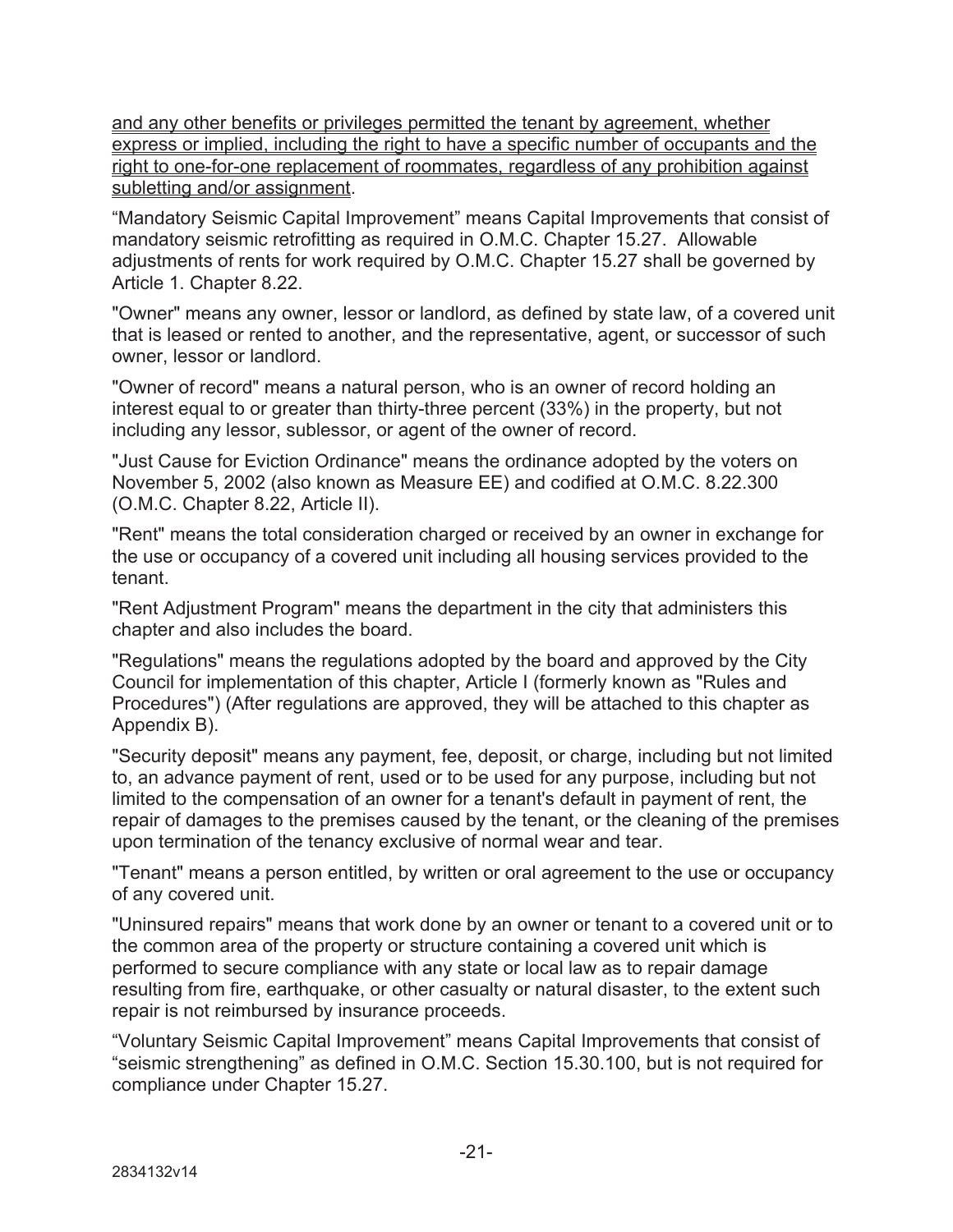## **8.22.070 - Rent adjustments for occupied covered units.**

This section applies to all rent adjustments for continuously occupied covered units. (Rent increases following vacancies of covered units are governed by Section 8.22.080). Any rent increase for a continuously occupied covered unit must comply with this section.

- A. One Rent Increase Each 12 Months; Exceptions and Limitations.
	- 1. One Rent Increase Each Twelve (12) Months.
		- a. Except as provided in Paragraph b below, an Owner may increase the rent on a covered unit occupied continuously by the same tenant only once in a 12-month period. If an Owner filed an Owner's Rent Increase petition, the earliest any increase allowed in the Hearing Officer's decision may be effective is the date that a rent increase notice consistent with this Chapter and state law is served on the Tenant after the service date of the decision. Such rent increase cannot take effect earlier than the tenant's anniversary date if the Owner has already increased that tenant's rent within the preceding 12-month period.
		- b. Upon the occurrence of any of the following, an Owner may increase the Rent on a Covered Unit occupied continuously by the same Tenant, even if rent has already been raised during the preceding twelve (12) months:
			- i. If the Owner restores housing services, rent may be restored to the original Rent from the level to which rent had been decreased after a rent decrease awarded in a hearing decision by the RAP for housing services; and/or
			- ii. If, as a result of an appeal to the Rent Board or a writ to the Superior Court, the final decision permits a Rent increase greater than that allowed in the Hearing Officer's decision, the Owner may notice such increase as of the date of the final decision.
	- 2. In no event may rent for any covered unit increase by more than ten percent in any 12-month period by more than 10 percent, or the amount permitted for Oakland rental units subject to California Civil Code 1947.12 (or successor provisions), whichever is lower, for any and all rent increases based on the CPI Rent Adjustment, as set out in O.M.C. 8.22.070B (CPI Rent Adjustment), and any justifications pursuant to O.M.C. 8.22.070C.2 (Rent Increases In Excess of CPI Rent Adjustment) except for the following: if required for the owner to obtain a fair return pursuant to O.M.C. 8.22.070C.1.d.
		- a. A rent increase based on the CPI Rent Adjustment for the current year that exceeds ten percent, provided however that such Rent increase may only include a CPI Rent Adjustment;
		- b. The rent increase is required for the owner to obtain a fair return pursuant to O.M.C. 8.22.070C.2.f.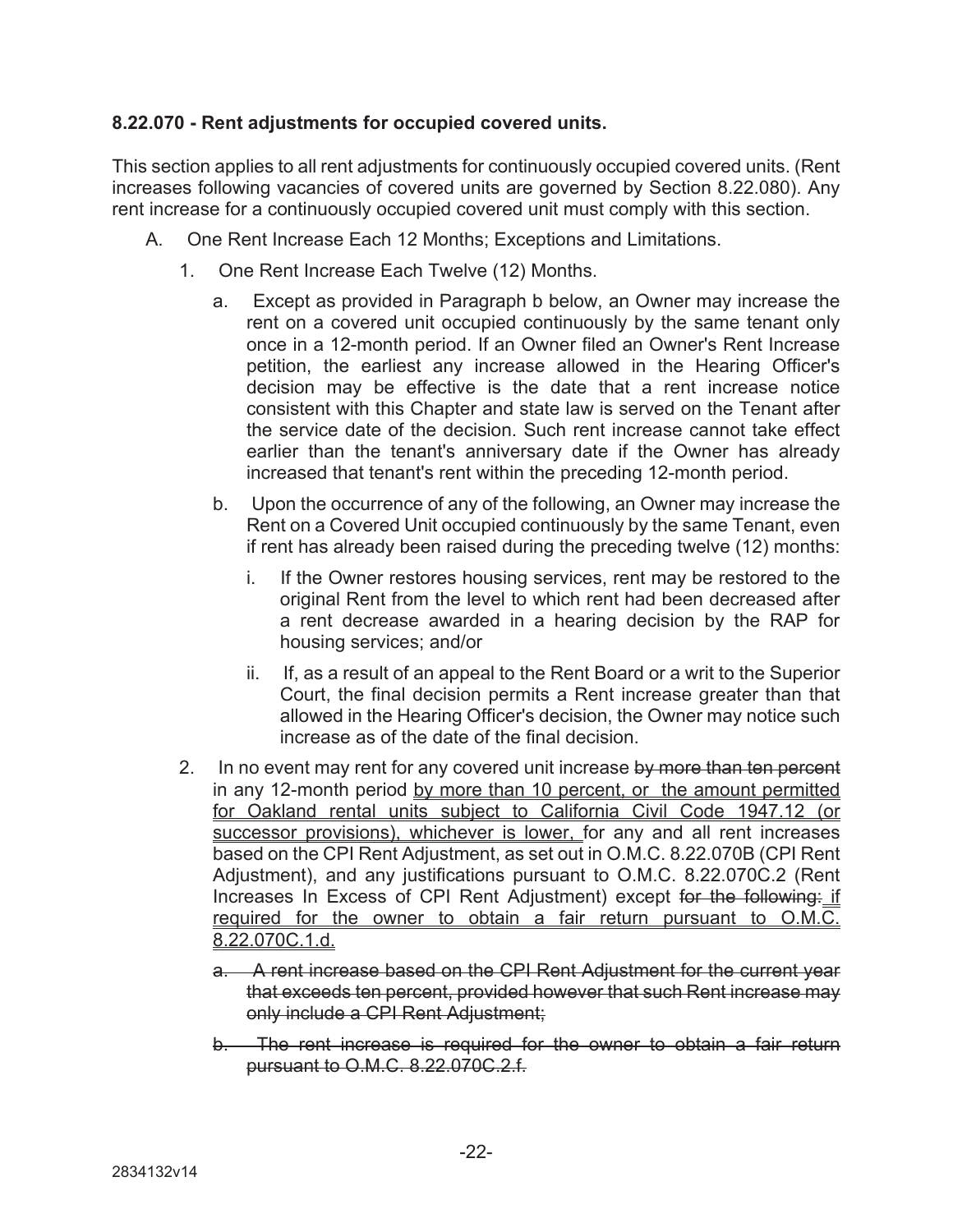- 3. No series of rent increases in any five-year period can exceed 30 percent for any rent increases based on the CPI Rent Adjustment, as set out in, O.M.C. 8.22.070B (CPI Rent Adjustment) and any justifications pursuant to O.M.C. 8.22.070C.2 (Rent Increases In Excess of CPI Rent Adjustment) except for the following:
	- a. A series of rent increases composed solely of CPI Adjustments may exceed the 30 percent limitation;
	- b. Exceeding the 30 percent limitation is required for the owner to obtain a fair return pursuant to O.M.C. 8.22.070C.1.d2.f.
- 4. If an owner is entitled to a rent increase or increases that cannot be taken because of the Rent increase limitations pursuant to Subsections 2. or 3. above, the owner may defer the start date of the increase to a future period, provided that in the rent increase notice that limits the owner's ability to take the increases, the owner must identify the justification and the amount or percentage of the deferred increase that may be applied in the future.
- B. CPI and Banking Rent Adjustments.
	- 1. Effective Date of this Section. An owner may first impose CPI Rent Adjustments pursuant to this section that take effect on or after July 1, 2002.
	- 2. CPI and Banking Rent Adjustment Not Subject to Petition. A Tenant may not petition to contest a rent increase justified in an amount up to and including the CPI Rent Adjustment and/or any Banking Rent increase unless the tenant alleges one or more of the following:
		- a. The owner failed to provide the notice required at the commencement of tenancy and did not cure such failure (Section 8.22.060);
		- b. The owner failed to provide the notice required with a rent increase (Section 8.22.070 H);
		- c. The owner decreased housing services;
		- d. The covered unit has uncured health, safety, fire, or building code violations pursuant to Section 8.22.070 D.7);
		- e. Any or all of a Banking Rent increase is not correctly calculated or the Owner is not eligible for a Banking Rent increase;
		- f. The Rent increase exceeds the limitations set out in Section 8.22.090A.3;
		- g. The Rent increase is inoperative pursuant to Section 8.22.090D.7;
		- h. The Owner has increased the rent once during the preceding twelve (12) month period without qualifying for an exception pursuant to Section 8.22.070.A.1.
	- 3. Calculation of the CPI Rent Adjustment. Beginning in 2002, the CPI Rent Adjustment is the average of the percentage increase in the CPI—All items and the CPI—Less shelter for the twelve (12) month period starting on March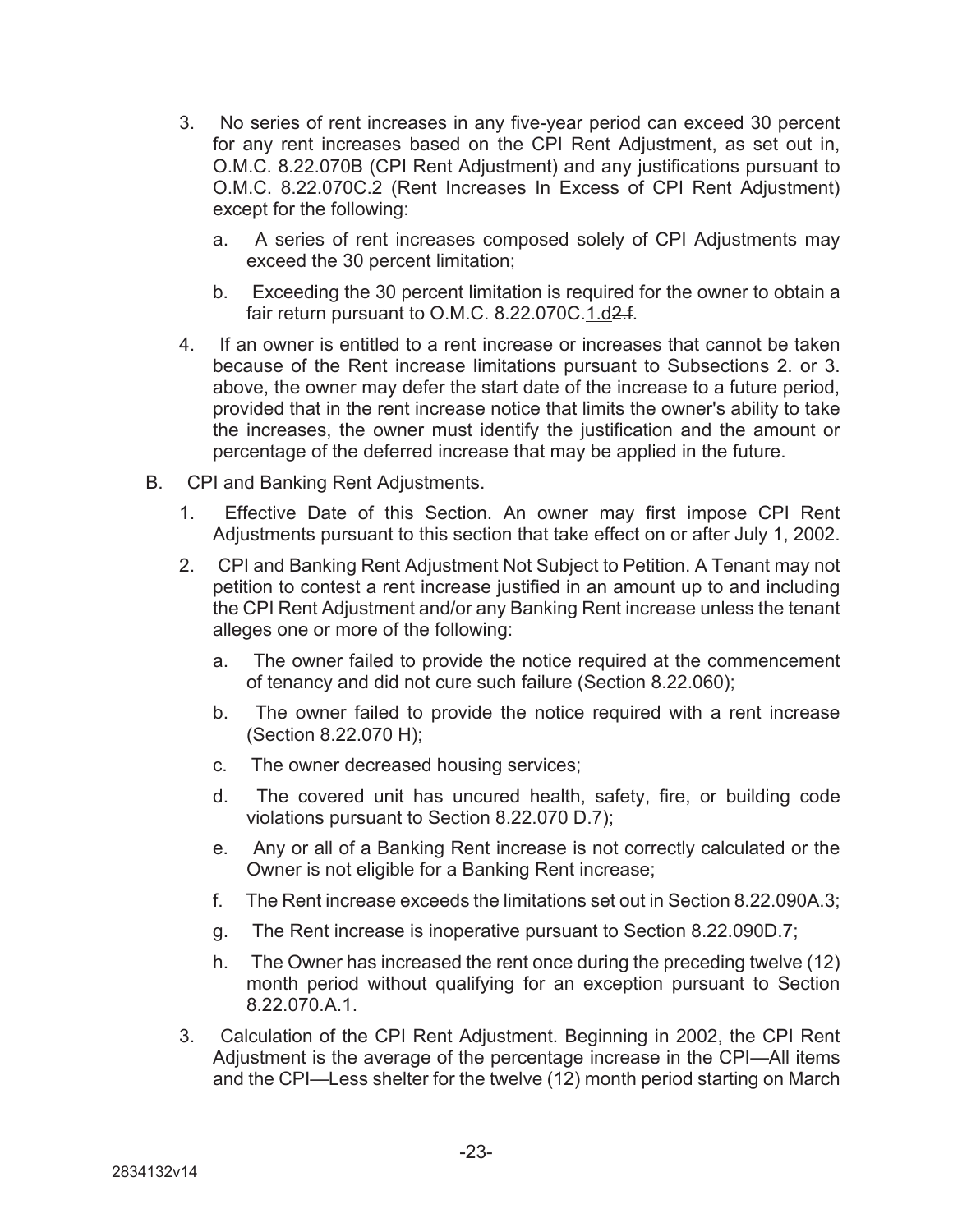1 of each calendar year and ending on the last day of February of the following calendar year calculated to the nearest one tenth of one percent.

- 4. Effective Date of CPI Rent Adjustments. An owner may notice a rent increase for a CPI Rent Adjustment so that the rent increase is effective during the period from July 1 following the Rent Adjustment Program's announcement of the annual CPI Rent Adjustment through June 30 of the next year. The rent increase notice must comply with state law and take effect on or after the tenant's anniversary date.
- 5. Banking. In accordance with rules set out in the regulations, an owner may bank CPI rent adjustments and annual permissible rent adjustments previously authorized by this Chapter and notice a Banking Rent increase concurrent with a CPI Rent Adjustment.
- 6. Schedule of Prior Annual Permissible Rent Adjustments. Former annual permissible rent adjustments available under the prior versions of this Chapter:
	- a. May 6, 1980 through October 31, 1983, the annual rate was ten percent.
	- b. November 1, 1983 through September 30, 1986, the annual rate was eight percent.
	- c. October 1, 1986 through February 28, 1995, the annual rate was six percent.
	- d. March 1, 1995 through June 30, 2002, the annual rate was three percent.
- C. Rent Increases in Excess of the CPI Rent Adjustment or Banking.
	- 1. For Rent increases based on grounds other than the CPI Rent Adjustment or Banking, an Owner must first petition the Rent Program and receive approval for the Rent increase before the Rent increase can be imposed. A Rent increase in excess of the CPI Rent Adjustment or a Banking increase must be justified on one or more of the following grounds:
		- a. Capital improvement costs, including financing of capital improvement costs;
		- b. Uninsured repair costs;
		- c. Increased housing service costs;
		- d. The rent increase is necessary to meet constitutional or fair return requirements.;
		- e. The rent increase is imposed for an additional occupant, as defined by Section 8.22.020.
	- 2. The amount of rent increase allowable for the grounds listed in Section 8.22.070 C.2 are subject to the limitations set forth in the regulations.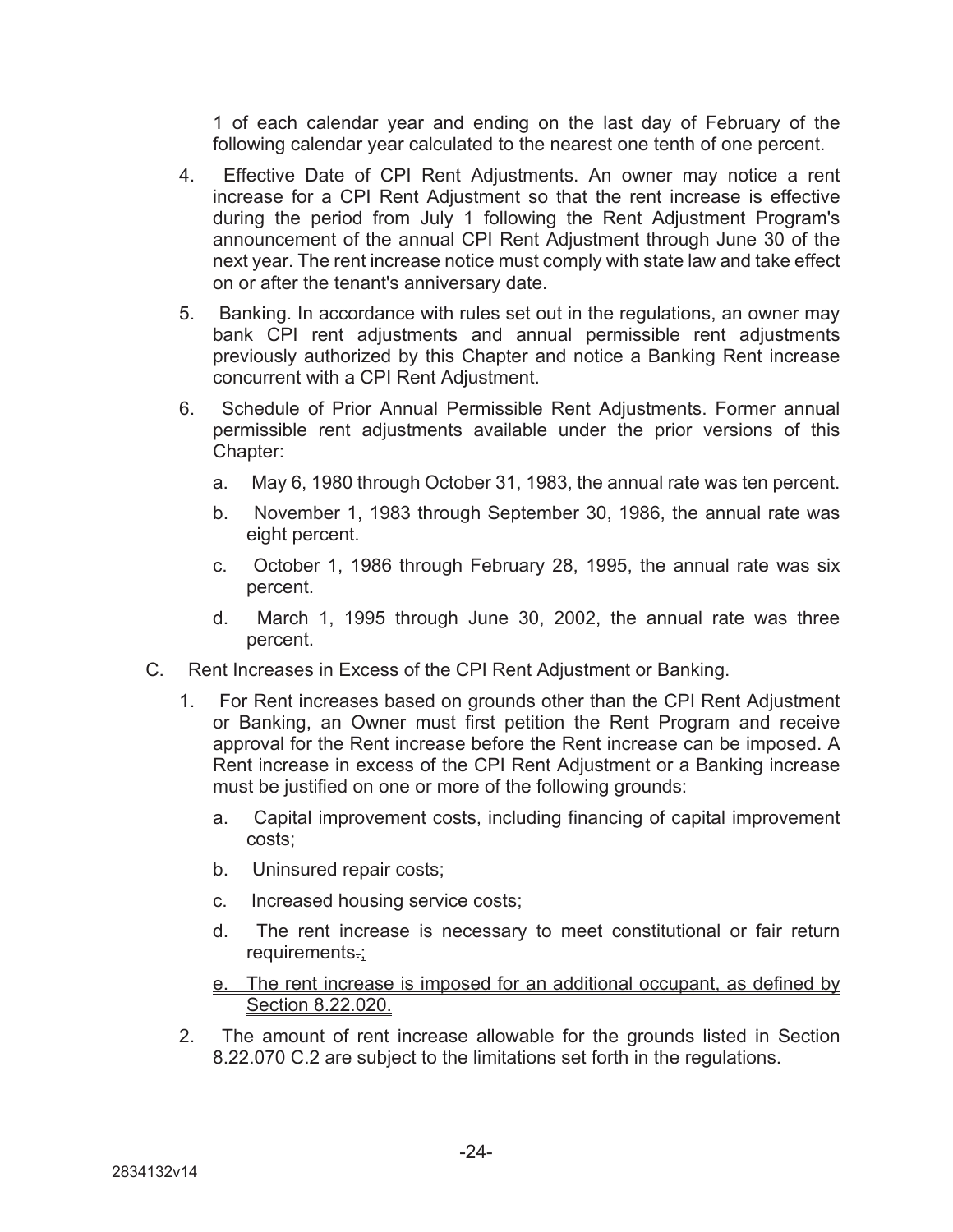- D. Rent Increase Notices and Operative Dates for Rent Increases.
	- 1. CPI and Banking Increases not subject to a Petition. Rent increase notices for CPI and Banking Rent increases that are not the subject of a Petition shall be operative in accordance with this Chapter and State law.
	- 2. Owner Petitions.
		- a. An Owner may notice a Rent increase based on a petition after the service date of the decision subject to the limitation of one Rent Increase each twelve (12) months (the effective date of the Rent increase).
		- b. Except for any portion of the petitioned-for Rent increase that is based on a CPI Rent or Banking Rent Increase, a Tenant is not required to pay the Rent increase until there is a final decision on the petition pursuant to Section 8.22.070 D.5 (the operative date of the Rent increase). However if the Tenant chooses not to pay the Rent increase, the Tenant owes the increased Rent starting from the effective date of the Rent increase if the final decision upholds the Hearing Officer's decision.
		- c. In a decision by the board or an appeals panel, the decision may (or may direct staff to) calculate the amount due and determine a repayment schedule consistent with the rent board regulations for the Tenant to pay any back Rent due or for the Tenant to receive any rent credits if the Tenant paid a Rent increase that is not upheld on appeal. However, a Hearing Officer shall calculate the amount due if there is a factual dispute regarding such amount.
		- d. If a final decision permits a greater Rent increase than the amount permitted in the Hearing Officer's decision, the Owner may issue another Rent increase notice up to the amount allowed in the final decision, and such additional notice is not subject to the limitation of no more than one Rent increase with in twelve (12) month period.
		- e. If the final decision permits a smaller Rent increase than the amount permitted in the Hearing Officer's decision, the Tenant need only pay the Rent increase based on the amount of the final decision.
	- 3. Tenant Petitions.
		- a. While a tenant petition is pending, a tenant must pay when due, pursuant to the rent increase notice, the amount of the rent increase that is equal to the CPI Rent Adjustment unless:
			- i. The tenant's petition claims decreased housing services; or
			- ii. The owner failed to separately state in the rent increase the amount that equals the CPI Rent Adjustment pursuant to Section 8.22.070 H.
		- b. The amount of any noticed rent increase above the CPI Rent Adjustment and Banking that is the subject of a petition is not operative until the decision is final.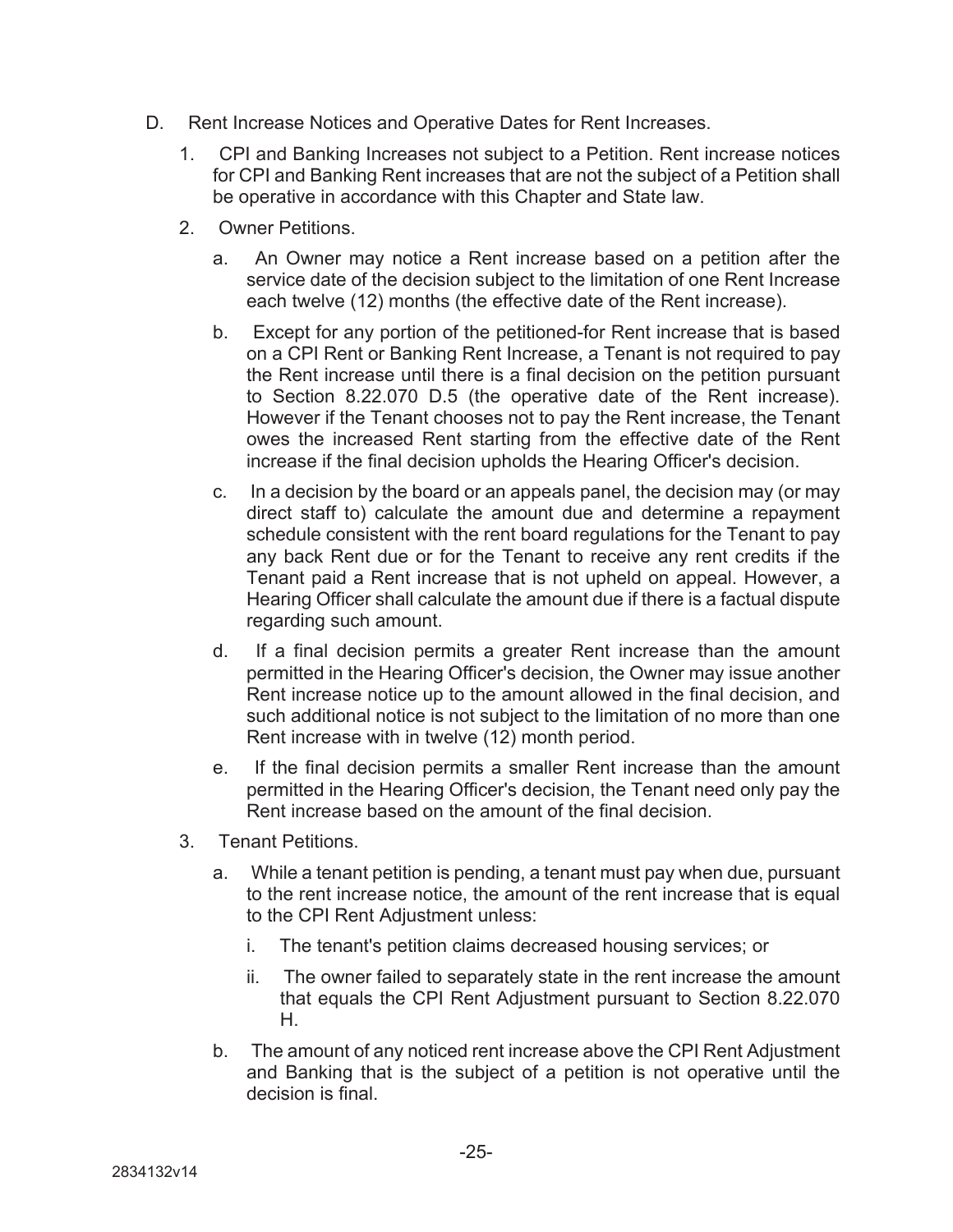- 4. When a party appeals the decision of a hearing officer, the tenant must continue to pay the amount of the rent adjustment due during the period prior to the issuance of the decision and the remaining amount of the noticed rent increase is not operative until the board has issued its written decision.
- 5. Final decision. The decision on a petition is final when any one of the following events have occurred:
	- a. A hearing officer decision has been issued and the time for appeal has passed without an appeal being filed;
	- b. An appeal decision is issued and the time to file a writ of administrative mandamus has passed without a writ being filed; or
	- c. When a court issues a final decision, including any further court appeals, on any writ of administrative mandamus contesting a Rent Board appeal decision.
- 6. No part of any noticed rent increase is operative during the period after the tenant has filed a petition and the applicable covered unit has been cited in an inspection report by the appropriate governmental agency as containing serious health, safety, fire, or building code violations as defined by Section 17920.3 of the California Health and Safety Code, excluding any, violation caused by a disaster or where the owner proves the violation was solely caused by the willful conduct of the tenant. In order for such rent increase to be operative the owner must provide proof that the cited violation has been abated. The owner must then issue a new rent increase notice pursuant to California Civil Code Section 827. The rent increase will be operative in accordance with Section 827. However, if an Owner files a petition for a Rent increase, the Tenant must include the allegation of code violations in the response to the petition for this subsection to be considered.
- E. An owner cannot increase the rent for a covered unit except by following the procedures set out in this Chapter (including the Just Cause for Eviction Ordinance (O.M.C. Chapter 8.22, Article II) and the Ellis Act Ordinance (O.M.C. Chapter 8.22, Article III)) or where Costa-Hawkins allows an owner to set the initial rent for a new tenant without restriction.
- F. Decreased housing services. A decrease in housing services is considered an increase in rent. A tenant may petition for an adjustment in rent based on a decrease in housing services under standards in the regulations. The tenant's petition must specify the housing services decreased. Where a rent or a rent increase has been reduced for decreased housing services, the rent or rent increase may be restored in accordance with procedures set out in the regulations when the housing services are reinstated.
- G. Pass-through of Fee. An owner may pass-through one half of the fee to a tenant in accordance with Section 8.22.500G. The allowed fee pass-through shall not be added to the rent to calculate the CPI Rent Adjustment or any other rent adjustment and shall not be considered a rent increase.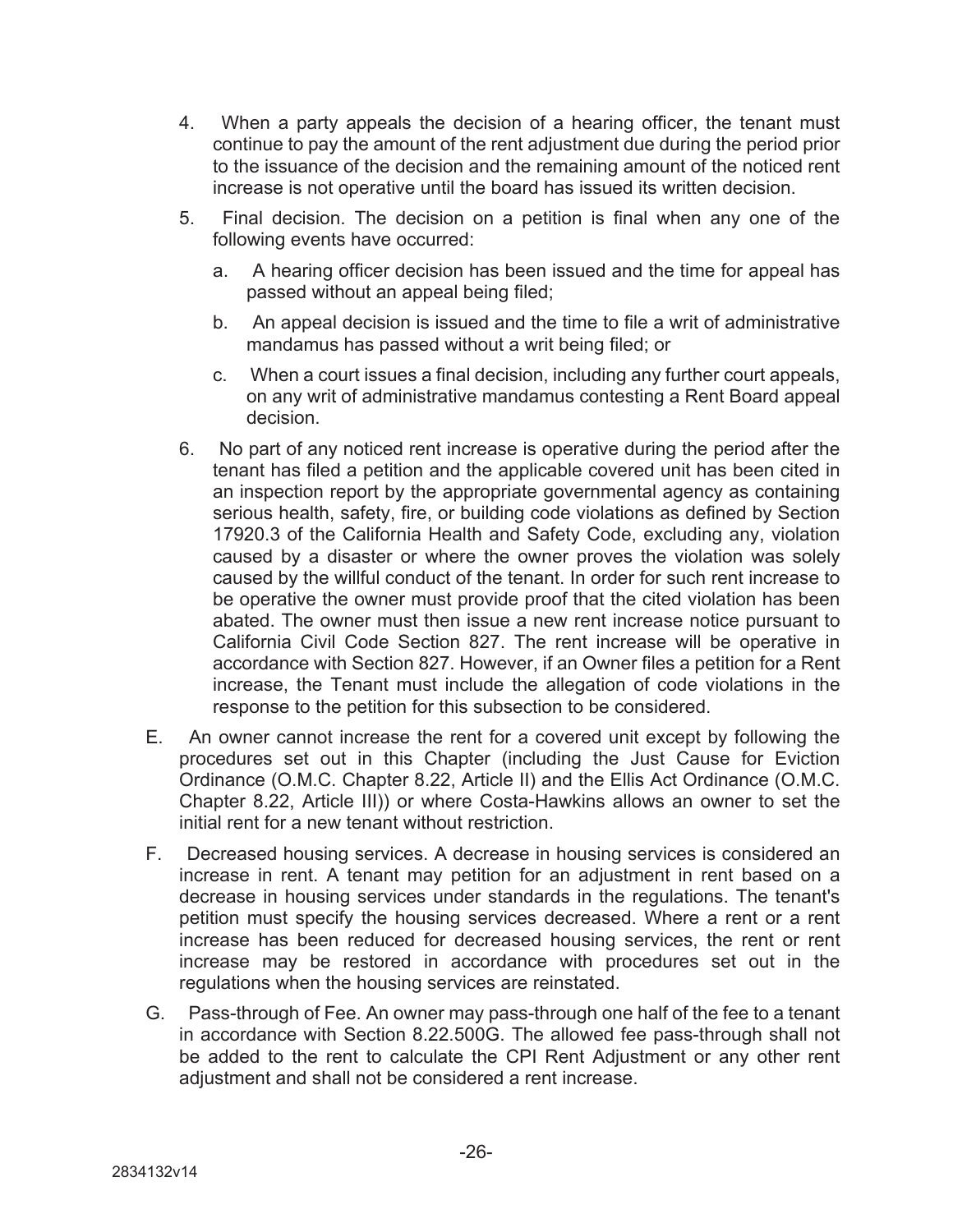- H. Notice Required to Increase Rent or Change Other Terms of Tenancy.
	- 1. All Rent Increase Notices. As part of any notice to increase rent or change any terms of tenancy, an owner must include:
		- a. Notice of the existence of this Chapter; and
		- b. The tenant's right to petition against any rent increase in excess of the CPI Rent Adjustment unless such rent increase is pursuant to an approved Petition.
	- 2. Notices for Rent Increases Based on the CPI Rent Adjustment or Banking. As part of a notice to increase Rent based on the CPI Rent Adjustment or Banking, an Owner must include:
		- a. The amount of the CPI Rent Adjustment; and
		- b. The amount of any Banking increase.
	- 3. Notices for Rent Increases Based on Owner Petition. As part of a notice to increase rent based on an owner petition, an owner must include a summary of the decision in the form provided by the Rent Adjustment Program pursuant to the following:
		- a. The Rent Adjustment Program will provide a summary of any decision, including an appeal decision or final decision with the decision or final decision, which the Owner shall include in a notice of rent increase.
		- b. The Rent Adjustment Program may provide optional, "safe harbor" forms for required notices, unless the ordinance or regulations require use of a specified form.
	- 4. A notice to increase rent must include the information required by Subsection 8.22.070H.1. using the language and in a form prescribed by the Rent Adjustment Program.
	- 5. A rent increase is not permitted unless the notice meets the requirements of California Civil Code Section 827.
	- 6. A rent increase is not permitted unless the notice required by this section is provided to the tenant. An owner's failure to provide the notice required by this section invalidates the rent increase or change of terms of tenancy. This remedy is not the exclusive remedy for a violation of this provision.
- I. An owner may terminate the tenancy for nonpayment of rent (California Code of Civil Procedure § 1161(2) (unlawful detainer)) of a tenant who fails to pay the portion of a rent increase that is equal to the CPI Rent Adjustment when the tenant is required to do so by this subsection. In addition to any other defenses to the termination of tenancy the tenant may have, a tenant may defend such termination of tenancy on the basis that:
	- 1. The owner did not comply with the notice requirements for a rent increase; or
	- 2. The tenant's petition was based on decreased housing services.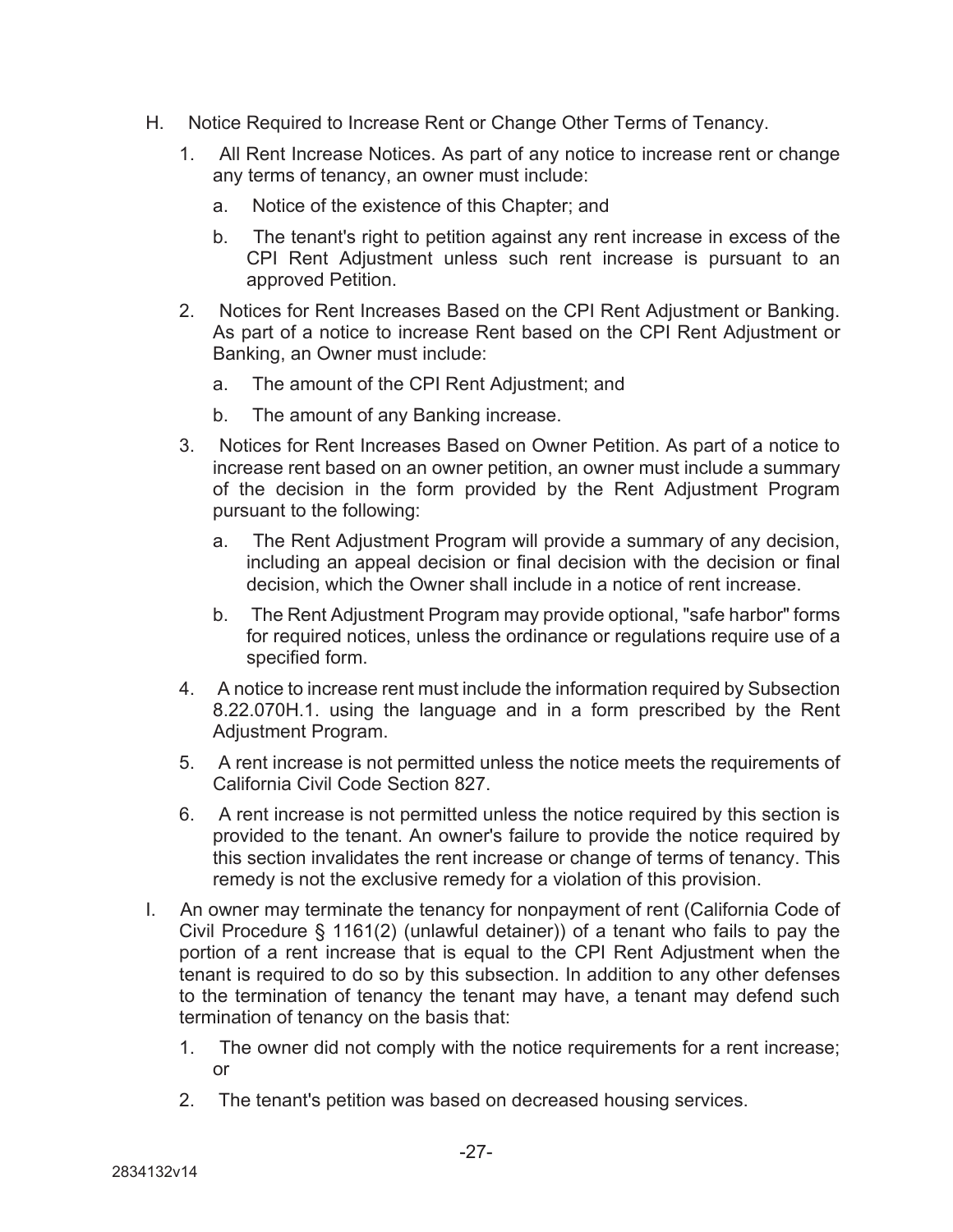## **8.22.090 - Petition and response to filing procedures.**

- A. Tenant Petitions.
	- 1. Tenant may file a petition regarding any of the following:
		- a. A rent increase was given that is not based on the CPI rent adjustment, banking; and/or a final decision in an owner petition;
		- b. The owner set an initial rent in excess of the amount permitted pursuant to Section 8.22.080 (Rent increases following vacancies);
		- c. A rent increase notice failed to comply with the requirements of Subsection 8.22.070H;
		- d. The owner failed to give the tenant a notice in compliance with Section 8.22.060 and State law;
		- e. The owner decreased housing services to the tenant;
		- f. The tenant alleges the covered unit has been cited in an inspection report by the appropriate governmental agency as containing serious health, safety, fire, or building code violations pursuant to Subsection 8.22.070 D.6;
		- g. The owner fails to reduce rent on the month following the expiration of the amortization period for capital improvements, or to pay any interest due on any rent overcharges from the failure to reduce rent for a capital improvement.
		- h. The owner noticed a rent increase of more than the ten (10) percent that exceeds the annual limit as provided in Section 8.22.070A2 or that exceeds the rent increase limit of thirty (30) percent in five years.
		- i. The petition is permitted by the Just Cause for Eviction Ordinance (Measure EE) O.M.C. 8.22.300 or its regulations.
		- j. The petition is permitted by the Ellis Act Ordinance, O.M.C. 8.22.400, or its regulations.
		- k. The tenant contests an exemption from this O.M.C. 8.22, Article I or Article II.
		- l. The tenant claims the owner has received reimbursements for any portion of cost or financing of capital improvements after a capital improvement rent increase has been approved, and has not prorated and refunded such reimbursement.
		- m. After a rent increase imposed for an additional occupant as defined by Section 8.22.020, the owner fails to reduce the rent following a decrease in occupancy.
	- 2. For a petition contesting a rent increase, the petition must be filed as follows:
		- a. If the owner provided written notice of the existence and scope of this Chapter as required by Section 8.22.060 at the inception of tenancy: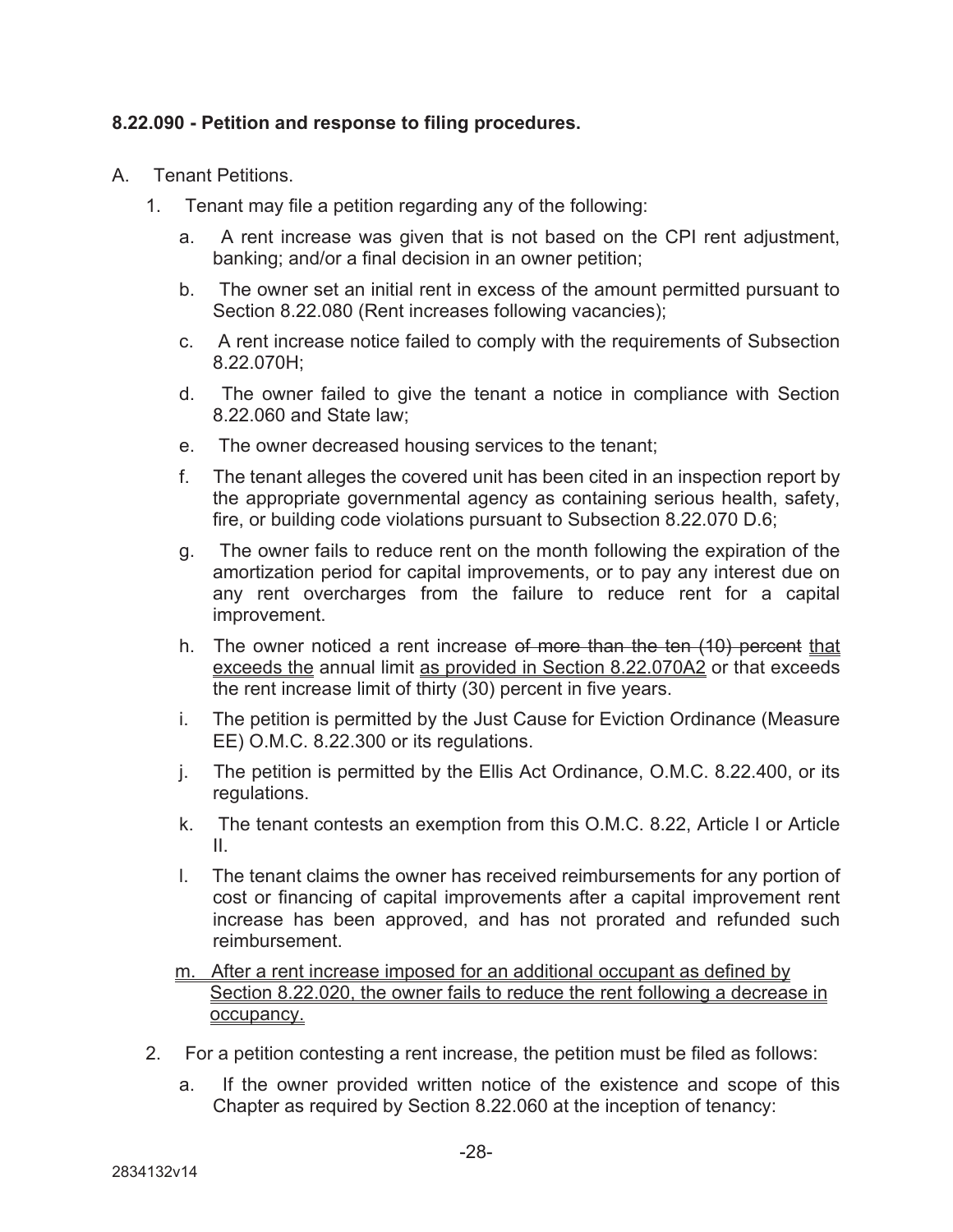- i. The petition must be filed within ninety (90) days of the date the owner serves the rent increase notice if the owner provided the RAP notice with the rent increase; or
- ii. The petition must be filed within one hundred twenty (120) days of the date the owner serves the rent increase if the owner did not provide the RAP notice with the rent increase.
- b. If the owner did not provide written notice of the existence and scope of this Chapter as required by Section 8.22.060 at the inception of tenancy, within ninety (90) days of the date the tenant first receives written notice of the existence and scope of this Chapter as required by Section 8.22.060.
- 3. For a petition claiming decreased housing services:
	- a. If the decreased housing is the result of a noticed or discrete change in services provided to the tenant (e.g., removal of parking place, requirement that tenant pay utilities previously paid by owner) the petition must be filed within ninety (90) days of whichever of the following is later:
		- i. The date the tenant is noticed or first becomes aware of the decreased housing service; or
		- ii. The date the tenant first receives written notice of the existence and scope of this Chapter as required by Section 8.22.060.
	- b. If the decreased housing is ongoing (e.g., a leaking roof), the tenant may file a petition at any point but is limited in restitution for ninety (90) days before the petition is filed and to the period of time when the owner knew or should have known about the decreased housing service.
- 4. In order to file a petition or respond to an owner petition, a tenant must provide the following at the time of filing the petition or response:
	- a. A completed tenant petition or response on a form prescribed by the rent adjustment program;
	- b. Evidence that the tenant's rent is current or that the tenant is lawfully withholding rent; and
	- c. A statement of the services that have been reduced or eliminated, if the tenant claims a decrease in housing services;
	- d. A copy of the applicable citation, if the tenant claims the rent increase need not be paid because the covered unit has been cited in an inspection report by the appropriate governmental agency as containing serious health, safety, fire, or building code violations pursuant to Section 8.22.070D.6.
- 5. A tenant must file a response to an owner's petition within thirty (30) days of service of the notice by the rent adjustment program that an owner petition was filed.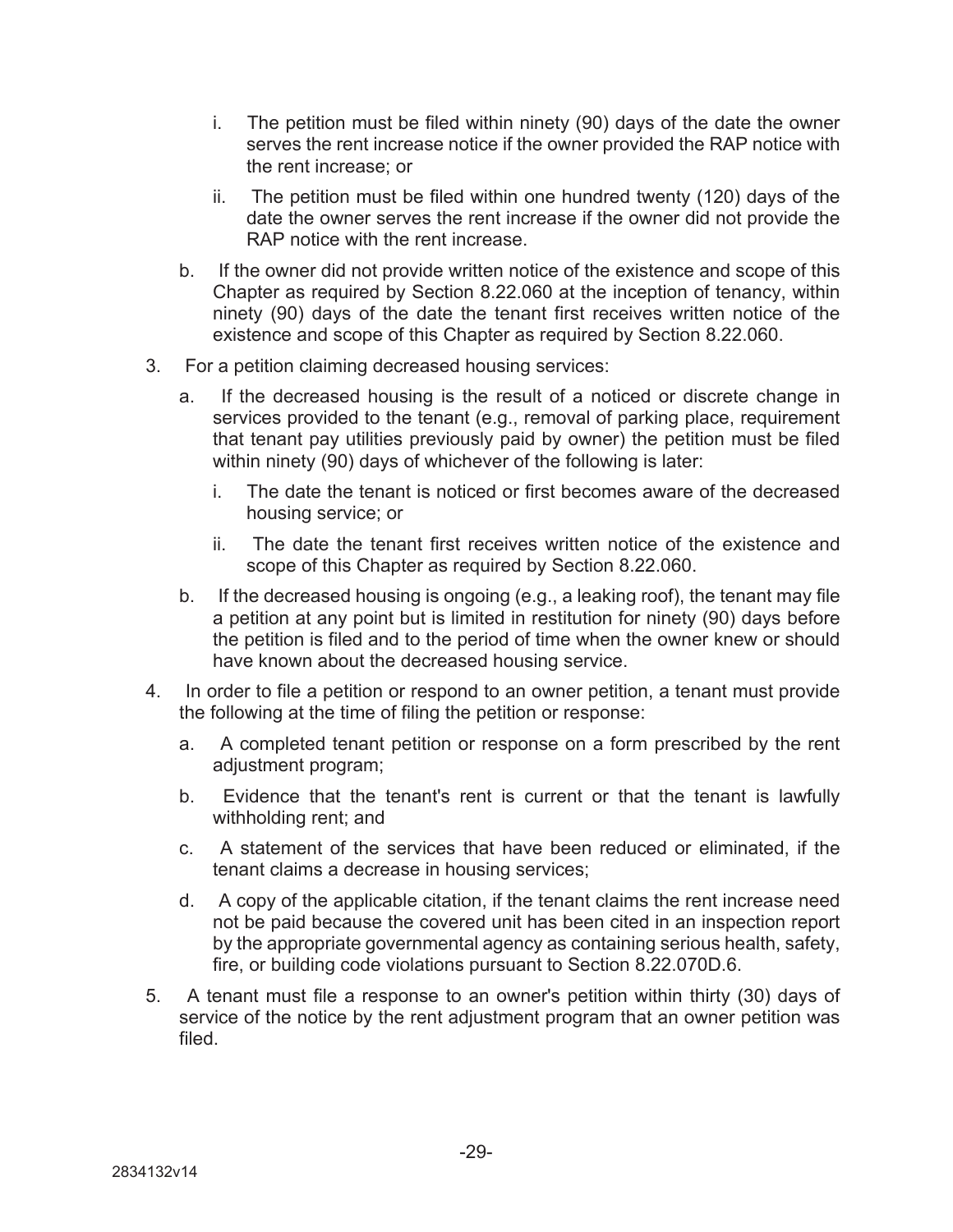- B. Owner Petitions and Owner Responses to Tenant Petitions.
	- 1. In order for an owner to file a response to a tenant petition or to file a petition seeking a rent increase, the owner must provide the following:
		- a. Evidence of possession of a current City business license;
		- b. Evidence of payment of the rent adjustment program service fee;
		- c. Evidence of service of written notice of the existence and scope of the rent adjustment program on the tenant in each affected covered unit in the building prior to the petition being filed;
		- d. A completed response or petition on a form prescribed by the rent adjustment program; and
		- e. Documentation supporting the owner's claimed justification(s) for the rent increase or supporting any claim of exemption.
	- 2. An owner must file a response to a tenant's petition within thirty (30) days of service of the notice by the rent adjustment program that a tenant petition was filed.

## **8.22.110 - Hearing procedures.**

- A. Hearing Officer. A hearing shall be set before a Hearing Officer to decide the issues in the petition.
- B. Hearings.
	- 1. All hearings on petitions shall be open to the public and recorded;
	- 2. Any party to a hearing may be assisted by a representative who may be an attorney or any other person. A party must designate his or her representative in writing.
- C. Notification and Consolidation. Rent Adjustment Program staff shall notify the owner and tenant in writing of the time and place set for hearing. Representatives of parties shall also be notified of hearings, provided that the Rent Adjustment Program has been notified in writing of a party's designation of a representative at least ten days prior to the notice of the hearing being sent. Disputes involving more than one covered unit in any single building may be consolidated for hearing.
- D. Time of Hearing and Decision.
	- 1. The Hearing Officer shall have the goal of hearing the matter within sixty (60) days of the original petition's filing date.
	- 2. The Hearing Officer shall have a goal of rendering a decision within sixty (60) days after the conclusion of the hearing or the close of the record, whichever is later. The decision shall be issued in writing.
	- 3. The decision of the examiner shall be based entirely on evidence placed into the record.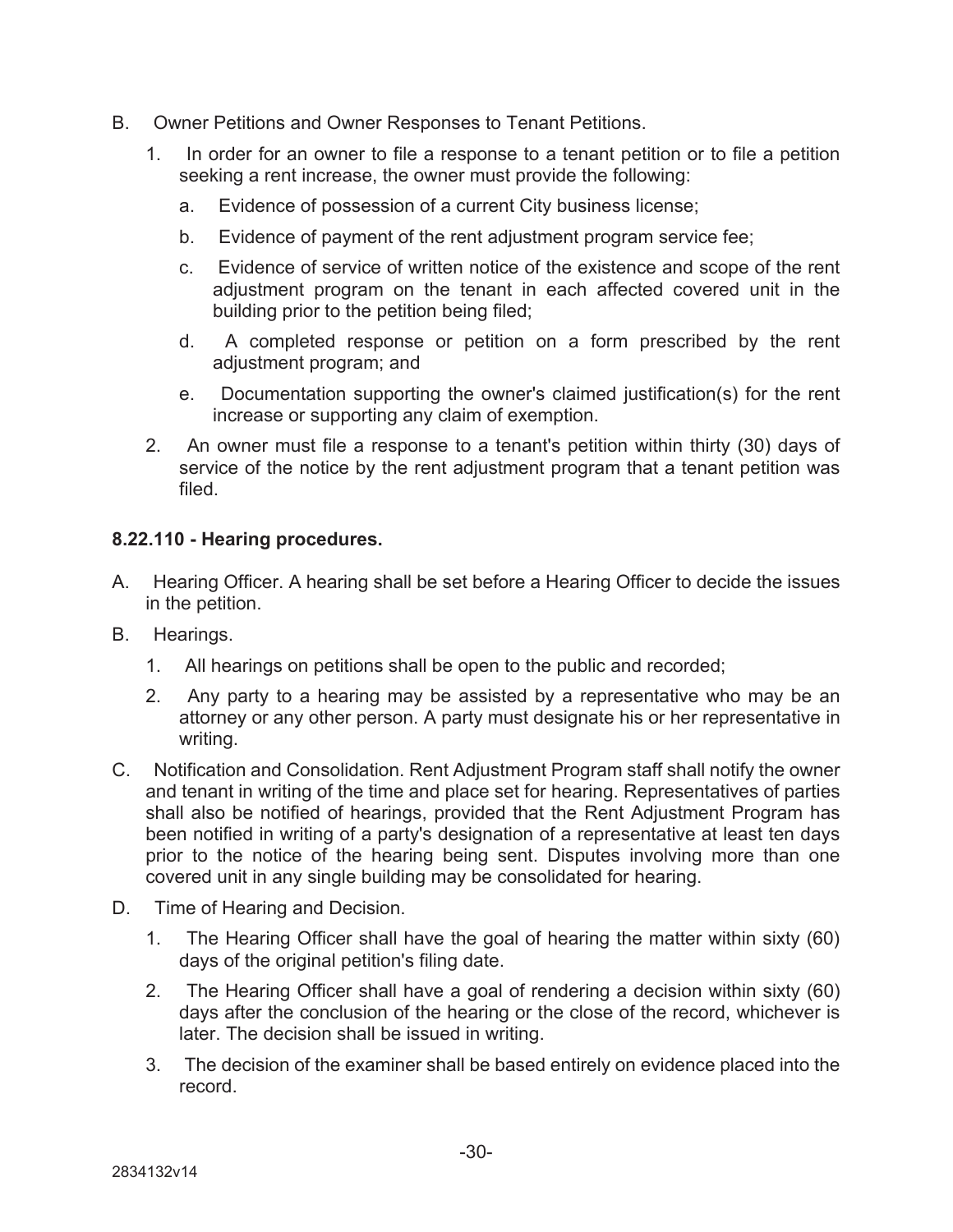- E. A Hearing Officer may order a rent adjustment as restitution for any overcharges or undercharges due, subject to guidelines set out in the regulations.
- F. Administrative Decisions.
	- 1. Notwithstanding the acceptance of a petition or response by the Rent Adjustment Program, if any of the following conditions exist, a hearing may not be scheduled and a Hearing Officer may issue a decision without a hearing:
		- a. The petition or response forms have not been properly completed or submitted;
		- b. The petition or response forms have not been filed in a timely manner;
		- c. The required prerequisites to filing a petition or response have not been met; or
		- d. A certificate of exemption was previously issued and is not challenged by the tenant.; or
		- e. The petition and response forms raise no genuine dispute as to any material fact, and the petition may be decided as a matter of law.
	- 2. A notice regarding the parties' appeal rights will accompany any decision issued administratively. Appeals are governed by Section 8.22.120.
- G. Should the petitioner fail to appear at the designated hearing, the Hearing Officer may dismiss the petition.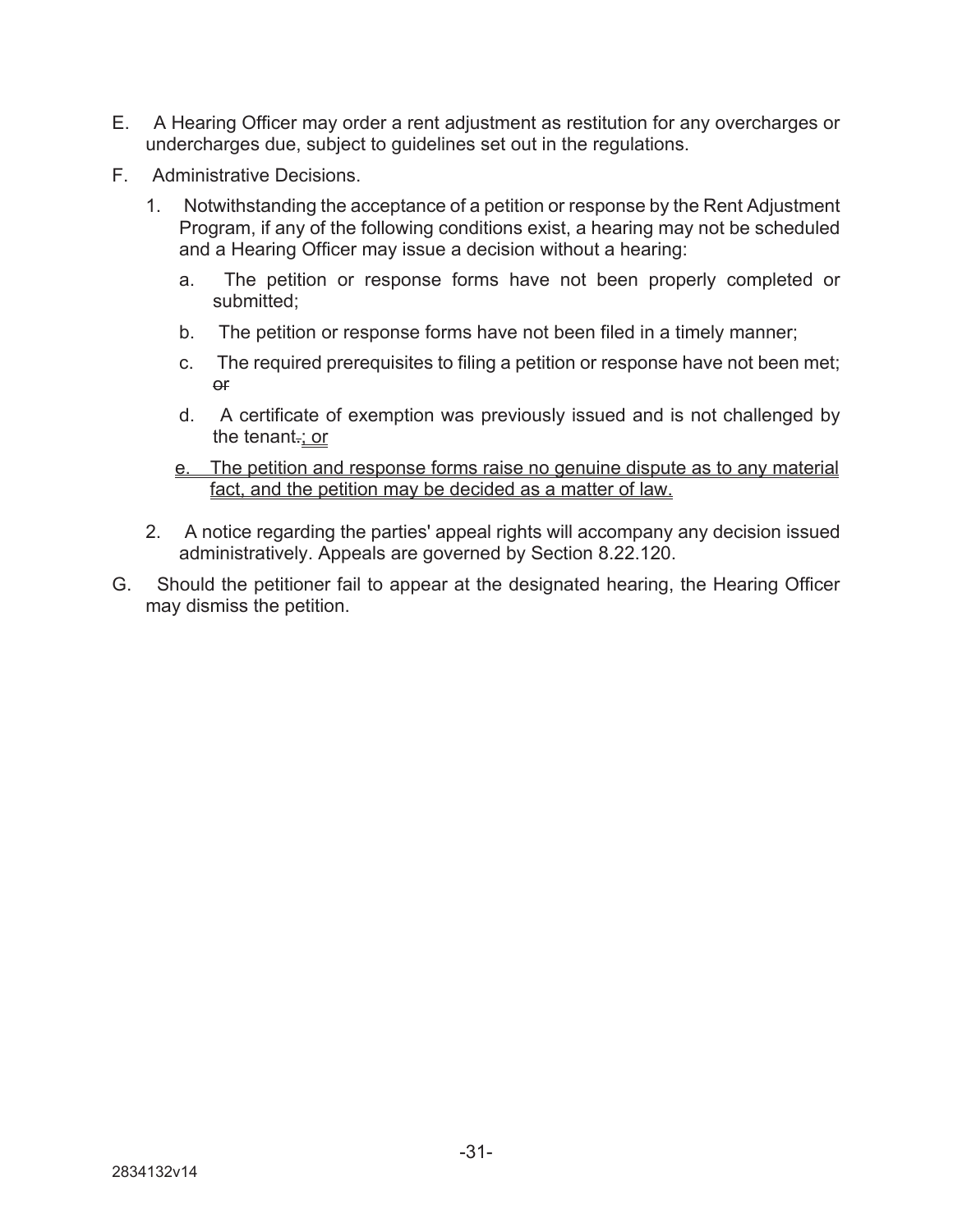#### **ATTACHMENT C (Just Cause for Eviction Ordinance)**

- **Section 6 [8.22.360] Good Cause Required for Eviction. A. No landlord shall** endeavor to recover possession, issue a notice terminating tenancy, or recover possession of a rental unit in the city of Oakland unless the landlord is able to prove the existence of one of the following grounds:
	- 1. The tenant has failed to pay rent to which the landlord is legally entitled pursuant to the lease or rental agreement and under provisions of state or local law, and said failure has continued after service on the tenant of a written notice correctly stating the amount of rent then due and requiring its payment within a period, stated in the notice, of not less than three days. However, this subsection shall not constitute grounds for eviction where tenant has withheld rent pursuant to applicable law.
	- 2. The tenant has continued, after written notice to cease, to substantially violate a material term of the tenancy other than the obligation to surrender possession on proper notice as required by law, provided further that.
		- a.  $n\Delta$  potwithstanding any lease provision to the contrary, a landlord shall not endeavor to recover possession of a rental unit as a result of subletting of the rental unit by the tenant if the landlord has unreasonably withheld the right to sublet following a written request by the tenant, so long as the tenant continues to reside in the rental unit and the sublet constitutes a one-for-one replacement of the departing tenant(s). If the landlord fails to respond to the tenant in writing within fourteen (14) days of receipt of the tenant's written request, the tenant's request shall be deemed approved by the landlord.
		- b. Notwithstanding any lease provision to the contrary, a landlord shall not endeavor to recover possession of a rental unit based on the addition of occupants to the rental unit if the landlord has unreasonably refused a written request by the tenant to add such occupant(s) to the unit, so long as the maximum number of occupants does not exceed the lesser of the amounts allowed by Subsection (i) or (ii) of this Section 8.22.360A.2.b. If the landlord fails to respond in writing with a description of the reasons for the denial of the request within fourteen (14) days of receipt of the tenant's written request, the tenant's request shall be deemed approved by the landlord. A landlord's reasonable refusal of the tenant's written request may not be based on either of the following: (1) the proposed additional occupant's lack of creditworthiness, if that person will not be legally obligated to pay some or all of the rent to the landlord, or (2) the number of occupants allowed by the rental agreement or lease. With the exception of the restrictions stated in the preceding sentence, a landlord's reasonable refusal of the tenant's written request may be based on, but is not limited to, the ground that the landlord resides in the same unit as the tenant or the ground that the total number of occupants in a unit exceeds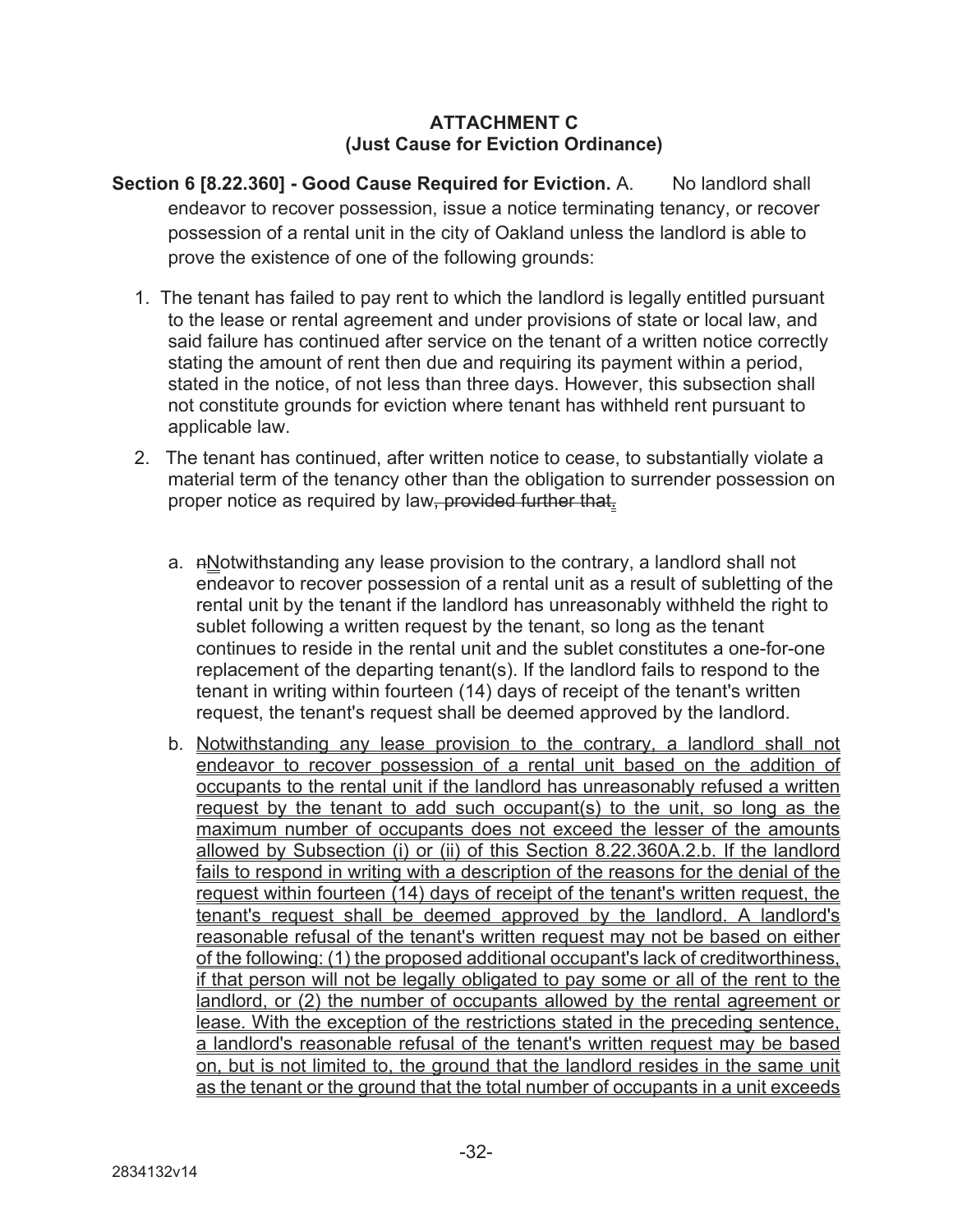(or with the proposed additional occupant(s) would exceed) the lesser of (i) or (ii):

 (i) Two persons in a studio unit, three persons in a one-bedroom unit, four persons in a two-bedroom unit, six persons in a three-bedroom unit, or eight persons in a four-bedroom unit; or,

 (ii) The maximum number permitted in the unit under state law and/or other local codes such as the Building, Fire, Housing and Planning Codes.

This Subsection 8.22.360A.2.b is not intended by itself to establish a direct landlord-tenant relationship between the additional occupant and the landlord or to limit a landlord's rights under the Costa-Hawkins Rental Housing Act, California Civil Code Section 1954.50 et seq. (as it may be amended from time to time). Nothing in this subsection authorizes an occupancy that would result in either transient habitation commercial activity as defined by O.M.C. Section 17.10.440 or semi-transient commercial activity as defined by O.M.C. Section 17.10.120.

- c. Before endeavoring to recover possession based on the violation of a lawful obligation or covenant of tenancy regarding subletting or limits on the number of occupants in the rental unit, the landlord shall serve the tenant a written notice of the violation that provides the tenant with a minimum of fourteen (14) days opportunity to cure the violation. The tenant may cure the violation by making a written request to add occupants referenced in Subsection a or b of Section 8.22.360A.2 or by using other reasonable means to cure the violation, including, without limitation, the removal of any additional or unapproved occupant. Nothing in this Section 8.22.360A.2.c is intended to limit any other rights or remedies that the law otherwise provides to landlords.
- 3. The tenant, who had an oral or written agreement with the landlord which has terminated, has refused after written request or demand by the landlord to execute a written extension or renewal thereof for a further term of like duration and under such terms which are materially the same as in the previous agreement; provided, that such terms do not conflict with any of the provisions of this chapter. [O.M.C. Chapter 8.22, Article II].
- 4. The tenant has willfully caused substantial damage to the premises beyond normal wear and tear and, after written notice, has refused to cease damaging the premises, or has refused to either make satisfactory correction or to pay the reasonable costs of repairing such damage over a reasonable period of time.
- 5. The tenant has continued, following written notice to cease, to be so disorderly as to destroy the peace and quiet of other tenants at the property.
- 6. The tenant has used the rental unit or the common areas of the premises for an illegal purpose including the manufacture, sale, or use of illegal drugs.
- 7. The tenant has, after written notice to cease, continued to deny landlord access to the unit as required by state law.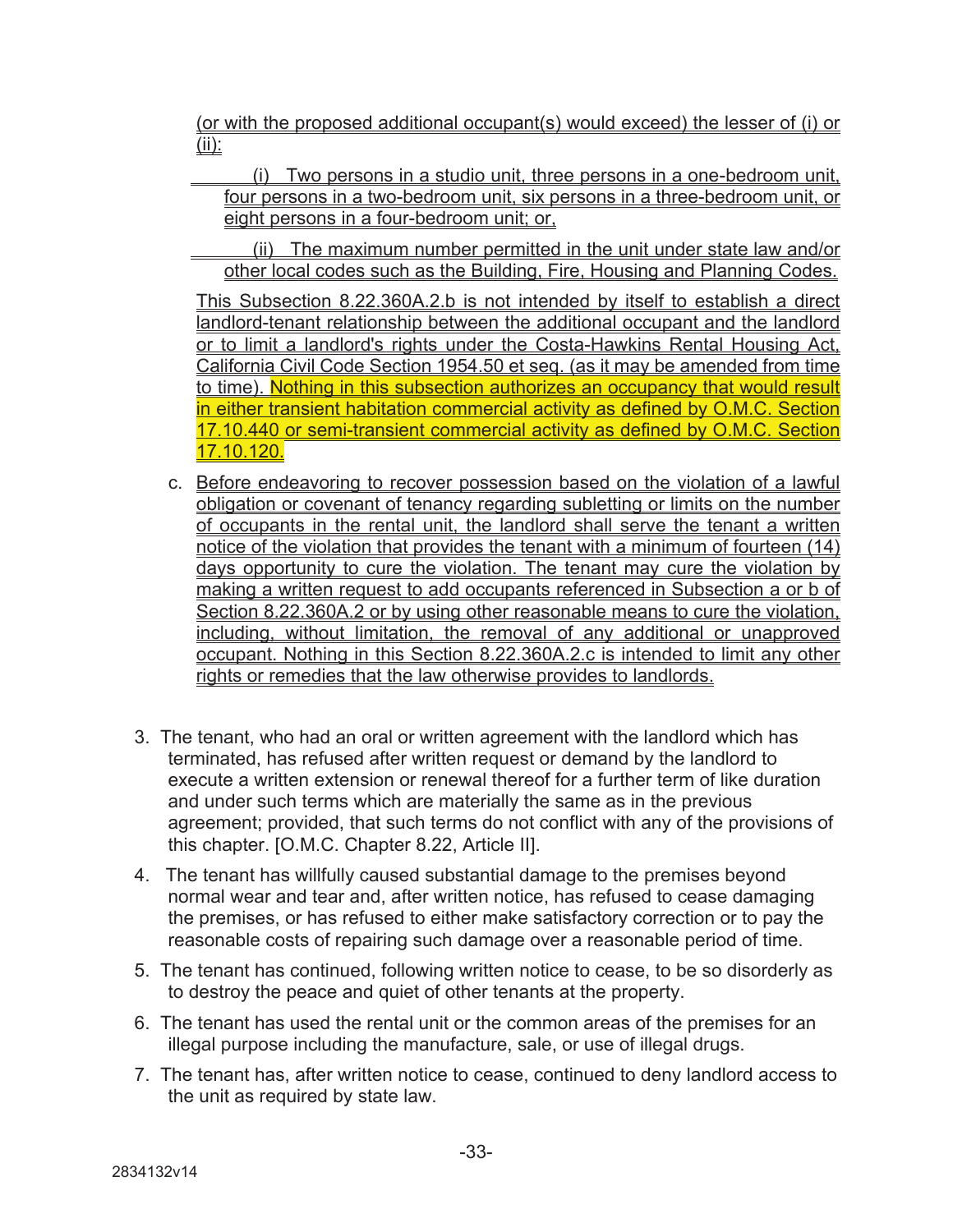- 8. The owner of record seeks in good faith, without ulterior reasons and with honest intent, to recover possession of the rental unit for his or her occupancy as a principal residence where he or she has previously occupied the rental unit as his or her principal residence and has the right to recover possession for his or her occupancy as a principal residence under a written rental agreement with the current tenants.
- 9. The owner of record seeks in good faith, without ulterior reasons and with honest intent, to recover possession for his or her own use and occupancy as his or her principal residence, or for the use and occupancy as a principal residence by the owner of record's spouse, domestic partner, child, parent, or grandparent.
	- a. Here the owner of record recovers possession under this Subsection (9) [Paragraph 8.22.360 A.9], and where continuous occupancy for the purpose of recovery is less than thirty-six (36) months, such recovery of the residential unit shall be a presumed violation of this chapter.
	- b. The owner of record may not recover possession pursuant to this subsection more than once in any thirty-six (36) month period,
	- c. The owner must move in to unit within three (3) months of the tenant's vacation of the premises.
	- d. Reserved.
	- e. A landlord may not recover possession of a unit from a tenant under Subsection 6(A)(9) [8.22.360 A.9], if the landlord has or receives notice, any time before recovery of possession, that any tenant in the rental unit:
		- i. Has been residing in the unit for five (5) years or more; and
		- (a) Is sixty (60) years of age or older; or
		- (b) Is a disabled tenant as defined in the California Fair Employment and Housing Act (California Government Code § 12926); or
		- ii. Has been residing in the unit for five (5) years or more, and is a catastrophically ill tenant, defined as a person who is disabled as defined by Subsection (e)(i)(b) [8.22.360 A.9.e.i.b]]and who suffers from a life threatening illness as certified by his or her primary care physician.
	- f. The provisions of Subsection (e) [8.22.360 A.9.e] above shall not apply where the landlord's qualified relative who will move into the unit is 60 years of age or older, disabled or catastrophically ill as defined by Subsection (e) [8.22.360 A.9.e], and where every rental unit owned by the landlord is occupied by a tenant otherwise protected from eviction by Subsection (e) [8.22.360 A.9.e].
	- g. A tenant who claims to be a member of one of the classes protected by Subsection 6(A)(9)(e) [8.22.360 A.9.e] must submit a statement, with supporting evidence, to the landlord. A landlord may challenge a tenant's claim of protected status by requesting a hearing with the Rent Board. In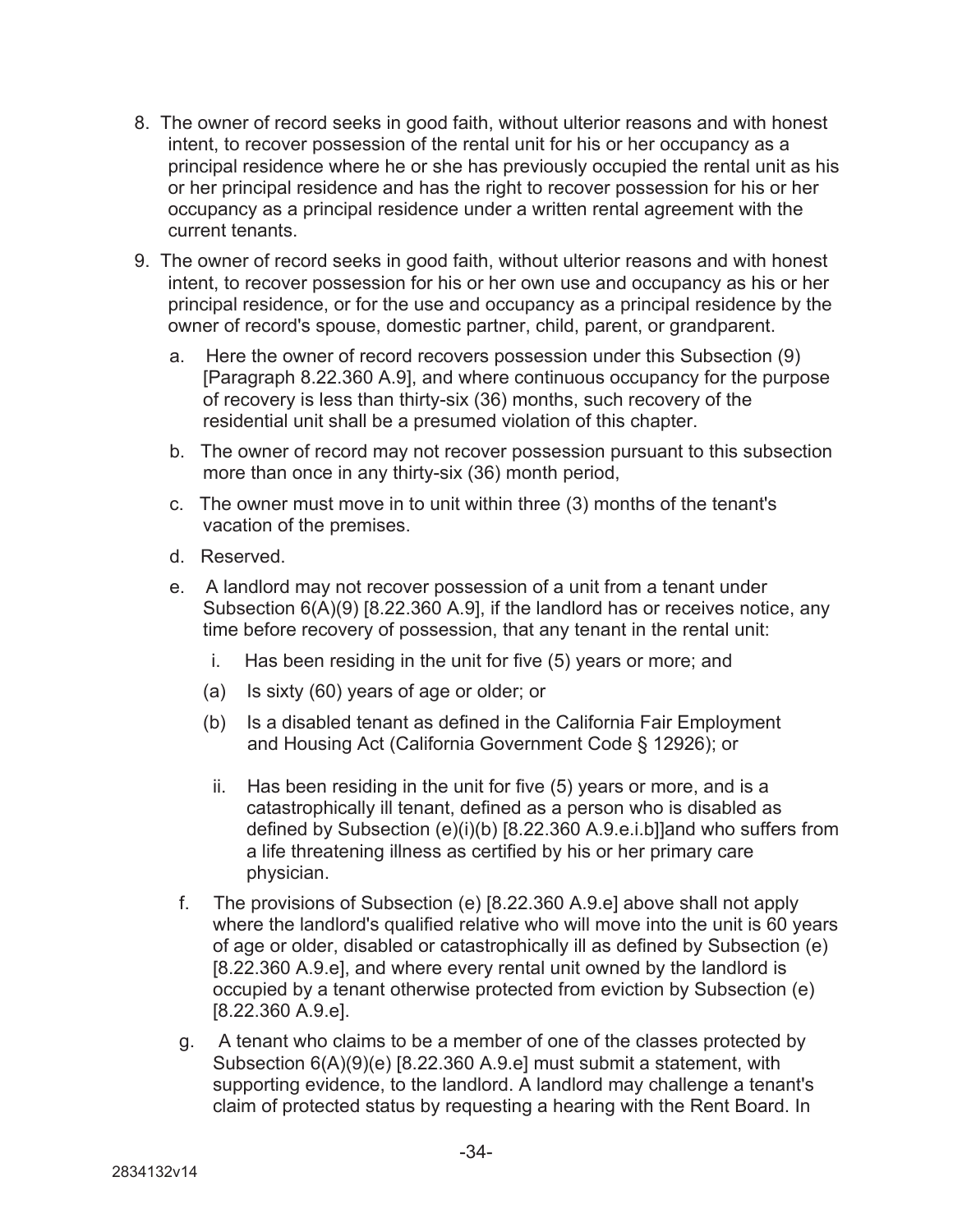the Rent Board hearing, the tenant shall have the burden of proof to show protected status. No civil or criminal liability shall be imposed upon a landlord for challenging a tenant's claim of protected status. The Rent Board shall adopt rules and regulations to implement the hearing procedure.

- h. Once a landlord has successfully recovered possession of a rental unit pursuant to Subsection 6(A)(9) [8.22.360 A.9], no other current landlords may recover possession of any other rental unit in the building under Subsection 6(A)(9) [8.22.360 A.9]. Only one specific unit per building may undergo a Subsection 6(A)(9) [8.22.360 A.9] eviction. Any future evictions taking place in the same building under Subsection 6(A)(9) [8.22.360 A.9] must be of that same unit, provided that a landlord may file a petition with the Rent Board or, at the landlord's option, commence eviction proceedings, claiming that disability or other similar hardship prevents him or her from occupying a unit which was previously the subject of a Subsection 6(A)(9) [8.22.360 A.9] eviction. The Rent Board shall adopt rules and regulations to implement the application procedure.
- i. A notice terminating tenancy under this Subsection must contain, in addition to the provisions required under Subsection 6(B)(5) [8.22.360 B.5]:
	- i. A listing of all property owned by the intended future occupant(s).
	- ii. The address of the real property, if any, on which the intended future occupant(s) claims a homeowner's property tax exemption.
- 10. The owner of record, after having obtained all necessary permits from the City of Oakland on or before the date upon which notice to vacate is given, seeks in good faith to undertake substantial repairs that cannot be completed while the unit is occupied, and that are necessary either to bring the property into compliance with applicable codes and laws affecting health and safety of tenants of the building, or under an outstanding notice of code violations affecting the health and safety of tenants of the building.
	- a. Upon recovery of possession of the rental unit, owner of record shall proceed without unreasonable delay to effect the needed repairs. The tenant shall not be required to vacate pursuant to this section, for a period in excess of three months; provided, however, that such time period may be extended by the Rent Board upon application by the landlord. The Rent Board shall adopt rules and regulations to implement the application procedure.
	- b. Upon completion of the needed repairs, owner of record shall offer tenant the first right to return to the premises at the same rent and pursuant to a rental agreement of substantially the same terms, subject to the owner of record's right to obtain rent increase for capital improvements consistent with the terms of the Oakland Residential Rent Arbitration Ordinance or any successor ordinance.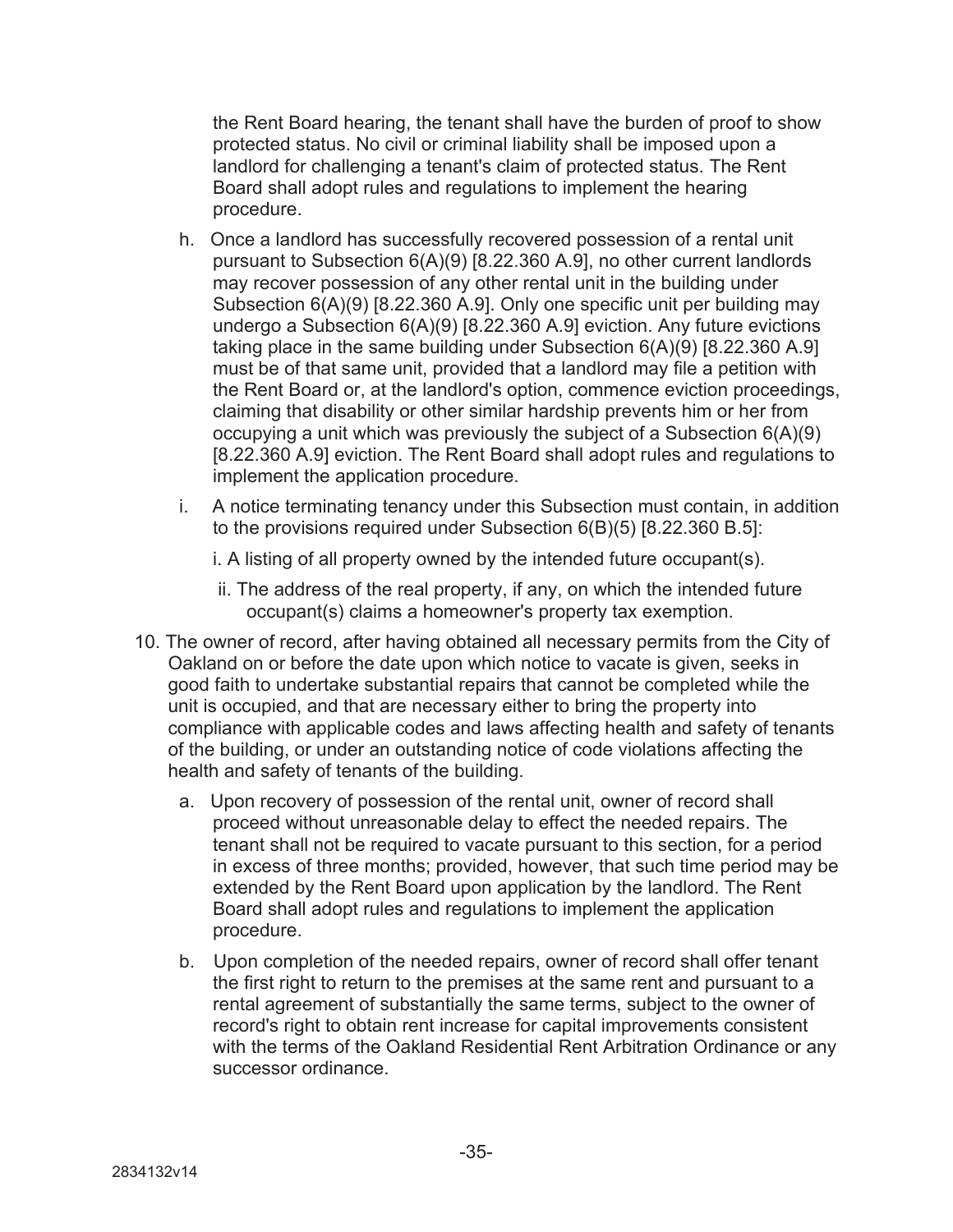- c. A notice terminating tenancy under this Subsection 6(A)(10) [8.22.360 A.10] must include the following information:
	- i. A statement informing tenants as to their right to payment under the Oakland Relocation Ordinance.
	- ii. A statement that "When the needed repairs are completed on your unit, the landlord must offer you the opportunity to return to your unit with a rental agreement containing the same terms as your original one and with the same rent (although landlord may be able to obtain a rent increase under the Oakland Residential Rent Arbitration Ordinance [O.M.C. Chapter 8.22, Article I)."
	- iii*.* Reserved.
	- iv. An estimate of the time required to complete the repairs and the date upon which it is expected that the unit will be ready for habitation.
- 11. The owner of record seeks remove the property from the rental market in accordance with the terms of the Ellis Act (California Government Code Section 7060 et seq.).
- B. The following additional provisions shall apply to a landlord who seeks to recover a rental unit pursuant to Subsection 6(A) [8.22.360 A]:
	- 1. The burden of proof shall be on the landlord in any eviction action to which this order is applicable to prove compliance with Section 6 [8.22.360].
	- 2. A landlord shall not endeavor to recover possession of a rental unit unless at least one of the grounds enumerated in Subsection 6(A) [8.22.360 A] above is stated in the notice and that ground is the landlord's dominant motive for recovering possession and the landlord acts in good faith in seeking to recover possession.
	- 3. Where a landlord seeks to evict a tenant under a just cause ground specified in Subsections 6(A)(7, 8, 9, 10, 11) [8.22.360 A.7, 8, 9, 10, 11], she or he must do so according to the process established in CCC § 1946 (or successor provisions providing for 30 day notice period); where a landlord seeks to evict a tenant for the grounds specified in Subsections 6(A)(1, 2, 3, 4, 5, 6) [8.22.360 A.1, 2, 3, 4, 5, 6], she or he must do so according to the process established in CCP § 1161 (or successor provisions providing for 3 day notice period).
	- 4. Any written notice as described in Subsection 6(A)(2, 3, 4, 5, 7) [8.22.360 A.2, 3, 4, 7] shall be served by the landlord prior to a notice to terminate tenancy and shall include a provision informing tenant that a failure to cure may result in the initiation of eviction proceedings.
	- 5. Subsection 6(B)(3) [8.22.360 B.3] shall not be construed to obviate the need for a notice terminating tenancy to be stated in the alternative where so required under CCP § 1161.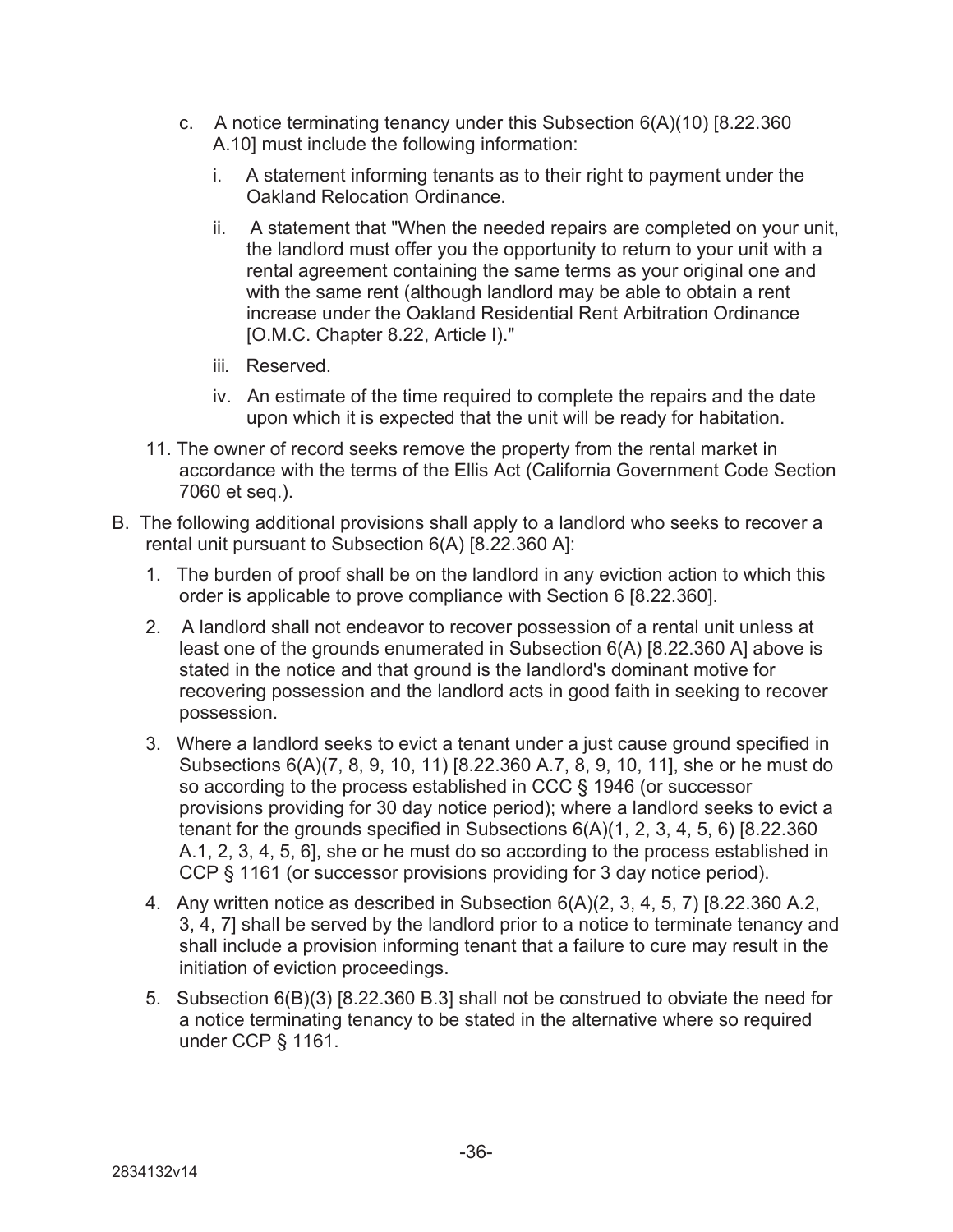- 6. A notice terminating tenancy must additionally include the following:
	- a. A statement setting forth the basis for eviction, as described in Subsections 6(A)(1) [8.22.360 A.1] through 6(A)(11) [8.22.360 A.11];
	- b. A statement that advice regarding the notice terminating tenancy is available from the Rent Board.
	- c. Where an eviction is based on the ground specified in Subsection 6(A)(9) [8.22.360 A.9], the notice must additionally contain the provisions specified in Subsection 6(A)(9)(i) [8.22.360 A.9.i].
	- d. Where an eviction is based on the ground specified in Subsection 6(A)(10) [8.22.360 A.10], the notice must additionally contain the provisions specified in Subsection 6(A)(10)(c) [8.22.360 A.10].
	- e. Failure to include any of the required statements in the notice shall be a defense to any unlawful detainer action.
- 7. Within ten (10) days of service of a notice terminating tenancy upon a tenant, a copy of the same notice and any accompanying materials must be filed with the Rent Board. Each notice shall be indexed by property address and by the name of the landlord. Such notices shall constitute public records of the City of Oakland, and shall be maintained by the Rent Board and made available for inspection during normal business hours. Failure to file the notice within ten (10) days of service shall be a defense to any unlawful detainer action.
- C. Reserved.
- D. Substantive limitations on landlord's right to evict. This subsection (D) [8.22.360 D] is intended as both a substantive and procedural limitation on a landlord's right to evict.
	- 1. In any action to recover possession of a rental unit pursuant to Section 6 [8.22.360], a landlord must allege and prove the following:
		- a. the basis for eviction, as set forth in Subsection  $6(A)(1)$  through  $6(A)(11)$ [8.22.360 A.1 through 8.22.360 A.11] above, was set forth in the notice of termination of tenancy or notice to quit;
		- b. that the landlord seeks to recover possession of the unit with good faith, honest intent and with no ulterior motive;
	- 2. If landlord claims the unit is exempt from this ordinance, landlord must allege and prove that the unit is covered by one of the exceptions enumerated in Section 5 [8.22.350] of this chapter. Such allegations must appear both in the notice of termination of tenancy or notice to quit, and in the complaint to recover possession. Failure to make such allegations in the notice shall be a defense to any unlawful detainer action.
	- 3. This subsection (D) [8.22.360 D] is intended as both a substantive and procedural limitation on a landlord's right to evict. A landlord's failure to comply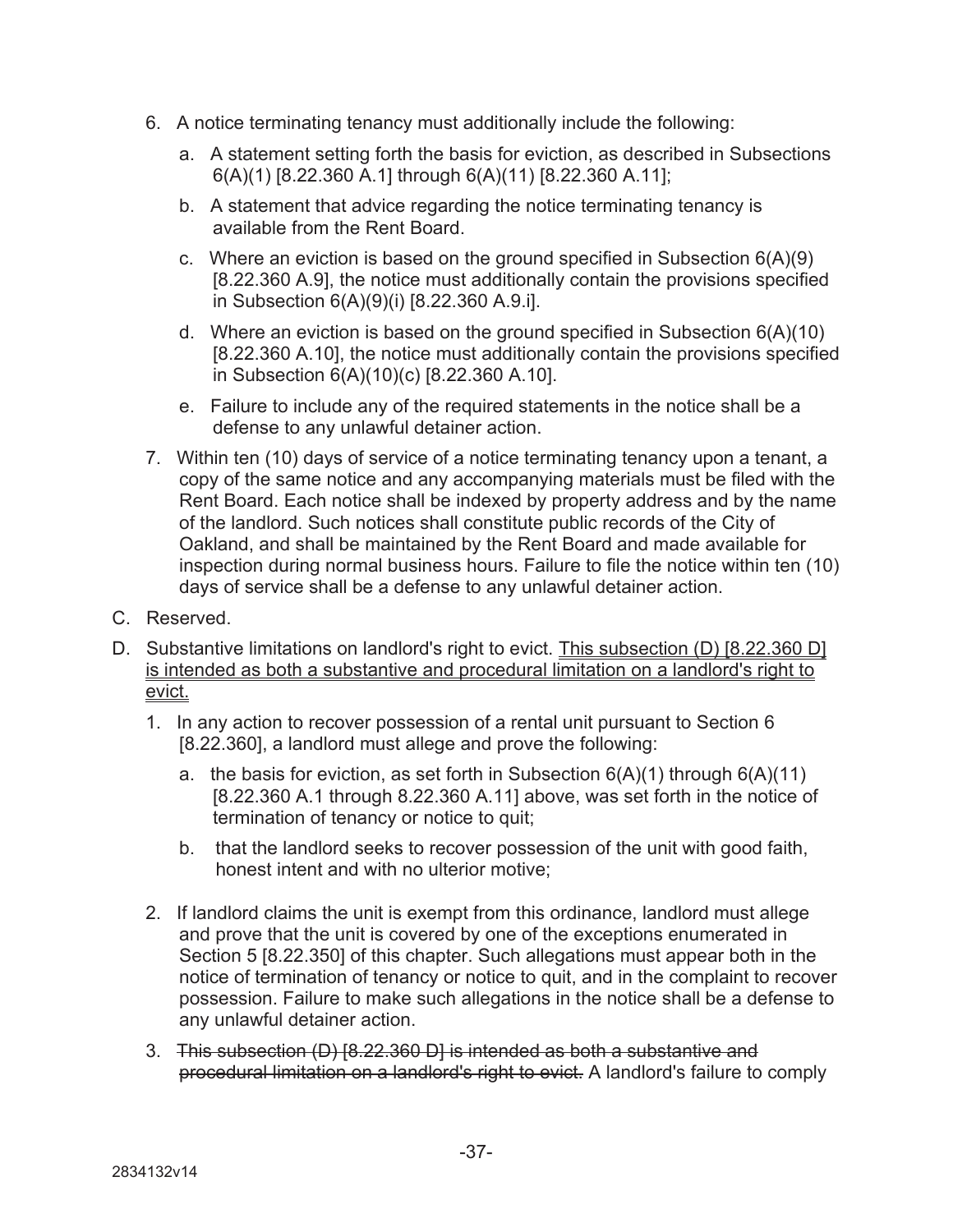with the obligations described in Subsections 7(D)(1) or (2) [ *sic* ] [8.22.360 D.1 or 8.22.360 D.2] shall be a defense to any action for possession of a rental unit.

- 4. In any action to recover possession of a rental unit filed under 8.22.360A1, it shall be a defense if the landlord impeded the tenant's effort to pay rent by refusing to accept rent paid on behalf of the tenant from a third party, or refusing to provide a W-9 form or other necessary documentation for the tenant to receive rental assistance from a government agency, non-profit organization, or other third party. Acceptance of rental payments made on behalf of the tenant by a third party shall not create a tenancy between the landlord and the third party as long as either the landlord or the tenant provide written notice that no new tenancy is intended.
- 5. A Landlord's failure to fully comply with any applicable law requiring payment of relocation benefits to the tenant, such as those provided by Articles III, VII, and VIII of this Chapter and Chapter 15.60 of the Oakland Municipal Code, including but not limited to amount and timing, shall be a defense to any action for possession of a rental unit.
- 6. Notwithstanding any change in the terms of a tenancy pursuant to Civil Code Section 827, a tenant may not be evicted for a violation of a covenant or obligation that was not included in the tenant's written or oral rental agreement at the inception of the tenancy unless: (1) the change in the terms of the tenancy is authorized by the Rent Ordinance or California Civil Code Sections 1947.5 or 1947.12, or required by federal, state, or local law, or regulatory agreement with a government agency; or (2) the change in the terms of the tenancy was accepted in writing by the tenant after receipt of written notice from the landlord that the tenant need not accept such new term as part of the rental agreement and in exchange for valid consideration.
- E. In the event that new state or federal legislation confers a right upon landlords to evict tenants for a reason not stated herein, evictions proceeding under such legislation shall conform to the specifications set out in this chapter [O.M.C. Chapter 8.22, Article II].
- F. The City Council is authorized to modify the Just Cause for Eviction Ordinance (Measure EE [O.M.C., Chapter 8, Article II (8.22.300, *et seq*.)]) for the purpose of adding limitations on a landlord's right to evict, but the City Council may not modify any exemption from this Ordinance contained in Section 5 [O.M.C. Section 8.22.350].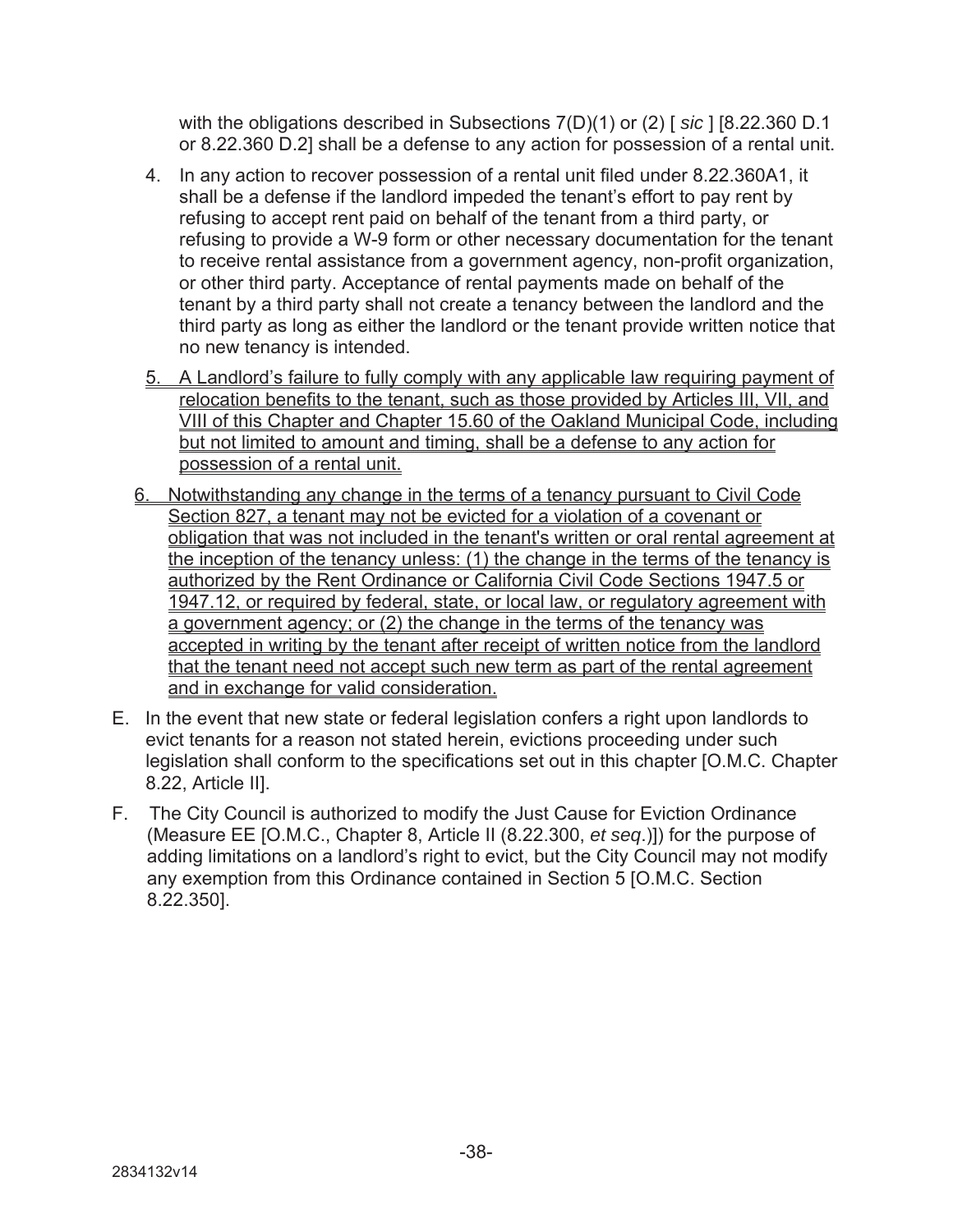#### **ATTACHMENT D**

## **(Terminating Tenancy to Withdraw Residential Rental Units from the Rental Market)**

#### **8.22.410 - Definitions.**

"Disabled" means a person with a disability, as defined in Section 12955.3 of the Government Code.

"Elderly" means a person sixty-two (62) years old or older.

"Lower-income tenant household" means tenant households whose income is not more than that permitted for lower income households, as defined by California Health and Safety Code Section 50079.5.

"Minor child(ren)" means a person(s) who is eighteen (18) years or younger at the time the notice of withdrawal of accommodations is served on the program.

"Owner" means an owner of record of the real property on which the rent units to be withdrawn are located.

"Rent Adjustment Program" means the Rent Adjustment Program as that term is defined in O.M.C. 8.22.020.

"Tenant" means a tenant as that term is defined in O.M.C. 8.22.340020 and also includes a lessee.

"Unit or Rental Unit" means a Rental Unit as that term is defined in O.M.C. 8.22.340 with the exception of those units designated in Section 8.22.350 as exempt.

"Withdrawal Notices" means those documents an owner is required to be filed with the Rent Adjustment Program pursuant to Paragraph 8.22.430A.

"Withdrawn Unit" means a rental unit that has been withdrawn from the rental market in accordance with this O.M.C. 8.22.400 et seq.

## **8.22.450 - Relocation payments.**

- A. Tenant Households who are required to move as a result of the Owner's withdrawal of the accommodation from rent or lease shall be entitled to a relocation payment from the Owner equal to Relocation Payment amounts set forth in O.M.C. 8.22.820 A. The payment shall be divided equally among all Tenants occupying the Rental Unit at the time of service on the Tenants of the notice of intent to withdraw the unit from rent or lease. Once notice of withdrawal of the accommodation from rent or lease has been given to the Tenant, the Owner is obligated to make the relocation payments.
- B. Tenant Households in Rental Units withdrawn from the residential market that include lower income, elderly or disabled Tenants, and/or minor children shall be entitled to a single additional relocation payment equal to the additional Relocation Payment amounts set forth in O.M.C. 8.22.820 B. If a household qualifies for this additional payment, the payment shall be divided equally among eligible (lowerincome, elderly, disabled, parents/guardians of minor children) Tenants.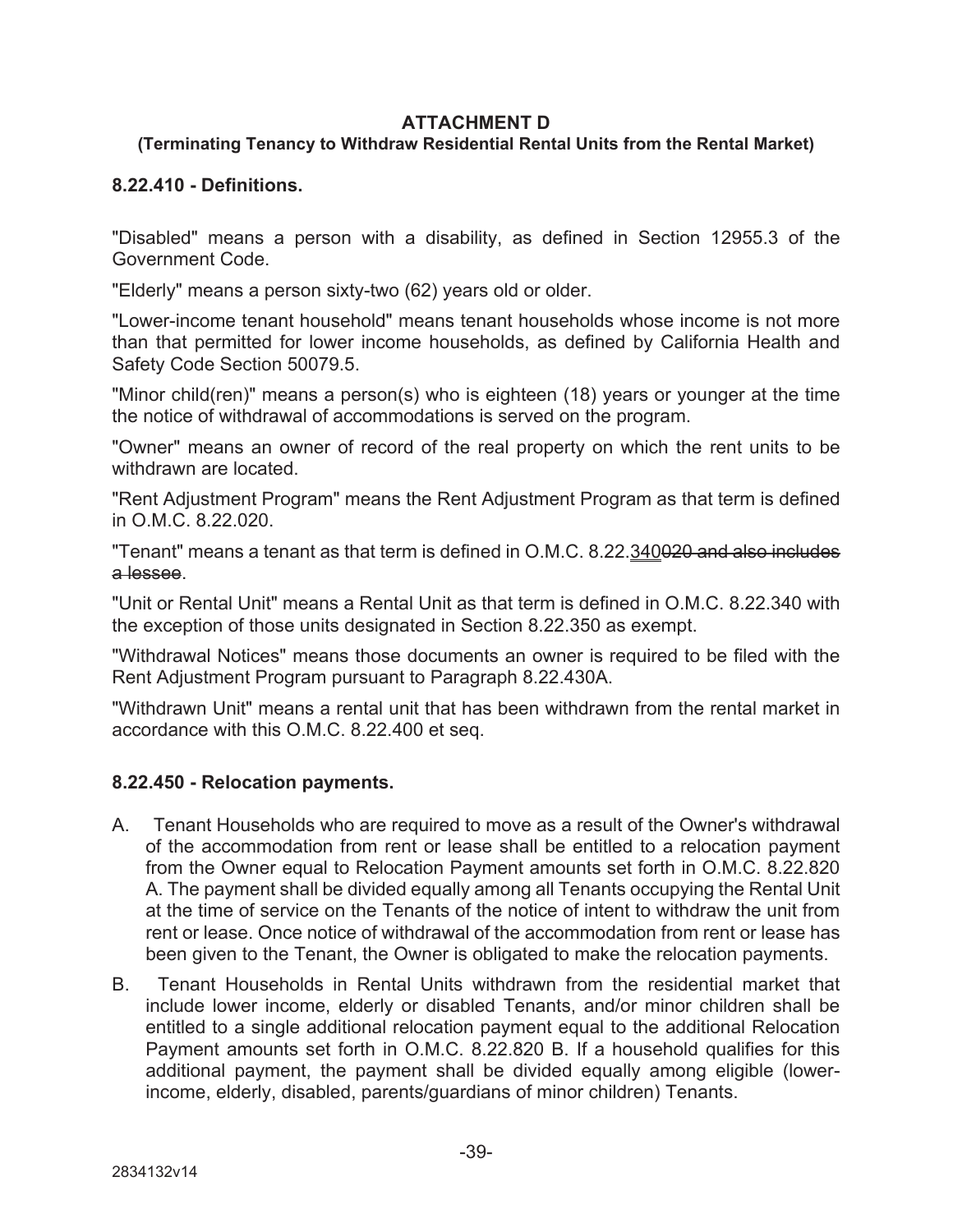- C. A tenant whose household qualifies for the additional payment may request it from the owner, provided the tenant gives written notice of his or her entitlement to such payments to the owner within sixty (60) days of the date of delivery to the Rent Adjustment Program of the Withdrawal Documents.
- D. An owner who, reasonably and in good faith, believes that a tenant does not qualify for the additional payment may request documentation from the tenant demonstrating the tenant's income qualification. Such documentation may not include any document that is protected as private or confidential under any state, local, or federal law. The owner's request must be made within fifteen (15) days after receipt of the tenant's notification of eligibility for the additional payment. The tenant has thirty (30) days following receipt of the owner's request for documentation to submit documentation. The owner must keep the documents submitted by the tenant confidential unless there is litigation or administrative proceedings regarding the tenant's eligibility for relocation payments or the documents must be produced in response to a subpoena or court order, in which case the tenant may seek an order from the court or administrative body to keep the documents confidential. Examples of the types of evidence that may be used to present a claim that a household is entitled to an extra payment based on a tenant's disability status include evidence that a tenant has a qualifying disability may be in the form of a statement from a treating physician or other appropriate health care provider authorized to provide treatment, such as a psychologist. A tenant may also submit evidence of a medical determination from another forum, such as Social Security or worker's compensation, so long as it includes the fact that the tenant has a disability and its probable duration.
- E. Time for payment.
	- 1. The owner must pay the tenant half of the relocation payment provided for in Section 8.22.450(A) when the termination notice is given to the household and the remaining half when the tenant vacates the unit-provided that the tenant agrees, in writing, not to contest an unlawful detainer based on the notice to terminate tenancy for the withdrawal of the tenant's rental unit. If the tenant does not so agree, then the entirety of the relocation payment is not due unless the owner prevails in the unlawful detainer. If the owner prevails in the unlawful detainer, the relocation payment must be paid to the tenant prior to the owner seeking a writ of possession for the tenant to vacate the withdrawn unit.
	- 2. The owner must pay the tenant the additional payment provided for in Section 8.22.450(B) within fifteen (15) days of the tenant's notice of eligibility or the tenant supplying documentation of the tenant's eligibility.
	- 3. An owner who pays relocation expenses in conjunction with a notice to quit as required by this section need not pay the same relocation expenses with any further notices to quit based O.M.C. Section 8.22.360 A.11 for the same unit that are served within 180 days of the notice that included the required relocation payment. Nothing in this paragraph relieves the owner from portions of relocation expenses not yet paid by the owner or received by the tenant, including the remaining half due when the tenant vacates the unit.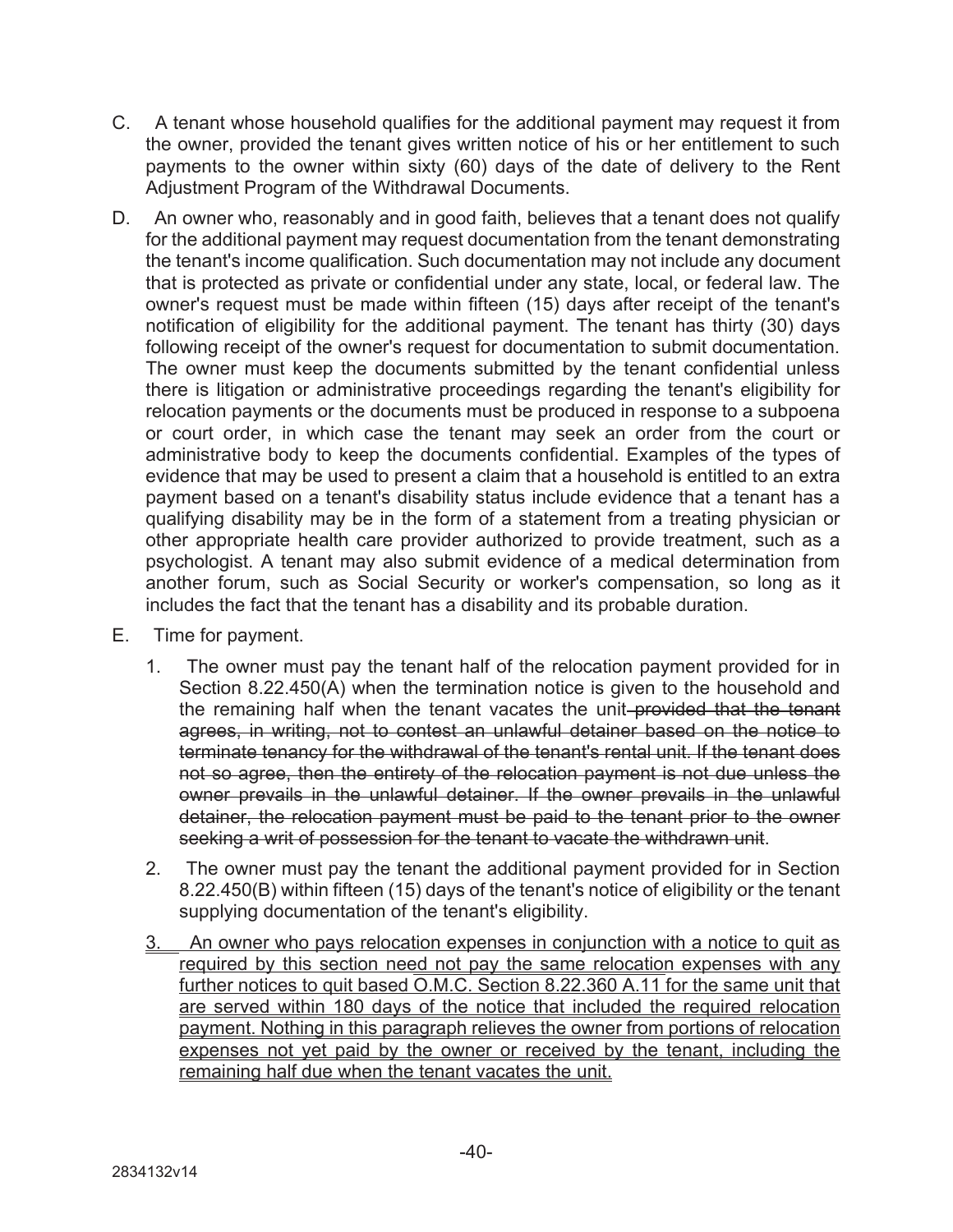- F. Failure to make the relocation payments in the manner and within such times as prescribed in this Section 8.22.450 is not a defense to an unlawful detainer action. However, if If an owner fails to make the relocation payment as prescribed, the tenant may file an action against the owner and, if the tenant is found eligible for the relocation payments, the tenant will be entitled to recover the amount of the relocation payments plus an equal amount as damages and the tenant's attorney's fees. Should the owner's failure to make the payments as prescribed be found to be in bad faith, the tenant shall be entitled to the relocation payments plus an additional amount of three times the amount of the relocation payments and the tenant's attorney's fees.
- G. A tenant who is eligible for relocation payments under state or federal law, is not also entitled to relocation under this section. A tenant who is also eligible for relocation under the City of Oakland's code enforcement relocation program (O.M.C. Chapter 15.60), must elect for either relocation payments under this section or O.M.C. Chapter 15.60, and may not collect relocation payments under both.
- H. The regulations may provide procedures for escrowing disputed relocation funds.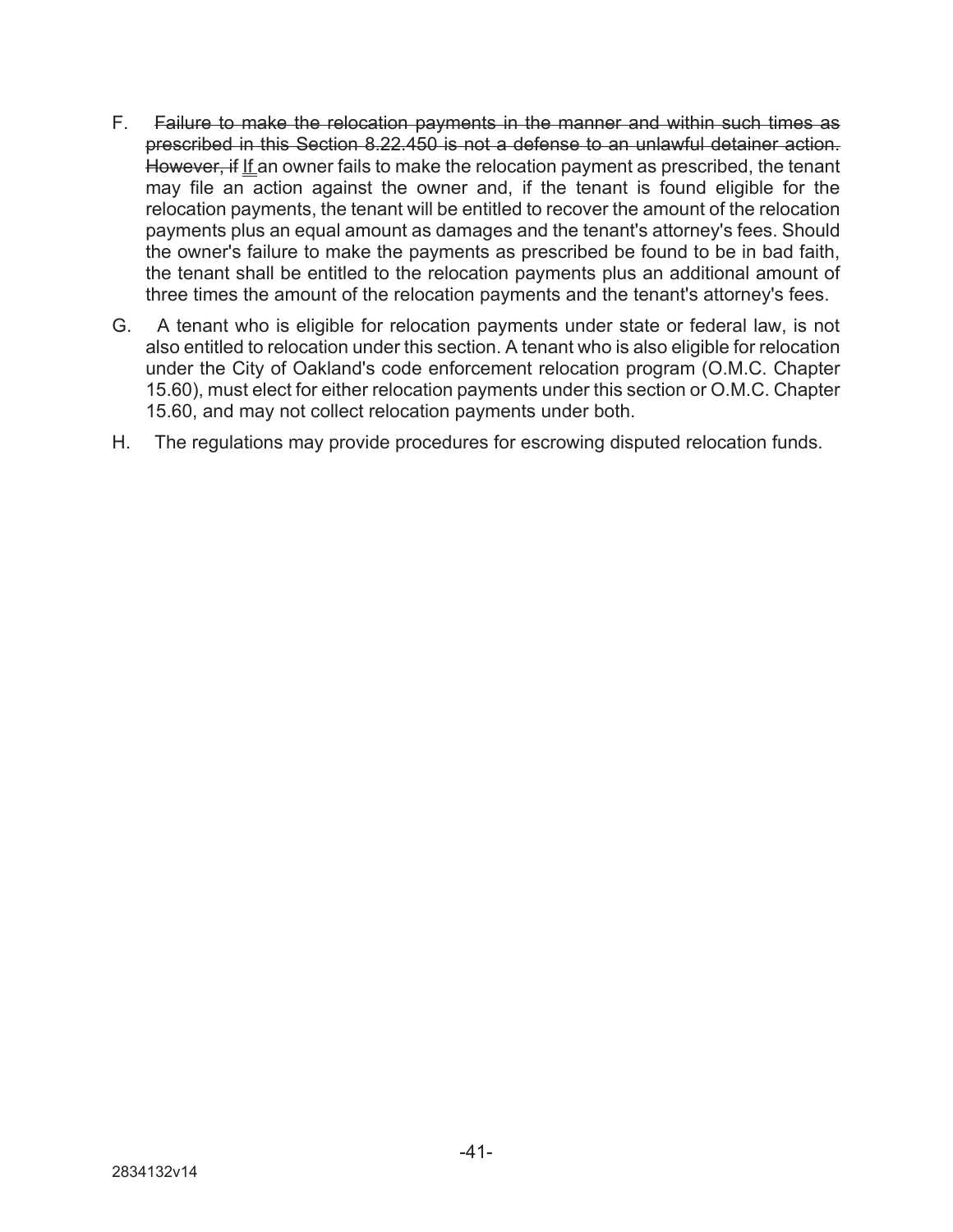#### **ATTACHMENT E (Uniform Residential Tenant Relocation Ordinance)**

#### **8.22.810 - Definitions.**

"Disabled" means a person with a disability, as defined in Section 12955.3 of the Government Code.

"Elderly" means a person sixty-two (62) years old or older.

"Lower-Income Tenant Household" means Tenant Households whose income is not more than that permitted for lower income households, as defined by California Health and Safety Code Section 50079.5.

"Minor Child(ren)" means a person(s) who is eighteen (18) years or younger at the time the notice is served.

"Owner" or "Property Owner" means a person, persons, corporation, partnership, limited liability company, or any other entity holding fee title to the subject real property. In the case of multiple ownership of the subject real property, "Owner" or "Property Owner" refers to each entity holding any portion of the fee interest in the property, and the property owner's obligations in this Chapter shall be joint and several as to each property owner.

"Qualifying Relocation Event" means any event or vacancy that triggers a Tenant's right to relocation payments under the Oakland Municipal Code.

"Rental Unit" means a dwelling space in the City containing a separate bathroom, kitchen, and living area, including a single-family dwelling or unit in a multifamily or multipurpose dwelling, or a unit in a condominium or cooperative housing project, or a unit in a structure that is being used for residential uses whether or not the residential use is a conforming use permitted under the Oakland Municipal Code or Oakland Planning Code, which is hired, rented, or leased to a household within the meaning of California Civil Code Section 1940. This definition applies to any dwelling space that is actually used for residential purposes, including live-work spaces, whether or not the residential use is legally permitted.

"Room" means an unsubdivided portion of the interior of a residential building in the City which is used for the purpose of sleeping, and is occupied by a Tenant Household for at least thirty (30) consecutive days. This includes, but is not limited to, a rooming unit or efficiency unit located in a residential hotel, as that term is defined in accordance with California Health and Safety Code Section 50519. This definition applies to any space that is actually used for residential purposes whether or not the residential use is legally permitted. For purposes of determining the amount of relocation payments, a room is the equivalent of a studio apartment.

"Tenant" means a Tenant as that term is defined in O.M.C. 8.22.340020 and also includes a lessee.

"Tenant Household" means one (1) or more individual Tenants who rent or lease a Rental Unit or Room as their primary residence and who share living accommodations. In the case where an individual Room is rented to multiple Tenants under separate agreements,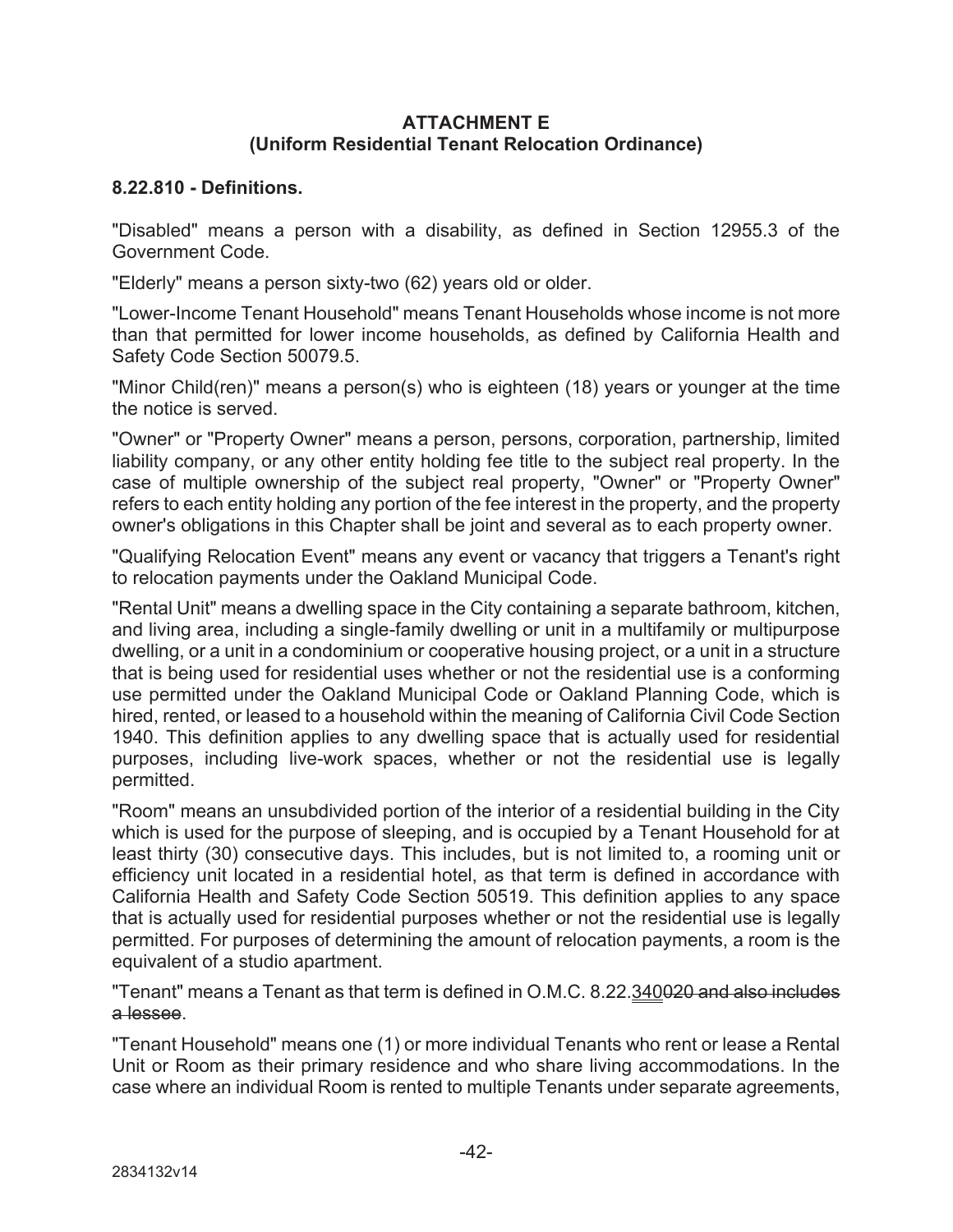each individual Tenant of such Room shall constitute a "Tenant Household" for purposes of this article.

8.22.820 - Amount of relocation payments.

- A. Unless otherwise specified in a Section of the Oakland Municipal Code requiring relocation payments, Tenant Households who are required to move as a result of a Qualifying Relocation Event shall be entitled to a relocation payment from the Owner in the sum of six thousand five hundred dollars (\$6,500.00) per unit for studios and one-bedroom apartments; eight thousand dollars (\$8,000.00) per unit for twobedroom apartments; and nine thousand eight hundred seventy-five dollars (\$9,875.00) per unit for units with three or more bedrooms. The payment shall be divided equally among all Tenants occupying the Rental Unit at the time of service on the Tenants of the notice of termination of tenancy.
- B. Unless otherwise specified in a Section of the Oakland Municipal Code requiring relocation payments, Tenant Households in Rental Units that include lower income, elderly or disabled Tenants, and/or minor children shall be entitled to a single additional relocation payment of two thousand five hundred dollars (\$2,500.00) per unit from the Owner. If a household qualifies for this additional payment, the payment shall be divided equally among eligible (lower-income, elderly, disabled, parents/guardians of minor children) Tenants.
- C. In the case of temporary relocations under O.M.C. 15.60.110 B., the amounts in paragraphs A-B shall be a cap on relocation payments.
- D. The relocation payments specified in subsection 8.22.820 A. shall increase annually on July 1 in accordance with the CPI Adjustment as calculated in OMC subsection 8.22.070 B.3, and the increase shall apply to all eviction notices served on or after July 1. The first increase shall take place on July 1, 2017.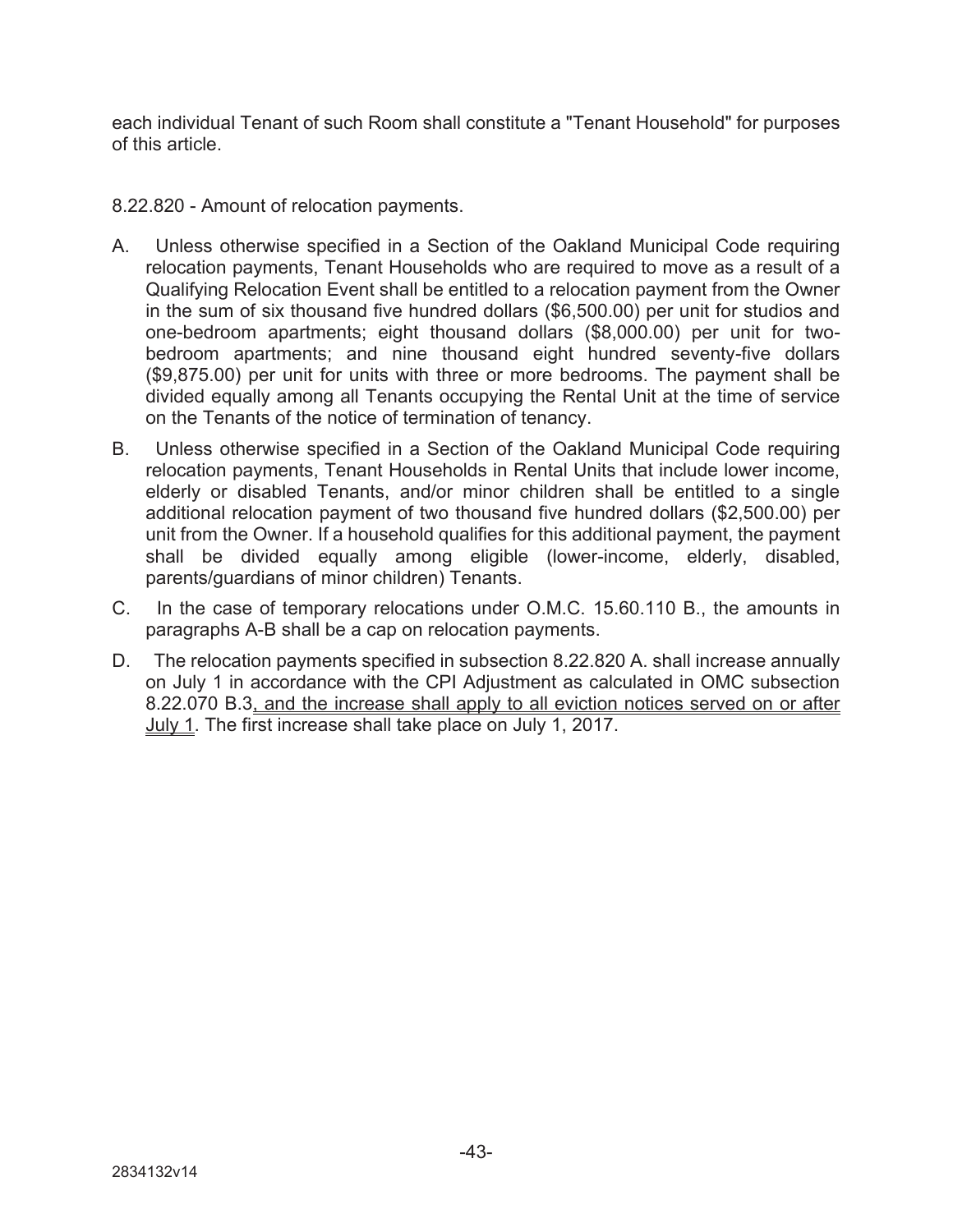## **ATTACHMENT F**

#### **8.22.850 - Relocation Payments for Owner or Relative Move-Ins.**

- A. Applicability. An owner who evicts a tenant pursuant to O.M.C. Section 8.22.360 A.9. or where a tenant vacates following a notice or other communication stating the owner's intent to seek recovery of possession of the unit under this O.M.C. Section must provide relocation payment under this Section. Relocation payment procedures pursuant to code compliance or Ellis Act evictions will be governed by the Code Compliance Relocation Ordinance and the Ellis Act Ordinance.
- B. The property owner shall be responsible for providing relocation payments, in the amounts specified in Section 8.22.820, to an eligible tenant household in the form and manner prescribed under this article and any rules and regulations adopted under this article.
- C. Tenant Eligibility for Payment. Tenants will be eligible for relocation payments according to the following schedule based on the effective date of ay notice to terminate:
	- 1. Upon taking possession of the rental unit, the tenant will be eligible for one-third (⅓) of the total payment pursuant to subsection B., above.
	- 2. After one (1) year of occupancy of the rental unit, the tenant will be eligible for two-thirds (⅔) of the total payment pursuant to subsection B., above.
	- 3. After two (2) years of occupancy of the rental unit, the tenant will be eligible for the full amount of the total payment pursuant to subsection B., above.
- D. Time for Payment.
	- 1. The owner must pay the tenant half of the relocation payment provided for in Subsection 8.22.820 A. when the termination notice is given to the household and the remaining half when the tenant vacates the unit provided that the tenant agrees, in writing, not to contest an unlawful detainer based on the notice to terminate tenancy for the owner or relative moving in to the tenant's rental unit. If the tenant does not so agree, then the entirety of the relocation payment is not due unless the owner prevails in the unlawful detainer. If the owner prevails in the unlawful detainer, the relocation payment must be paid to the tenant prior to the owner seeking a writ of possession for the tenant to vacate the unit.
	- 2. The owner must pay the tenant the additional payment provided for in Section 8.22.820 B. within fifteen (15) days of the tenant's notice of eligibility or the tenant supplying documentation of the tenant's eligibility.
	- 3. An owner who pays relocation expenses in conjunction with a notice to quit as required by this section need not pay the same relocation expenses with any further notices to quit based O.M.C. Section 8.22.360 A.9 for the same unit that are served within 180 days of the notice that included the required relocation payment. Nothing in this paragraph relieves the owner from portions of relocation expenses not yet paid by the owner or received by the tenant, including the remaining half due when the tenant vacates the unit.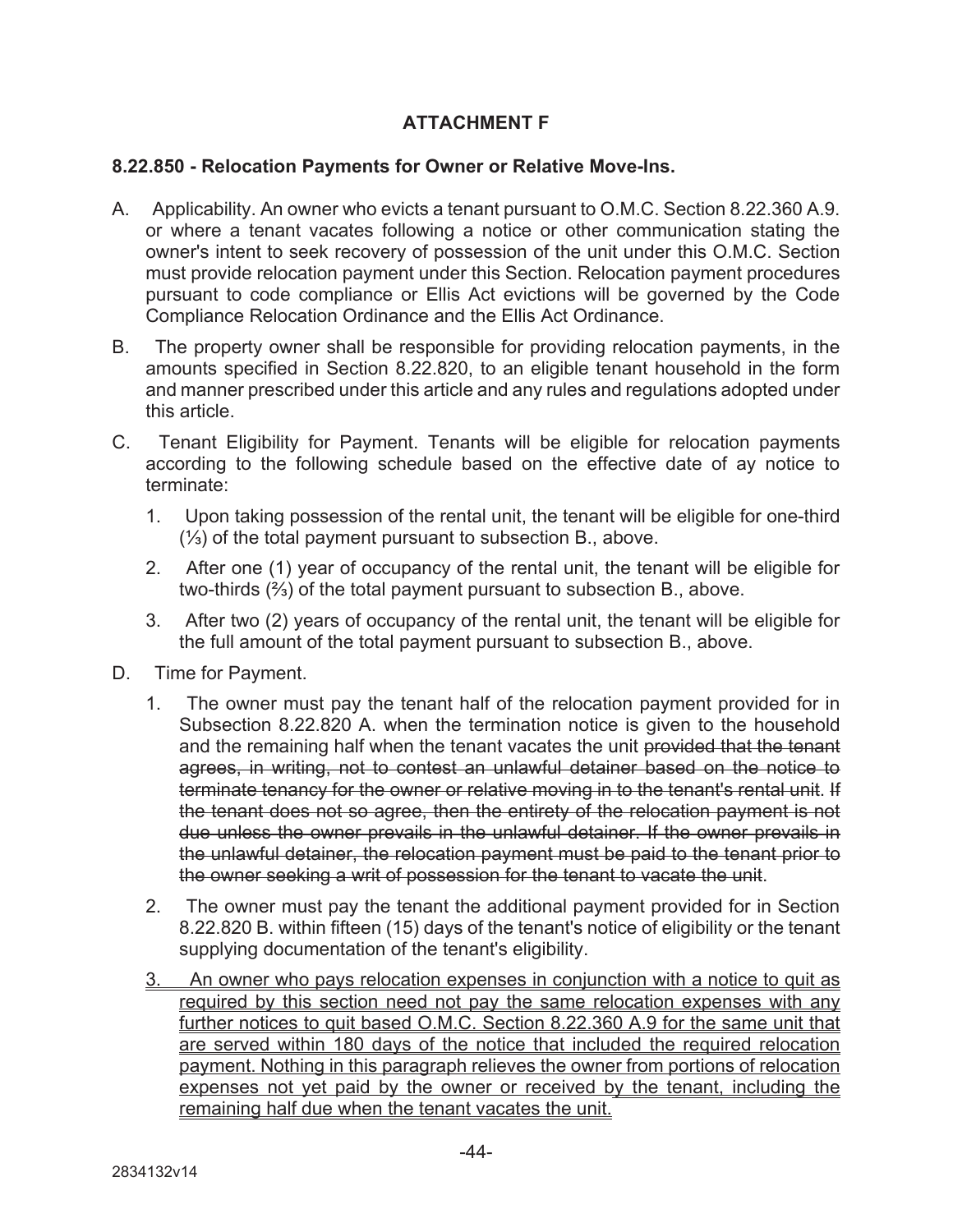#### E. Failure to make the relocation payments in the manner and within such times as prescribed in this Section is not a defense to an unlawful detainer action.

However, if If an owner fails to make the relocation payment as prescribed, the tenant may file an action against the owner and, if the tenant is found eligible for the relocation payments, the tenant will be entitled to recover the amount of the relocation payments plus an equal amount as damages and the tenant's attorney's fees. Should the owner's failure to make the payments as prescribed be found to be in bad faith, the tenant shall be entitled to the relocation payments plus an additional amount of three (3) times the amount of the relocation payments and the tenant's attorney's fees.

- F. Owners may apply for a zero-interest loan from the City of Oakland for the purpose of satisfying their relocation payment obligation under this O.M.C Section if they meet the eligibility criteria set forth below. An owner qualifies for a relocation payment assistance loan if they meet the following two (2) conditions:
	- 1. Ownership of fewer than five (5) units in the City of Oakland. In the case of a relative move-in, the relative must also not own any other real estate property and must be of low or moderate income as defined by California Health and Safety Code Section 50093.
	- 2. The owner must be ineligible for a cash-out refinance loan based on the underwriting criteria for investment properties set forward by Fannie Mae regulations.

The owner must also meet at least one (1) of the following two (2) conditions to qualify:

- 1. The owner must not have more than six (6) months of liquid financial reserves as defined by Fannie Mae regulations.
- 2. The owner must qualify as low or moderate income as defined by California Health and Safety Code Section 50093.

The City Administrator may issue additional regulations or guidance to implement this subsection.